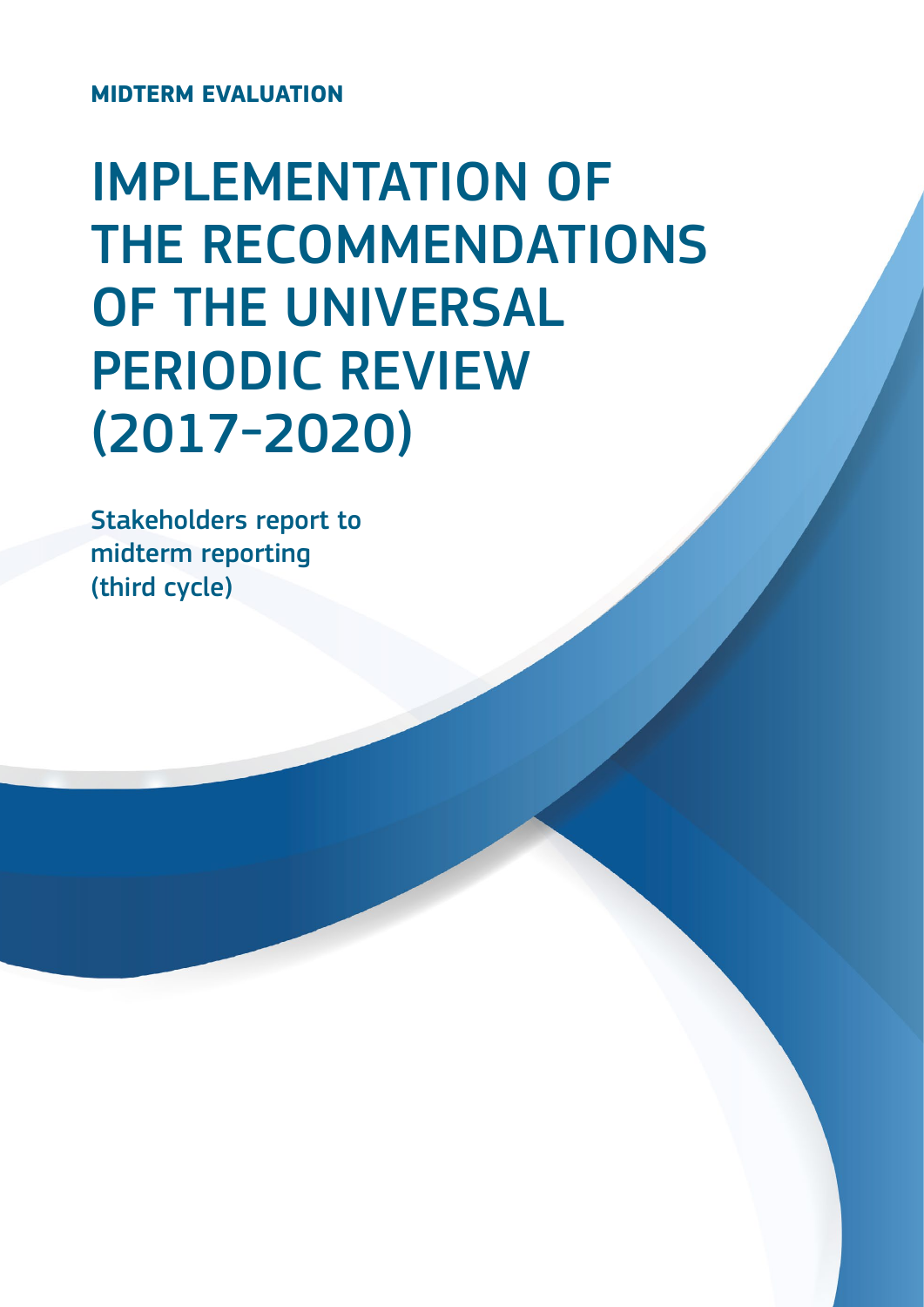# INTRODUCTION

- GENERAL ASSESSMENT OF OBSERVING H
- ASSESSMENT OF OBSERVING HUMAN RIGHTS RECOMMENDATIONS WERE PROVIDED
- ADMINISTRATION OF JUSTICE, BRINGING LAW
- IMPLEMENTATION OF THE PROVISIONS law and peace Building
- PREVENTION OF TORTURE AND ILL-TRE
- PREVENTION OF TORTURE AND ILL-TRE RUSSIA'S POLITICAL PRISONERS IN CRI HOSTAGES IN DONBAS
- PREVENTION OF ILL-TREATMENT AGAIN ESPECIALLY MINORS
- FREEDOM OF EXPRESSION AND PROTE
- FREEDOM OF PEACEFUL ASSEMBLY AN
- FREEDOM OF ASSOCIATIONS AND PROT
- PREVENTION OF GENDER-BASED AND
- NATIONAL HUMAN RIGHTS INSTITUTION
- COMBATTING TRAFFICKING IN HUMAN
- THE PROBLEM OF DISCRIMINATION IN
- FULFILLMENT OF THE NATIONAL ACTION OF THE CONVENTION ON THE RIGHTS
- IMPROVING ACCESS TO QUALITY EDUC CHILDREN, ESPECIALLY CHILDREN WITH
- PROTECTION OF THE RIGHTS OF INTER RESIDENTS OF THE TEMPORARILY OCCI

EVALUATION OF STATUS OF IMPLEMENTATION UNIVERSAL PERIODIC REVIEW

# **CONTENT**

|                                                                     | 6  |
|---------------------------------------------------------------------|----|
| <b>HUMAN RIGHTS IN 2017-2020</b>                                    | 6  |
| GHTS IN AREAS ON WHICH UPR 2020                                     |    |
|                                                                     | 9  |
| TO LIABILITY AND THE RULE OF                                        | 9  |
| <b>S OF INTERNATIONAL HUMANITARIAN</b>                              |    |
|                                                                     | 11 |
| <b>EATMENT</b>                                                      | 13 |
| <b>EATMENT IN THE CONTEXT OF</b>                                    |    |
| <b>IMEA AND CAPTIVES AND CIVIL</b>                                  |    |
|                                                                     | 16 |
| NST PEOPLE WITH DISABILITIES.                                       | 17 |
|                                                                     | 18 |
| <b>ECTION OF JOURNALISTS</b>                                        |    |
| <b>VD ASSOCIATION</b>                                               | 21 |
| <b>ITECTION OF CIVIL SOCIETY</b>                                    | 23 |
| <b>DOMESTIC VIOLENCE</b>                                            | 25 |
| ΙŃ                                                                  | 31 |
| <b>BEINGS</b>                                                       | 31 |
| <b>UKRAINE</b>                                                      | 36 |
| ON PLAN FOR THE IMPLEMENTATION<br>OF PEOPLE WITH DISABILITIES       | 43 |
| CATION FOR INTERNALLY DISPLACED<br><b>H DISABILITIES</b>            | 45 |
| RNALLY DISPLACED PERSONS AND<br><b>UPIED TERRITORIES OF UKRAINE</b> | 46 |
| N OF THE RECOMMENDATIONS OF THE                                     |    |
|                                                                     | 49 |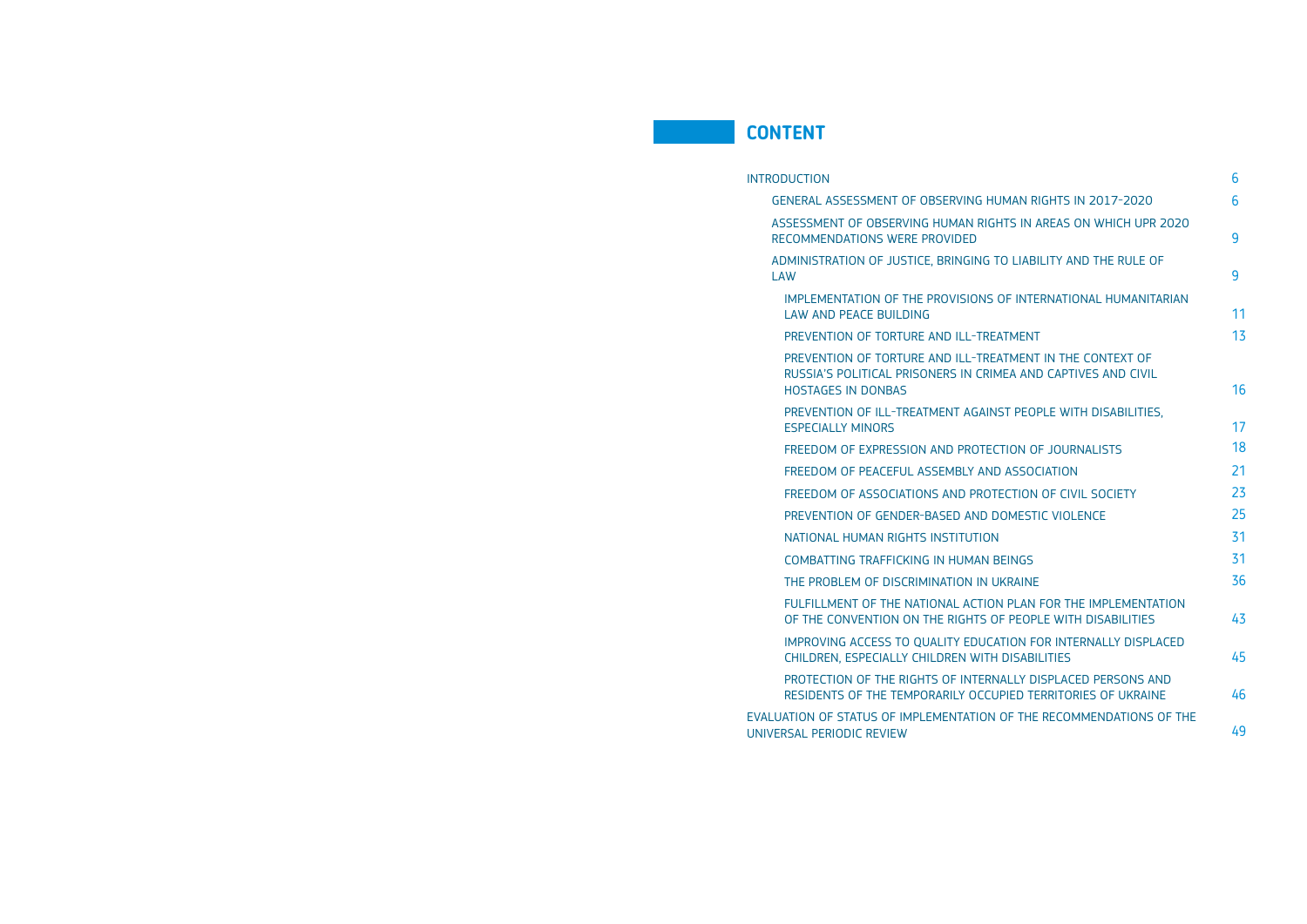# **Report prepared**

**УКРАЇНСЬКА ГЕЛЬСІНСЬКА** СПІЛКА З ПРАВ люлини

Ukrainian Helsinki Human Rights Union is a public union that unites NGOs from different regions of Ukraine. UHHRU promotes the development of humane society based on respect to human life, dignity and harmonious relations between a person, state and nature through creation of a platform for cooperation between the members of the Union and other members of the human rights movement.

*www.helsinki.org.ua. Email office@helsinki.org.ua Tel +38 044 485 17 92*



ZMINA Human Rights Center works to protect freedom of speech, freedom of movement, anti-discrimination, prevent torture and ill-treatment, fight impunity, support human rights defenders and civil society activists in Ukraine, including the occupied Crimea, and protect victims of armed violence. conflict in Ukraine.

The organization conducts information campaigns, educational programs, monitors and documents cases of human rights violations, prepares research and analysis, and seeks change through national and international advocacy.

*https://zmina.info/ Email: info@humanrights.org.ua Tel: +38 (044) 272-42-52, +38 (067) 502 08 01*



The CSO «La Strada-Ukraine» is human rights NGO working with the issues of prevention of all the forms of gender-based violence, in particular domestic violence, counteracting human trafficking, enforcing children`s rights, gender equality, peacebuilding, promoting implementation of human rights standards into all spheres of life of state and society.

The Social Action Centre is a human rights organization based in Ukraine. We are a non-profit group working on equality and non-discrimination. Our mision we develop and promote change to achieve equal rights for everyone in Ukraine. What we do:

Awareness-raising about mechanisms for protection and counteraction to discrimination and hate crimes; Education on development and implementation of equality policies; Advocacy for establishment of effective system of protection against discrimination and counteraction to hate crimes.

Contact person Fedorovych Iryna fedorovych@socialaction.org.ua



*https://la-strada.org.ua/ https://facebook.com/lastradaukraine/ Email: info@la-strada.org.ua*



Fight For Right is a non-profit human rights organization, whose mission is to achieve free exercising of human rights by people with disabilities in Ukraine. The FFR works to implement effectively the UN Convention on the Rights of Persons with Disabilities and other international human rights standards in the country through raise awareness, advocacy tools and empowerment of the community of people with disabilities.

#### Contact persons:

Tekuchova Iryna tekuchova.iryna@gmail.com Sachuk Yuliia juliesachuk@gmail.com

The mission of the Educational House is to unite the efforts of civil society to promote human rights education in Ukraine; to protect and promote human rights through the development of a consolidating educational space.

The educational house is a member of the Network of Human Rights Houses (hereinafter - the «Network»), headed by the Foundation of Human Rights Houses, which protects, supports and expands the capabilities of human rights defenders and their organizations. The Educational House, as a member of the Network, respects the Code of Conduct of the Network. The Educational House was established to promote the values and principles of human rights in Ukraine and abroad, as well as for the cooperation of civil society institutions on the observance of fundamental human rights and freedoms through educational projects and activities.

Contact person:

Burov Serhiy

#### Contact persons

Oleksandr Pavlichenko pavlichenko@helsinki.org.ua Kseniia Semorkina ks.semyorkina@helsinki.org.ua

#### Contact persons

Tetiana Pechonchyk tp@humanrights.org.ua Alyona Lunyova al@humanrights.org.ua Margaryta Tarasova mt@humanrights.org.ua

Contact persons

Yuliia Anosova y.anosova@la-strada.org.ua Kateryna Borozdina, k.borozdina@la-strada.org.ua

*http://socialaction.org.ua/ Email: info@socialaction.org.ua* *https://ffr.org.ua/node/4 Email: info@ffr.org.ua*



*http://ehrh.org/ +38 (0462) 930-907 Email: ehrh.che@gmail.com*



**MINISTRY OF** 

**OF DENMARK** 

**FOREIGN AFFAIRS** 

**Громадянських** 

(C)

The activities of the Center for Civil Liberties are aimed at protecting human rights and promoting democracy in Ukraine and the OSCE region. The organization is known for its work on improving legislation, implementing public control practices, conducting educational activities and protecting persecuted people in the occupied territories of Crimea and Donbas. The organization widely engages ordinary people in human rights work through its human rights campaigns and volunteer initiatives. *Details on: https://ccl.org.ua/*

The report was prepared by independent experts and NGOs with the support of the Civil Society for Democracy project and Human Rights for Ukraine project, which are implemented by the United Nations Development Program in Ukraine and funded by the Danish Ministry of Foreign Affairs.

The authors of the publication bear all the responsibility for the content, and the text of the publication does not necessarily reflect the positions of the Danish Ministry of Foreign Affairs or the United Nations Development Program.



# *Contact us: ccl.org.ua@gmail.com*

#### *Details on: www.ua.undp.org*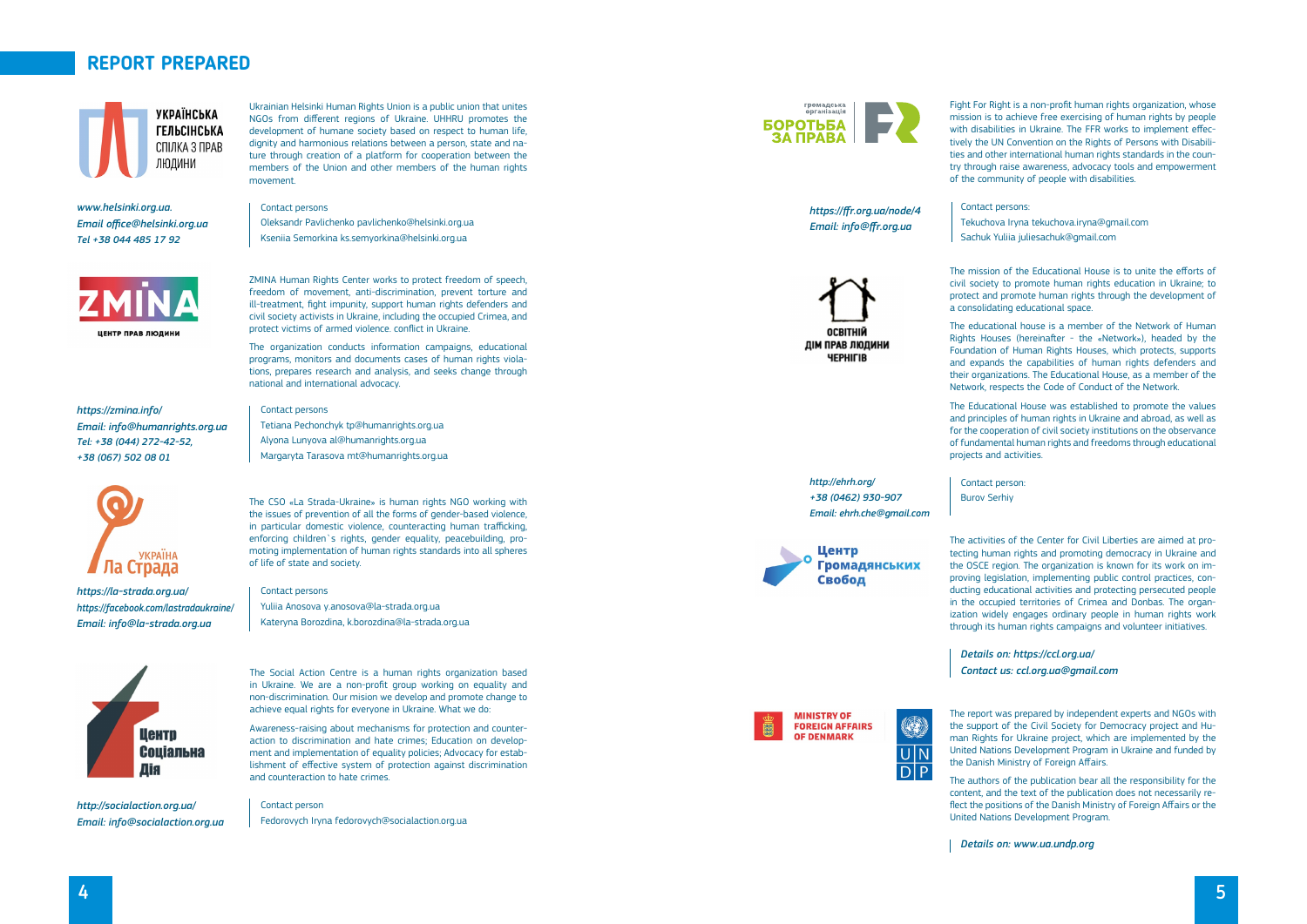# GENERAL ASSESSMENT OF OBSERVING HUMAN RIGHTS IN 2017-2020

In November 15, 2017 the National Report of Ukraine in the framework of the Universal Periodic Review (UPR) was considered at the session of the UPR working Group of the UN Human Rights Council (HRC). As a result of the review, Ukraine received 190 recommendations from 47 UN member stated on problematic issues that needed to be addressed. Ukraine noted 27 of them.

NGOs prepared an overview of the human rights situation in the midterm period of the UPR cycle and assessed the state of implementation of the recommendations provided by Ukraine.

In general, the human rights situation is constantly monitored by the national human rights mechanism, non-governmental organizations, as well as international organizations such as the UN, Council of Europe, and OSCE. However, no significant progress has been made in implementing the UPR recommendations so far. To better understand the reasons for this state of affairs, it is worth stopping by describing the context and its changes during 2017-2020.

After the presidential elections in June 2019, a new President was elected that led to early parliamentary elections and a change of political landscape and of the attitudes to the problems. At the beginning of their terms of office, the Members of Parliament were actively putting the human rights high on their agenda, taking effort to address the problems. Human rights activists have identified  $13$  steps to protect human rights for the new parliament<sup>1</sup>. At the beginning of their term, parliamentarians tried to overcome certain systemic problems in the field of human rights.

After the election of the new parliament, a new composition of the Cabinet of Ministers of Ukraine was appointed and all the key decision-makers have been replaced, but soon a lot of them were replaced again. As a result, there is no strategic moving forward, and this lack of progress is reflected in the implementation of recommendations.

There have been changes in the structure of the Government. In September, the Ministry of Temporarily Occupied Territories and Internally Displaced Persons of Ukraine was merged with the Ministry of Veterans' Affairs of Ukraine into the Ministry of Veterans' Affairs, Temporarily Occupied Territories and Internally Displaced Persons of Ukraine. This development was not supported by the communities of veterans and the IDPs. Experts have warned that bringing together such different target groups (residents of the occupied territories, internally displaced persons and veterans) under the remit of one Ministry can cause conflicts, as they differ in both needs and ways of meeting them. In 2020, the joint Ministry was divided, and a separate Ministry was set up to take care of reintegration of the temporarily occupied territories<sup>2</sup>. .

The activity of the Ukrainian Parliament Commissioner for Human Rights deserves special attention. A new Commissioner was appointed in 2018. However, the procedure for his appointment was not transparent. Immediately during the process of electing and appointing the Commissioner, which lasted 10 months, amendments were made to the relevant Law, which is a violation of the procedure. The UN Monitoring Mission stated that "Parliament has a duty to protect the integrity and independence of the institution of the Commissioner. The current selection procedure risks undermining public confidence in the national human rights institution. It should be reviewed and changed as a precondition for the election of a new Commissioner. " It is necessary to eliminate the conflict in the legislation, as such procedural issues will arise in the next elections of the Ombudsman.

In October 2019, the subcommittee on accreditation of the Global Network of Human Rights Institutions re-accredited the Ukrainian Parliament Commissioner for Human Rights with the status of «A». The Subcommittee notes that a clear, transparent process for participation in elections and appointments to NHRI decision-making bodies should be included in relevant legislation, regulations or mandatory administrative instructions, as appropriate. A process that facilitates merit-based selection and provides the pluralism needed to ensure the independence and public confidence of the NHRI's top management. In 2019, funding for the Secretariat of the Ukrainian Parliament's Commissioner for Human Rights in the state budget was doubled. In addition, a separate item of expenditures of the state budget of Ukraine provided for the financing of the National Preventive Mechanism.

Particular attention should be paid to the improper implementation of the National Strategy for Human Rights. NGOs that monitored its implementation in 2016-2019, the report notes that the state of its implementation is currently  $28\%$ <sup>3</sup>. .

A number of legal acts promoting human rights have been adopted, including the laws of Ukraine "On Amendments to the Criminal and Criminal Procedure Codes of Ukraine in order to Implement the Provisions of the Council of Europe Convention on Preventing and Combating Violence against Women and Domestic Violence" (2018).

In the field of overcoming the consequences of the armed conflict, important legal acts were adopted. Thus, in 2018, the Law of Ukraine "On the Legal Status of Missing Persons" was adopted, which defines "enforced disappearances", establishes the status, social guarantees for relatives of missing persons in connection with the armed conflict. On June 30, 2019, the amendments to Art. 124 of the Constitution of Ukraine, which allow ratification of the Rome Statute. Also, the Criminal Code of Ukraine was supplemented by Art. 146-1 (enforced disappearance), but as of June 2020, there are virtually no proceedings under this article.

In 2019, the Electoral Code of Ukraine has been adopted, allowing the IDPs to vote in local elections, and introducing gender quotas in candidate lists and liability for violations of accessibility of the electoral process for persons with disabilities. But the mechanism for implementing these provisions is still being finalized.

The Verkhovna Rada of Ukraine has registered a draft law on amendments to some legislative acts of Ukraine on the implementation of international criminal and humanitarian law.

The procedure for admission to higher education institutions for children from the occupied territories has been improved, and the list of universities where students from non-Government-controlled territories has been expanded.

The High Anti-Corruption Court of Ukraine has been established and operates. Its performance activities can be evaluated over a certain period of time.

# **INTRODUCTION**

https://zmina.info/articles/13 krokiv na zahist prav ljiudini dljia novogo parlamentu/

<sup>2</sup> <https://uareforms.org/reforms/human-rights-reintegration>

<sup>3</sup><http://hro.org.ua/index.php?id=1590308681>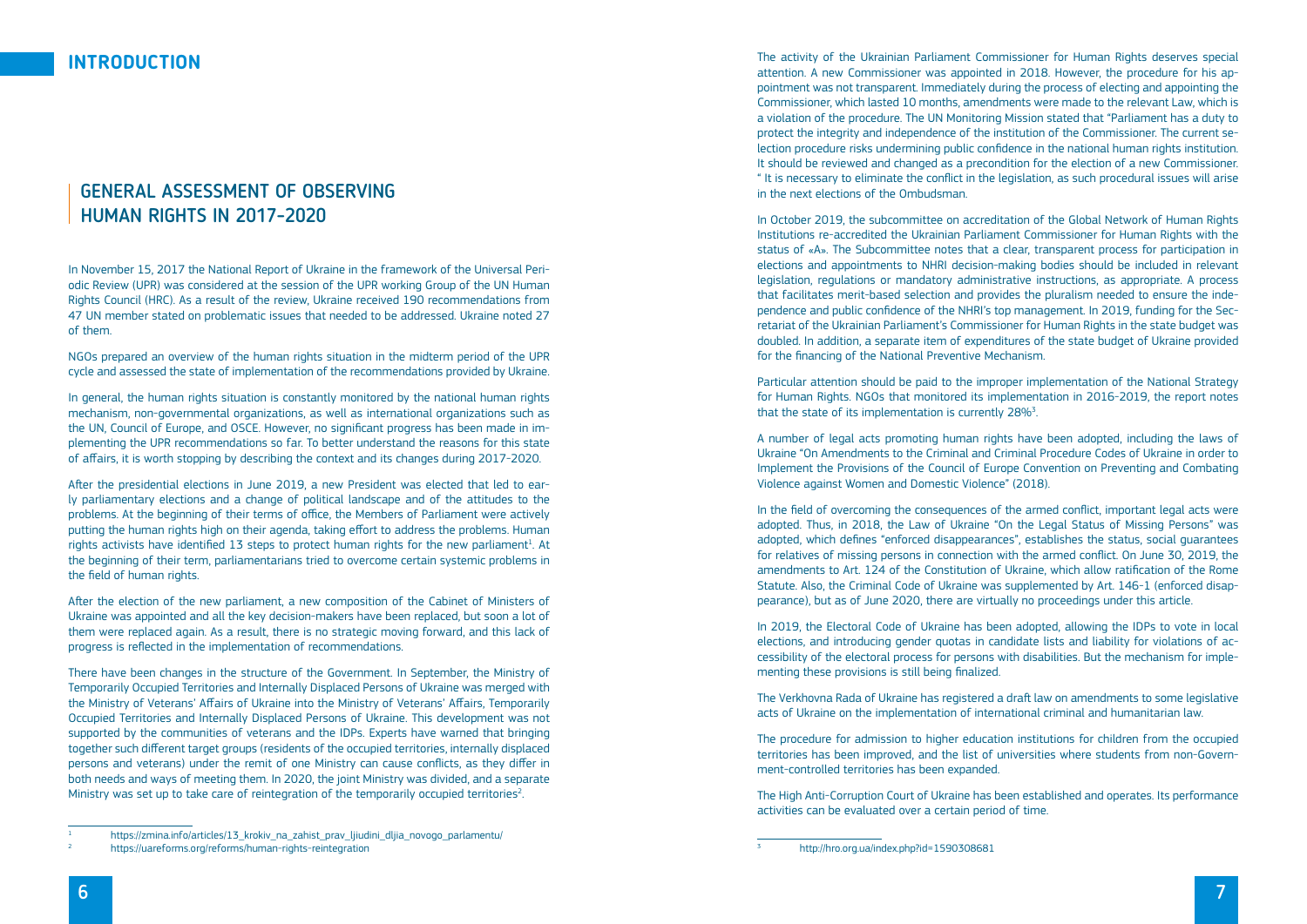Significant progress has been made in combating sexual violence, in particular through making amendments to the Criminal Code to bring Ukrainian legislation in line with international standards. However, many international standards remain unimplemented in Ukrainian law, including existing inconsistencies with the provisions of the Council of Europe Convention on the Protection of Children against Sexual Exploitation and Sexual Abuse, ratified by Ukraine in 2012. There are no separate provisions establishing liability for sexual harassment and stalking. Allocation of necessary resources, provision of specialized services, and access to justice for victims of sexual violence also remain the issues.

At the same time, it is worth outlining a number of negative trends in the field of human rights. So, for the third time, a draft law to accede to the Hague Convention on Protection of Children and Co-operation in Respect of Intercountry Adoption has been rejected.

The situation with security and impunity for attacks on journalists and human rights activists is constantly deteriorating <sup>4</sup>. In 2019, at least 83 human rights defenders and civil society activists in Ukraine were persecuted, threatened, pressured or attacked<sup>s</sup>. The Office of the United Nations High Commissioner for Human Rights states in its report: "Since early 2018, the Office of the United Nations High Commissioner for Human Rights (OHCHR) has been paying particular attention to the issue of civic space and fundamental freedoms in Ukraine. OHCHR notes a lack of accountability in most of the documented cases of attacks against journalists and other media professionals, civic and political activists, and defence lawyers. As long as such impunity remains unaddressed, space for the promotion and protection of fundamental freedoms is at risk."6

The Constitutional Court of Ukraine has recognized the e-declaration of anti-corruption civic activists non-compliant with the Constitution of Ukraine. However, the Verkhovna Rada registered the draft law on transparency of activities of non-government organizations with foreign support that provides for the creation of a separate register and requesting financial statements for organizations receiving over 50% funding from abroad, obliges the NGOs to indicate the fact of foreign support in full and abbreviated name, as well as to mark information materials in the framework of international projects. Requirements for reporting on sources, amounts of funding and activities also apply to charitable organizations. Leaders of NGOs with foreign support (by agreement) will undergo a polygraph on possible betrayal of state interests of the country.

> The reform of the judiciary initiated by President Zelenskyi was flawed from the outset. Both civic activists<sup>7</sup> and the Venice Commission noted it<sup>8</sup>, but many remarks were taken into account.

The State Bureau of Investigation was established on paper in 2015 and was due to start operating in November 2017. The Bureau opened its first proceedings at the end of 2018. Although the SBI was primarily intended as a body to investigate torture and other serious crimes committed by law enforcement agencies, its jurisdiction became broader – it encompasses all the crimes committed by law enforcement and high-ranking officials (even road accidents). The SBI has 7 territorial offices and 1,500 investigators (for comparison, the National Police has about 130,000). For a long time, the SBI did not have its own operational units, so they involved police and SBU operatives in their activities, which created a conflict of interest.

> A prove of real opinion of the citizens on the government's efforts to implement judicial reform is the progress in the level of public trust in courts as measured by the opinion polls conducted by the Razumkov Centre: in early 2019, 11.8% citizens trusted courts<sup>9</sup>, and in early 2020,

The Istanbul Convention that Ukraine signed back in 2011, has not been ratified yet. Although new legislation on preventing and combating domestic violence was adopted in late 2017, the procedure for cooperation between the stakeholders on prevention of domestic violence has been adopted, many problems remain with practical implementation of the legislation. The responsibility of police and military personnel for committing domestic violence is not

enshrined at the adequate level, there are difficulties in obtaining restrictive orders and fixedterm restraining orders, and the provision of specialized services to victims.

The problem of prosecuting perpetrators of conflict-related sexual violence remains unresolved. No special legislation has been adopted to establish appropriate liability for such acts. The perpetrators are either not prosecuted at all or are prosecuted for general criminal offenses, which does not correspond to the nature and gravity of the acts committed. The status of victims of conflict-related sexual violence remains legally uncertain. Accordingly, such persons are not provided with specialized services, necessary rehabilitation and cannot receive compensation.

In recent years, there have been no significant changes in the fight against human trafficking. Victims of trafficking still face a number of problems in obtaining the respective status, and they have never been granted the right to receive free secondary legal aid. A mechanism for paying compensation to victims has not yet been established. The administration of justice in this area remains ineffective. The problem of human trafficking with the use of reproductive technologies of surrogacy has become more acute. The authorities have also started recording trafficking in human beings for the use in armed conflict.

# ASSESSMENT OF OBSERVING HUMAN RIGHTS IN AREAS ON WHICH UPR 2020 RECOMMENDATIONS WERE PROVIDED

# ADMINISTRATION oF JUSTICE, BRINGING TO LIABILITY AND THE RULE OF LAW

# **Judicial reform**

Judicial reform was meant to be comprehensive – a high-quality stable judiciary, enforcement of decisions, participants in the process, settlement of all parties. It was particularly relevant in the context of an armed conflict and the inability for the authorities to perform their functions on non-Government-controlled territories of Ukraine.

The adopted law still did not prevent the High Council of Justice from distorting its essence and approving such a version of the Regulations on Competition for New Members of the High Qualification Commission of Judges that levelled the participation of international experts.

Eventually, Zelenskyi's judicial reform failed and was declared partially unconstitutional. Some of conditional positives are the termination of powers of the old High Qualification Commission of Judges.

7 https://dejure.foundation/news/aktyvisty-nazvaly-nebezpeky-sudovogo-zakonoproektu-

9 http://razumkov.org.ua/napriamky/sotsiologichni-doslidzhennia/riven-doviry-do-suspilnykh-

http://cs-coalition.org/ua/mapa-zahroz

<sup>5</sup> [https://zmina.info/news/pravozahysnyky-zafiksuvaly-83-vypadky-peresliduvannya-gromadskyh](https://zmina.info/news/pravozahysnyky-zafiksuvaly-83-vypadky-peresliduvannya-gromadskyh-aktyvistiv-u-2019-roczi/)[aktyvistiv-u-2019-roczi/](https://zmina.info/news/pravozahysnyky-zafiksuvaly-83-vypadky-peresliduvannya-gromadskyh-aktyvistiv-u-2019-roczi/)

<sup>6</sup> <https://www.ohchr.org/EN/Countries/ENACARegion/Pages/UAReports.aspx>

zelenskogo

<sup>8</sup> https://www.pravda.com.ua/news/2019/12/6/7234113/

instytutiv-ta-elektoralni-oriientatsii-gromadian-ukrainy-2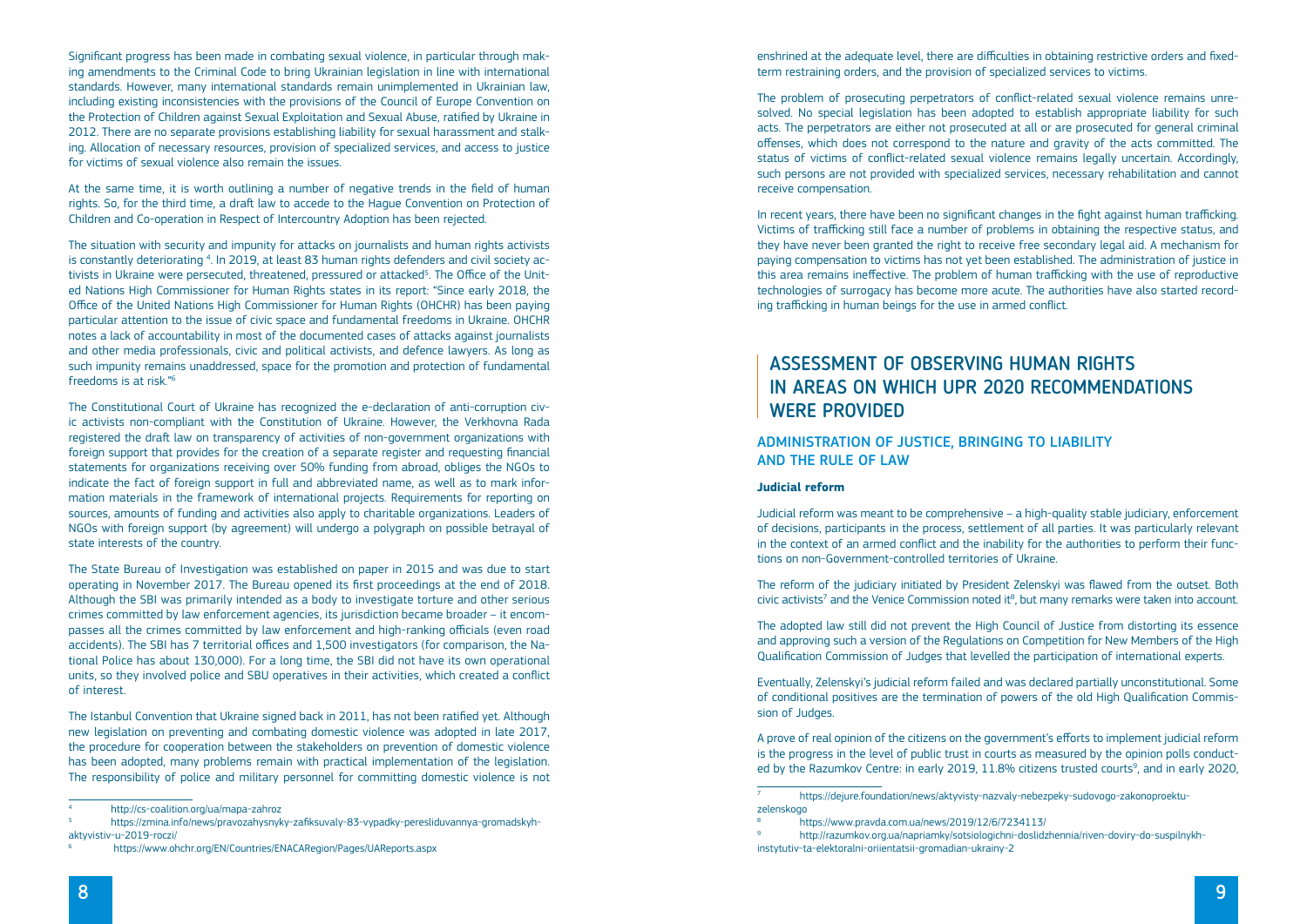$13.2\%$ <sup>10</sup>. Such a meagre growth does not indicate the return of trust and respect for the court under the new government, although it was the goal set in the presidential election program.

In addition, over the year of Volodymyr Zelenskyi's presidency, there are many new court decisions that raise many questions, such as the arrest of suspects in the murder of journalist Pavel Sheremet, the release of riot police (Berkut) officers, Kharkiv terrorists or militant Volodymyr Tsemakh who is an important witness in the case of MH17 plane crash<sup>11</sup>.

The work of the High Anti-Corruption Court has been unblocked. Amendments to the legislation that clarified the jurisdiction of the HACC were approved by the Parliament in September 2019 and really addressed the potential problem of excessive number of cases under the HACC consideration.

Since the launch of the register of notifications of interference in the activities of judges in the administration of justice, the High Council of Justice has received 1,220 such appeals, and in 2019, 450 notifications from judges. In 2019, the Council adopted 115 decisions on measures to ensure the independence of judges and the authority of justice<sup>12</sup>.

Cases of interference in the administration of justice by law enforcement agencies, lawyers, MPs of Ukraine, members of local councils, other representatives of state and local self-government bodies, citizens and their associations, as well as the media, remain frequent.

Creating an effective judicial system would increase trust and address violations of other human rights.

# **Recommendations:**

- Ensure the implementation of the ECtHR decisions
- Ensure adequate proper training and staffing of courts according to the standards of 'new justice.'

# **Jury trial**

### *Centre for Civil Liberties*

In 2016, judicial reform was launched in Ukraine. As part of it, the Constitution was amended and a number of legislative acts were adopted. At the same time, judicial reform has focused on achieving pinpoint targets, and legislative changes have not addressed a number of issues, including the establishment of a jury trial.

Article 124 of the Constitution of Ukraine stipulates that the people are directly involved in the administration of justice through juries. But the institution that is now called a jury trial in Ukrainian law is in fact nothing more than a jury of people's assessors inherited from the Soviet era.

It narrows the role of citizens in the judicial process and limits the right of accused persons to a fair trial. In general, it distorts the very idea of creating an institution that will allow regular citizens to participate in the administration of justice.

To address this issue, human rights activists and scholars together with the Ministry of Justice of Ukraine developed a draft Law on amendments to the Law of Ukraine "On the Judiciary and the Status of Judges" to improve the procedure for forming a jury list (registration # 2709); as well as the draft law on amendments to certain legislative acts of Ukraine concerning ensuring the participation of jurors in the administration of justice (registration # 2710).

Following the change of the Government in March 2020, the new Cabinet of Ministers withdrew these draft laws in accordance with the Rules of Procedure and has not yet initiated their re-registration as of June 2020.

After the Revolution of Dignity, Ukraine is in a period of transformation that is also affected by the ongoing war with the Russian Federation. Therefore, there is a strong demand in society for the restoration of justice that the ongoing judicial reform is currently unable to ensure. In an environment where a society is highly polarized and the level of tolerance for violence increases due to the ongoing armed conflict, such delays will have fatal consequences. A request for justice can easily turn into a request for revenge.

The introduction of a jury trial is important both for the protection of the human right to a fair trial, as it will improve the quality and efficiency of pre-trial investigation bodies, increase the adversarial process, etc., and to ensure public trust in the judiciary and a new quality of legal culture among the population that remains quite low.

# **Recommendations:**

*To the Cabinet of Ministers of Ukraine*

● Initiate the submission to the Verkhovna Rada of Ukraine of draft laws on the introduc-

tion of a jury trial developed by experts and human rights activists.

*To the Verkhovna Rada of Ukraine*

● Register and approve the submitted draft laws on the implementation of a jury trial

developed by experts and human rights activists.

# IMPLEMENTATION OF THE PROVISIONS of international humanitarian law and peace Building

# *Centre for Civil Liberties*

Ratification of the Rome Statute of the International Criminal Court is an international obligation of Ukraine under the Association Agreement between Ukraine and the EU. Namely, Article 8 of the Association Agreement enshrines that "the Parties shall cooperate in promoting peace and international justice by ratifying and implementing the Rome Statute of the International Criminal Court (ICC) of 1998 and its related instruments."

On 20 January 2000, Ukraine signed the Rome Statute of the International Criminal Court in accordance with President's Decree # 313/99-rp of 11 December 1999. According to the conclusion of the Constitutional Court of 3 July 2001 # 3-v/2001, the Rome Statute of the International Criminal Court does not comply with the Constitution of Ukraine. Therefore, the ratification of the Statute was to be preceded by amendments to Article 124 of the Constitution of Ukraine. Necessary amendments to Article 124 of the Constitution of Ukraine were made in 2016, the Article was supplemented with a new part 6 as follows: "Ukraine may recognize the jurisdic-

<sup>10</sup> http://razumkov.org.ua/napriamky/sotsiologichni-doslidzhennia/otsinka-gromadianamy-diialnostivlady-riven-doviry-do-sotsialnykh-instytutiv-ta-politykiv-elektoralni-oriaientatsii-gromadian-liutyi-2020r

<sup>11</sup><https://www.pravda.com.ua/columns/2020/05/11/7251195/>

<sup>12</sup> [https://hcj.gov.ua/sites/default/files/field/file/shchorichna\\_dopovid\\_za\\_2019\\_rik.pdf](https://hcj.gov.ua/sites/default/files/field/file/shchorichna_dopovid_za_2019_rik.pdf)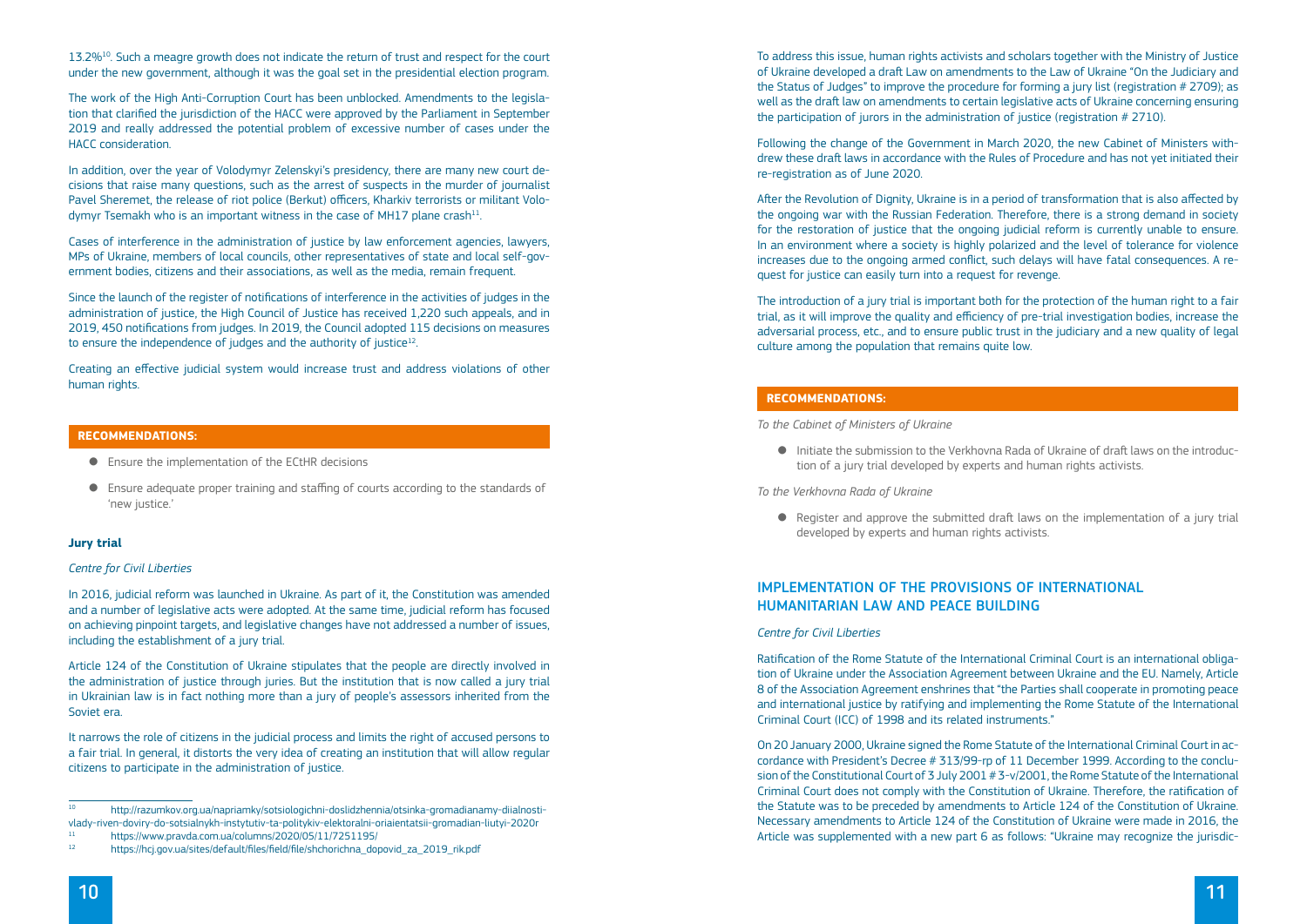tion of the International Criminal Court under the conditions specified by the Rome Statute of the International Criminal Court." It came into force in June 2019.

While the Rome Statute has not been ratified yet, Ukraine still recognized the jurisdiction of the International Criminal Court. On 17 April 2014, the Government of Ukraine filed a declaration pursuant to Article 12(3) of the Rome Statute recognizing the jurisdiction of the International Criminal Court over alleged crimes committed in Ukraine between 21 November 2013 and 22 February 2014. And on 8 September 2015, the Government of Ukraine filed a second declaration under Article 12(3) of the Rome Statute that recognizes the jurisdiction of the International Criminal Court over alleged crimes committed in Ukraine after February 20, 2014 without a final date.

Currently, there is an extraordinary situation – Ukraine has assumed obligations to the International Criminal Court based on a declaration of recognition of jurisdiction. But it did not acquire the individual rights granted to the Member States of the Rome Statute.

On 30 June 2019, the three-year postponement of the entry into force of the new constitutional provisions that pave the way for the ratification of the Rome Statute expired. Therefore, today it these are only the President and the Parliament who shall decide whether Ukraine will become a full member of the International Criminal Court.

The inconsistency of the national legislation of Ukraine with the provisions of the Rome Statute and the provisions of international law remains yet another issue. On the sixth year of the war with Russia, Ukrainian law still lacks the legal tools to prosecute major crimes under international law. The Criminal Code does not provide for liability for crimes against humanity, and the provisions on war crimes do not fully meet the requirements of international law.

A draft law developed by human rights activists on amendments to certain legislative acts of Ukraine on the implementation of international criminal and humanitarian law was meant (registration # 2689) – the so-called [War Criminals Act](https://ccl.org.ua/news/pravozakhysnyky-i-deputaty-pryynialy-rezoliutsiiu-kruhloho-stolu-z-pytannia-zakonu-pro-voiennykh-zlochyntsiv/) – was meant to address this problem. It amends the Criminal Code of Ukraine and provides national investigative and judicial authorities with opportunity to effectively prosecute people who have committed major crimes under international law.

Delays in the adoption of this law already leads to inevitable consequences. Only international crimes have no statute of limitations, so the correct qualification of these actions today will make it possible to prosecute those responsible in the future, even after decades. Moreover, only those convicted of international crimes are not subject to amnesty, as required by Russia in the Minsk process.

The adoption of a law on war criminals is awaited by tens of thousands of people who have fallen victim to Russian armed aggression. It is under this law that Ukraine shall prosecute the representatives of illegal armed groups that detain and torture people in basements in the occupied territories. It is under this law that Ukraine must bring to justice those guilty of gross violations of international law that occurred during the fighting near Ilovaisk and Debaltseve, the shooting of residential areas in Mariupol, the destruction of a bus near Volnovakha, those guilty of war crimes and crimes against humanity in the Autonomous Republic of Crimea and the city of Sevastopol, in particular the persecution of Crimean Tatars and Ukrainian activists, torture and enforced disappearances, the movement of Russian citizens to the temporarily occupied peninsula, etc.

# **Recommendations:**

#### *To the President of Ukraine*

● Initiate a submission to the Verkhovna Rada of Ukraine for ratification of the Rome

Statute of the International Criminal Court.

#### *To the Verkhovna Rada of Ukraine*

● Adopt an appropriate resolution ratifying the Rome Statute of the International Crim-

- inal Court.
- 

# PREVENTION OF TORTURE AND ILL-TREATMENT

● Adopt a draft law on amendments to certain legislative acts of Ukraine on the implementation of international criminal and humanitarian law (registration # 2689).

#### *ZMINA Human Rights Centre*

### Places of custody and detention

In Ukraine, the number of places of custody and detention is growing after a significant decrease in 2012-2015. The increase is mainly due to special vehicles for transporting detainees by law enforcement agencies, paddy wagons and military units. At the same time, the number of police units and special boarding schools is somewhat decreasing. As of 2019, there are more than 5,000 official places of custody and detention. The largest number is in the system of the National Police and the National Guard (over 2,000). The key problems identified by the monitoring groups are inadequate detention conditions, lack of medical care, abuse of force, and unlawful isolation. Excessive use of force during detention and inadequate registration of detention are common among police officers. In social and medical institutions, the systemic problem are the violations during the fixation of patients, isolation and failure to provide healthcare. Violations of the right to privacy (unseparated bathrooms, beds in dormitories) are systemic for all places of custody and detention.

According to a report by the UN Special Rapporteur on Torture who visited Ukraine in 2018, "Notwithstanding significant improvements in recent times, the information gathered indicates that torture and ill-treatment are still practiced with impunity throughout the country." The report also emphasizes that alternatives to detention are used in Ukraine in exceptional cases, and notes that there is a serious problem with access to health care in penitentiary facilities. The medical staff of these institutions does not conduct sufficient interviews with the injured persons to learn the causes of injuries. Torture is documented improperly, i.e., the documenting does not meet the standards of the Istanbul Protocol, which leads to further spread of impunity. During its seventh periodic visit to Ukraine in 2017, the European Committee for the Prevention of Torture also received many complaints of excessive use of force during police detention, as well as allegations of physical violence against persons under police custody. The Committee also noted the practice of *informal* (not properly formalized) detentions and interrogations of suspects.

Number of official places of detention and custody in Ukraine

|  | 4461 4528 4738 4738 5044         |  |
|--|----------------------------------|--|
|  | 2015   2016   2017   2018   2019 |  |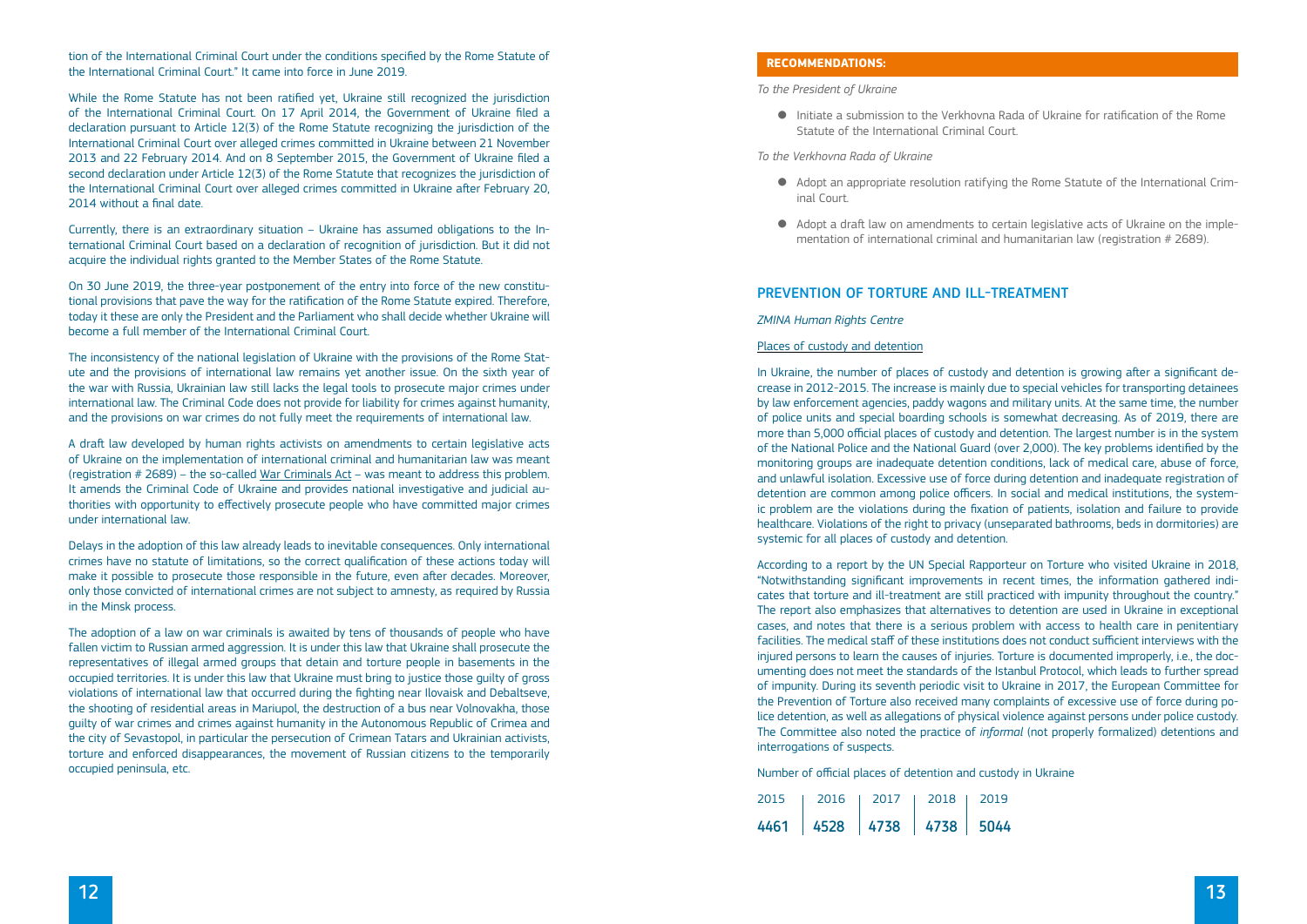# National Preventive Mechanism

With the election of the new Ukrainian Parliament Commissioner for Human Rights in March 2018 (Lyudmyla Denisova was elected the new Commissioner), the Department for the Implementation of the National Preventive Mechanism was restructured – instead of thematic division according to types of places of detention, departments were organized by functional division in line with the role of employees. Currently, the NPM has separate departments for monitoring, analytics and law-making, while staff are exempt from considering complaints. The NPM also includes civic monitors (about 150) and regional representatives and coordinators who act on voluntary basis, the Coordinating Council (which includes the Commissioner, her representatives, civic experts and Deputy Ministers).

Since 2019, the NPM is funded through a separate budget programme (about UAH 3 million per year) that covers the operational expenses of the Secretariat of the Commissioner, but does not reimburse the costs of monitors (travel, accommodation, meals). In addition, training activities, drafting and printing of technical materials, reports and other products are still mostly funded by donors. Also, the NPM often faces the logistical problems due to the inability to get to a remote place of detention or find overnight accommodation next to it, as no more than one business day is usually planned for a visit to one place of detention.

Since 2019, the NPM has also started visiting private rehabilitation centres, but this practice remains unsystematic.

Notwithstanding the increase in the number of visits, the NPM still does not have sufficient influence on the situation in places of detention, especially at the regional level. Civic monitors – even the most experienced – do not have the right to visit places of detention on their own (separately from the Secretariat of the Commissioner) and are therefore severely limited in their ability to advocate for improved conditions in places of detention in the communities in which they live. Civic monitors are often not involved in the process of communicating with the authorities, and do not know whether their work has had an impact on certain changes. At the same time, more inclusive and equal involvement of civic monitors in the work of the NPM would contribute to a better use of resources, strengthen the NPM's expertise and cover a significant number of places of detention with visits.

Number of NPM monitoring visits

● Continue strengthening the quarantees of the independence of the National Preventive Mechanism, provide it with the necessary resources for monitoring and analysis. Provide an opportunity to reimburse the costs incurred by civic monitors and experts involved. Strengthen the participation of civic monitors in the implementation of the NPM.

| 2017 | 2018 | 2019 |
|------|------|------|
| 232  | 375  | 711  |

### Documentation and investigation of torture

To date, Ukraine has no unified algorithm to document the signs of torture that meets the requirements of the Istanbul Protocol, which could positively contribute to the process of investigating such cases and overcoming impunity.

According to a survey conducted by ZMINA Centre for Human Rights, the Expert Centre for Human Rights and the Secretariat of the Commissioner, even the places of detention of same type and subordination have different practices of documenting bodily injuries. However, most often there are no independent medical examinations of newcomers. In cases where they are conducted, their results are recorded very briefly. This is often done by a nurse or a paramedic without the involvement of a doctor. The police conduct a medical examination only if a police officer sees a threat to a detainee's life and health, even though s/he does not have the appropriate medical training to determine it. Medical information is often entered into non-medical

# records (various internal journals and certificates) that then cannot be used during forensic

examinations.

It is also common practice for outsiders to be present during the examination and interview of newcomers (in psychiatric hospitals, police officers who deliver a person are often present during the examination, and family members are present in social institutions). Sometimes they are the ones who explain the injuries of newcomers.

Another common practice in the places of detention and custody is not to report injuries to the investigating authorities. Usually, medical staff report such cases to the administration of institutions. The medical staff of places of detention and custody remains organizationally and financially dependent on administrations (even in the penitentiary system where the medical service is transferred to a separate state institution). Also, medical workers do not have a standardized methodology for describing injuries and drawing up a diagram of their location (on a picture of a human body), so they act at their own discretion.

# **Recommendations:**

● Bring the definition of torture in criminal law in full compliance with the definition given in Article 1 of the UN Convention against Torture and Other Cruel, Inhuman or

● Strengthen the guarantees of the independence of the State Bureau of Investigation – deprive the persons under the SBI jurisdiction - in particular, the President, MPs, other high-ranking officials – of the possibility to exert direct influence on the SBI Director. Consider expanding the staff of investigative offices and the number of regional offices. Make investigation of torture and related crimes by law enforcement – illegal detention, violation of the right to defence, etc. – a priority for the Bureau.

● Implement the standards of the Istanbul Protocol – introduce a unified procedure for recording and reporting signs of torture in places of detention and custody. Ensure proper registration of such allegations in a unified protected database and consideration of such allegations by an independent investigative body. Introduce the practice of reporting by the investigating authorities on the status of investigation of torture

- 
- Degrading Treatment or Punishment.
- 
- in Ukraine.
- protection.
- and treatment (in the case of social and medical institutions).
- of such persons.

● Strengthen security guarantees for whistle-blowers who provide information about torture to investigators (prison staff and detainees). Develop a mechanism for witness

● Make efforts to bring the conditions of detention in line with the international standards. Consider holding a person in a place of detention as a last resort, and expand alternative forms of precautionary measures (in the case of criminal justice) and care

● Ensure that people detained in places of detention and custody have access to appropriate healthcare that meets national standards. Strengthen guarantees for the independence and safety of health professionals who conduct medical examinations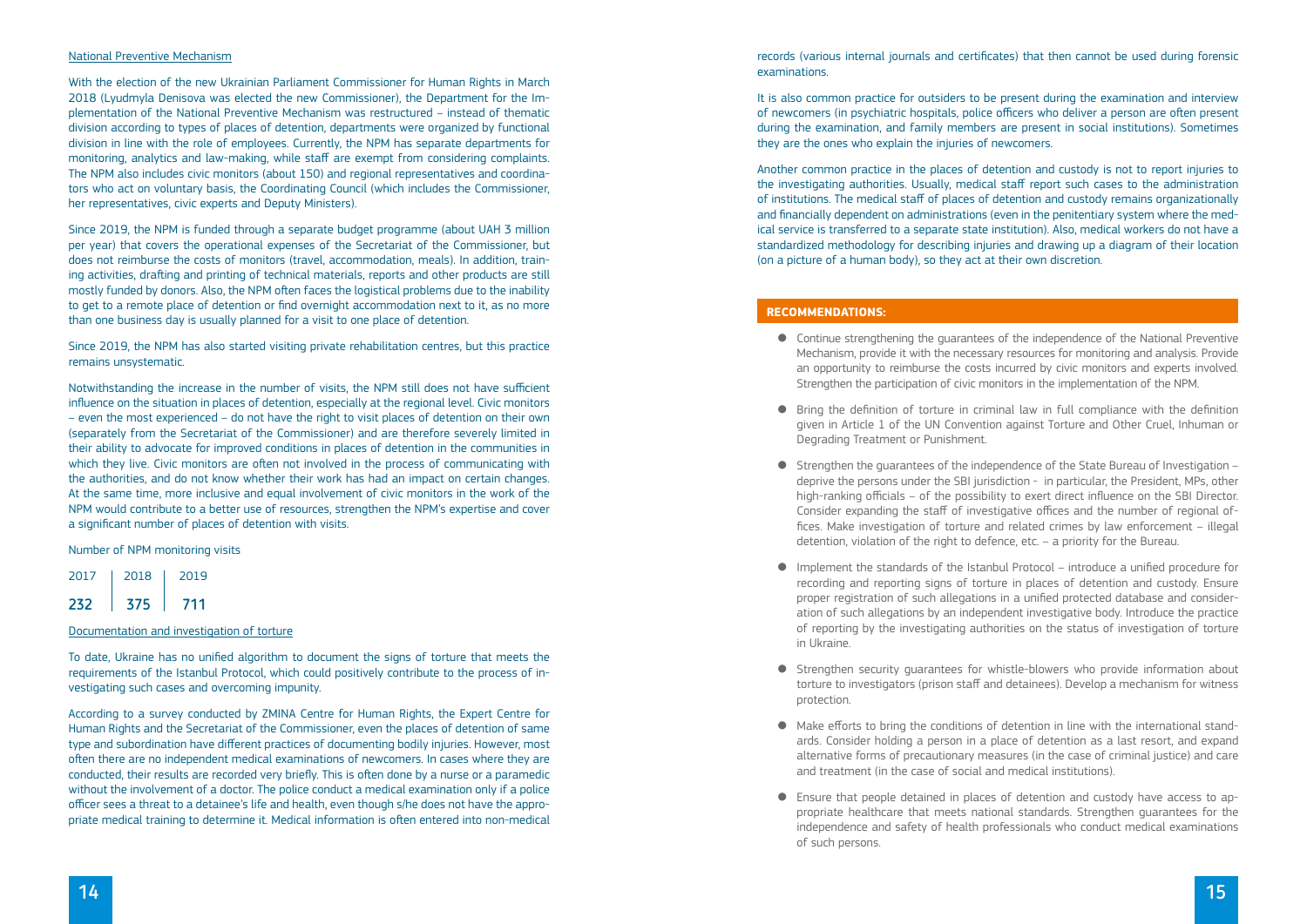# PREVENTION OF TORTURE AND ILL-Treatment IN THE CONTEXT OF RUSSIA's POLITICAL PRISONERS IN CRIMEA AND CAPTIVES AND CIVIL HOSTAGES IN DONBAS

# *Centre for Civil Liberties*

After the Russian occupation of Crimea and the beginning of the hybrid war in Donbas, human rights activists have been recording the widespread practice of arbitrary detention, abduction, torture and ill-treatment of Ukrainian illegally detained citizens in the Russian Federation and the occupied Ukrainian territories of Crimea and Donbas.

According to human rights activists<sup>19</sup>, in the first years of the war in Donbas, 86% captured military servants and every second illegally detained civilian were subjected to torture and ill-treatment, 33% military servants and 16% civilians witnessed death by torture; 12% of all civilians who were tortured and ill-treated were women, and in 44% cases, the interrogation and protection of places of detention was conducted by military personnel and mercenaries from the Russian Federation.

Information on numerous cases of torture is provided in the reports by the Office of the UN High Commissioner for Human Rights<sup>13</sup>, the UN Human Rights Monitoring Mission<sup>14</sup>, other international and Ukrainian human rights organizations, lawyers' statements, and testimonies of already released political prisoners and captives (including Oleh Sentsov<sup>15</sup>, Mykola Karpi $uk^{16}$ , Stanislav Asieiev<sup>17</sup> and others<sup>18</sup>). The exact number of people who have been tortured and ill-treated cannot be determined, as human rights activists know only of a limited number of documented cases.

The quality of healthcare in these facilities is clearly illustrated by the evidence provided to the Office of the UN High Commissioner for Human Rights by several persons detained in Isolation Centre in Donetsk that a medical worker was present during their interrogations and torture. He brought those who lost consciousness back to consciousness and showed how to make torture to inflict maximum pain, but not kill a person. He also examined detainees before torture, asked about their illnesses, measured blood pressure or heart rate, and gave injections<sup>20</sup>.

According to persons released in 2019, they suffered beatings, electric shocks, suffocation (wet and dry methods), sexual violence, torture, removal of body parts (nails and teeth), deprivation of water, food, sleep or access to the toilet, mock execution, threats of violence or death, threats of harm to the family.

Torture during detention and improper conditions in the pre-trial detention centre were repeatedly reported by Yevhen Panov, a participant in the "Ukrainian saboteurs' case" who has now been released. During his three years in Simferopol pre-trial detention centre, and then in the Russian colonies, his appearance changed beyond recognition due to difficult conditions of detention. The wife of another political prisoner, a participant in the "Ukrainian saboteurs' case," now a prisoner Andrii Zakhtei, told *Prisoner's Voice* in an interview," Andrii was beaten and tortured during his detention. They abused him not only physically but also morally. They took him out to dig a hole for himself, took him by helicopter and promised that he would fly now. He has scars on his arms, face and back of his head. He was beaten by a gun-butt, he has a big dent in his skull and now he has headaches, his ribs are broken too."<sup>22</sup>

In addition, they were kept in inhumane unsanitary conditions with no toilets and showers, without access to daylight, medicine and food. In addition to the so-called "official" institutions in the occupied Donbas, there are secret places of imprisonment.

● Demand access for the OSCE SMM, the UN Human Rights Monitoring Mission and the International Committee of the Red Cross to places of detention in the temporarily

As far as the situation in Crimea is concerned, at least 200 cases of torture and inhuman treatment have been recorded in the six years since the occupation, and it only applies to politically motivated cases<sup>21</sup> involving Crimean Tatars and ethnic Ukrainians and Russians. Crimean Tatar Dzhemil Hafarov, accused of a fabricated case of "terrorism," had a fourth-degree disability and chronic kidney disease before his detention. With such a disease, even under Russian law, it is forbidden to keep a person in a pre-trial detention centre. Instead, he has been kept behind bars for more than a year without receiving examination and proper healthcare.

In addition, it is a common practice in Crimea to transfer prisoners in unsanitary conditions without food and in violation of international humanitarian law from the peninsula to colonies in remote areas of the Russian Federation.

# **Recommendations:**

*To the representatives of Ukraine in the humanitarian group of Minsk Process*

occupied territories of Crimea and Donbas.

*To the Ministry of Foreign Affairs*

● Respond to cases of torture of Ukrainian citizens imprisoned for political reasons in

the Russian Federation.

*To the Verkhovna Rada of Ukraine*

● Adopt a law on amendments to certain legislative acts of Ukraine on the implementa-

21 https://ua.krymr.com/a/pro-tortury-v-krymu-pislya-aneksii/30025932.html<br> $\frac{22}{h}$  https://www.facebook.com/SaveSentsoy/posts/25647557004327342 tp

tion of international criminal and humanitarian law (registration # 2689).

# PREVENTION OF ILL-Treatment AGAINST PEOPLE WITH DISABILITIES, ESPECIALLY MINORS

*Non-governmental organization of people with disabilities "Fight for Rights"*

Although the National Strategy for Deinstitutionalization of Child Care and Education Institutions was adopted in 2017, the institutional system of care for people with disabilities, including minors, continues to operate in Ukraine. There are currently 751 boarding schools with

<sup>18</sup> [https://zaxid.net/zvilneni\\_z\\_polonu\\_ukrayintsi\\_zayavili\\_pro\\_katuvannya\\_u\\_vyaznitsyah\\_ordlo\\_](https://zaxid.net/zvilneni_z_polonu_ukrayintsi_zayavili_pro_katuvannya_u_vyaznitsyah_ordlo_n1501004) [n1501004](https://zaxid.net/zvilneni_z_polonu_ukrayintsi_zayavili_pro_katuvannya_u_vyaznitsyah_ordlo_n1501004)

<sup>13</sup> [https://www.unian.ua/war/10934009-yes-vimagaye-rozsliduvan-katuvan-ukrajinskih-zaruchnikiv](https://www.unian.ua/war/10934009-yes-vimagaye-rozsliduvan-katuvan-ukrajinskih-zaruchnikiv-v-ordlo.html)[v-ordlo.html](https://www.unian.ua/war/10934009-yes-vimagaye-rozsliduvan-katuvan-ukrajinskih-zaruchnikiv-v-ordlo.html)

<sup>14</sup> [https://qha.com.ua/po-polochkam-uk/donetski-katuvannya-krymski-deportatsiyi-i-nezakonnyj](https://qha.com.ua/po-polochkam-uk/donetski-katuvannya-krymski-deportatsiyi-i-nezakonnyj-pryzov-nova-dopovid-monitoryngovoyi-misiyi-oon-pro-porushennya-prav-lyudyny/)[pryzov-nova-dopovid-monitoryngovoyi-misiyi-oon-pro-porushennya-prav-lyudyny/](https://qha.com.ua/po-polochkam-uk/donetski-katuvannya-krymski-deportatsiyi-i-nezakonnyj-pryzov-nova-dopovid-monitoryngovoyi-misiyi-oon-pro-porushennya-prav-lyudyny/)

<sup>15</sup> https://hromadske.ua/posts/pershe-intervyu-olega-sencova-nazhivo<br><sup>16</sup> [https://zaxid.net/zvilneniy\\_z\\_polonu\\_mikola\\_karpyuk\\_rozpoviv\\_pro\\_katuvannya\\_u\\_rosiyskiy\\_](https://zaxid.net/zvilneniy_z_polonu_mikola_karpyuk_rozpoviv_pro_katuvannya_u_rosiyskiy_vyaznitsi_n1488676) [vyaznitsi\\_n1488676](https://zaxid.net/zvilneniy_z_polonu_mikola_karpyuk_rozpoviv_pro_katuvannya_u_rosiyskiy_vyaznitsi_n1488676)<br>https://www.radiosvoboda.org/a/30634506.html

<sup>19</sup><https://ccl.org.ua/reports/zvit-ti-scho-perezhyly-peklo/>

<sup>20</sup> Ibid.

https://www.facebook.com/SaveSentsov/posts/2564755700432734? tn =K-R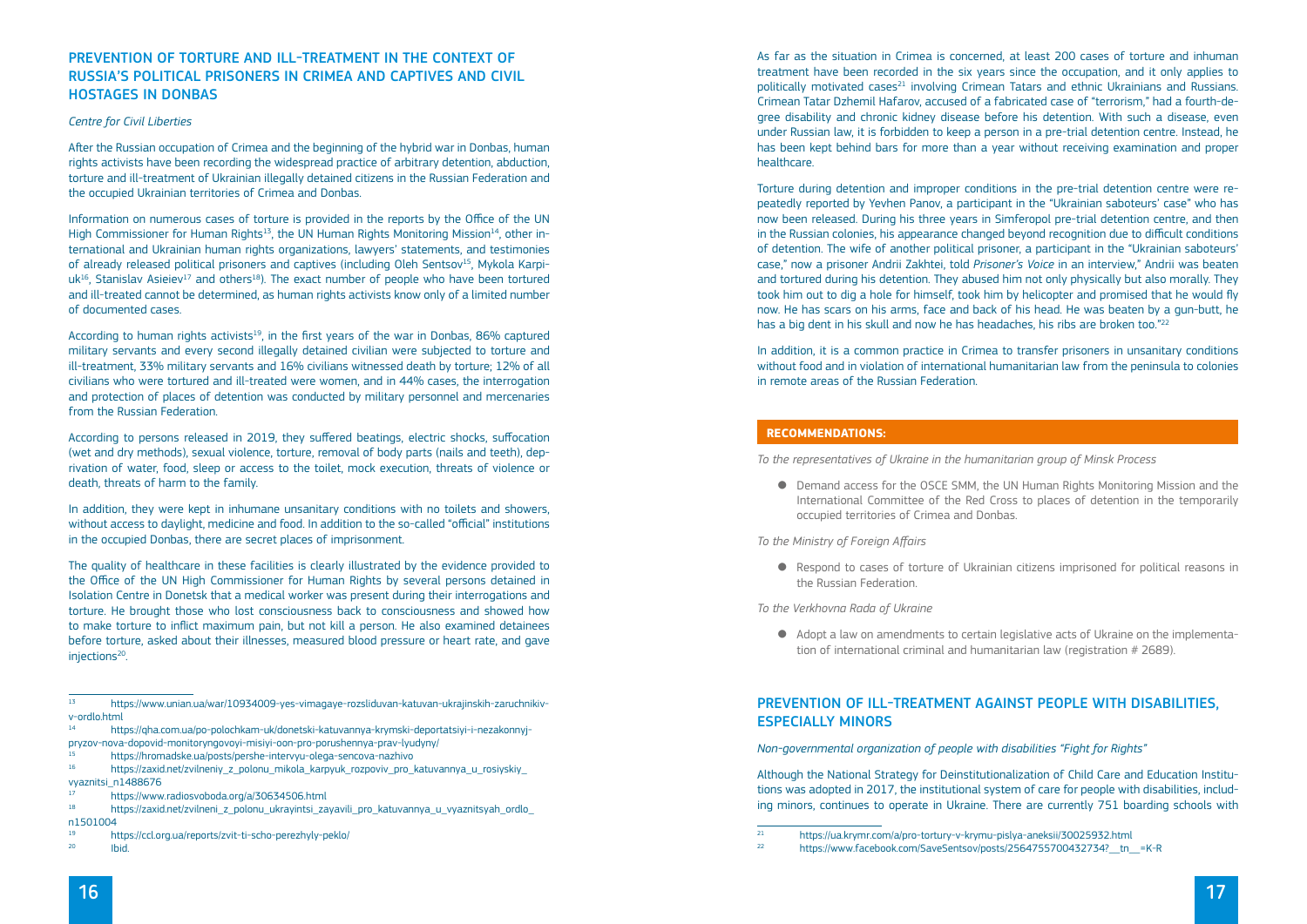106,000 minors (17% of whom have disabilities<sup>23</sup>) and approximately 50,000 adults with disabilities. Cases of ill-treatment in boarding schools are common and systemic. In her 2019 report, the Ukrainian Parliament Commissioner for Human Rights noted that in education institutions where the orphaned children and children deprived of parental care are housed, the facts of isolation of children indoors, exercises that degrades their dignity, etc. were revealed. In boarding schools, the practice of applying physical restraint to minors continues, including isolation indoors, tying to beds, use of various means of fixation. No single boarding school documents the facts of injuries, their causes and investigates injuries $24$ .

In 2019, the news agency 112.ua conducted and published a series of journalist investigations<sup>25</sup> that recorded violations of human and children's rights in six boarding schools<sup>26</sup>. But both the law enforcement and the authorities did not provide adequate response.

Ukraine has not yet implemented a system to prevent abuse of children with disabilities in general and in social protection institutions in particular.

Girls and women with disabilities remain one of the most vulnerable groups. Although the United Nations 2030 Agenda for Sustainable Development Program 2030 recognized women's rights and rights of vulnerable groups cross-cutting components and called on countries to implement national policies accordingly, the problem remains critical in Ukraine. According to statistics from other countries, women with disabilities are on average twice as likely as women without disabilities to be victims of crime<sup>27</sup> and to be much more likely to suffer from physical and sexual violence<sup>28</sup>. As Ukraine does not keep statistics on offenses based on sex, age, disability and other characteristics of victims, it is currently impossible to determine the prevalence of the problem in Ukraine. The problem of ill-treatment and violence against women with disabilities remains invisible to the government.

# **Recommendations:**

- Implement an effective system for preventing abuse of children with disabilities.
- Review the National Strategy for the Deinstitutionalization of Child Care and Education in order to increase its effectiveness and accelerate the implementation of the provisions.
- Introduce the collection, systematization and analysis of statistics on women and girls affected by violence, including in social protection institutions.

# FREEDOM OF EXPRESSION AND PROTECTION OF JOURNALISTS

### *ZMINA Human Rights Centre*

Ukraine has taken a lot of effort to better ensure freedom of expression after 2014, and according to international rankings, the situation in Ukraine is much better than in other post-Soviet countries. In particular, positive achievements include the launch open media ownership, improved access to information.

Data made public in the investigative film made by journalists of Radio Liberty in 2017; https://

One of significant positives was the introduction of public broadcasting in accordance with international standards. However, contrary to the law, the government does not provide adequate funding for the public broadcaster, thus narrowing the space for its development and strengthening, and contributing to criticism of its ineffectiveness.

Notwithstanding the relatively high level of freedom in the media, attacks on journalists and activists, especially those involved in anti-corruption and other investigations or open criticism of the authorities, have continued in recent years.

Since 2015, four journalists have been killed in Ukraine and hundreds have been attacked or threatened. The vast majority of such cases were left without proper investigation. Police often refuse to register crime reports in cases of attacks or threats against journalists or activists. If such reports are registered, only a small number of cases are investigated. Sentences in such cases are an exception.

Here is an example of one crime – *obstruction of journalist activity* (Article 171 of the Criminal Code of Ukraine). According to the Institute of Mass Media<sup>29</sup>, from 2017 to 2019, the police was registering about 200 reports of this crime annually (2017 – 219, 2018 – 195, 2019 – 190), of which less than a half went to court (2017 – 90, 2018 – 76, 2019 – 6). However, judicial statistics<sup>30</sup> show other data – in 2017, there were 20 cases in the courts, in 2018 – 9 more were received, and also 9 in 2019. As a result, in 2018, there were only 5 convictions, and in 2019, 3 convictions for committing this crime. That is, in less than 3% cases of obstruction of journalist activity, the protection mechanism is fully in place.

The situation is similar for crimes of murder, violence or threats against journalists and activists.

High-profile cases are also being improperly investigated, some of which are mentioned below.

# *The case of Pavel Sheremet*

Well-known journalist Pavel Sheremet died on 20 July 2016 as a result of a car explosion in Kyiv downtown. The investigation was not conducted properly for a long time. The mysterious disappearance of CCTV data from the scene was reported $31$ , not all witnesses were questioned in the case. Only after public pressure in December 2019, the police announced an investigation into the murder. According to police, the alleged organizer and two perpetrators of the crime were detained. However, the results of the investigation have been repeatedly criticized by the public. The investigation continued and was completed only in May 2020. As a result, the substance of the charges against the former detainees was substantially changed. The investigation has no information about the instigator of the crime and the motives of instigator. One of the detainees had his status changed – from an organizer he became a perpetrator of a crime. As a result, three persons have been charged with Sheremet's murder and are studying the criminal case file. At the same time, the evidence in the case is extremely contradictory, the results of certain examinations contradict each other and raise reasonable doubts about their reliability. The investigation did not establish the motive for the perpetrators. There is also no information about the organizers and instigators of this crime.

<sup>&</sup>lt;sup>23</sup> https://www.adm-km.gov.ua/?page\_id=40310<br><sup>24</sup> https://www.minrogion.gov.ua/proce/powe/cbbo

<sup>24</sup> [https://www.minregion.gov.ua/press/news/shhorichna-dopovid-upovnovazhenogo-verhovnoyi](https://www.minregion.gov.ua/press/news/shhorichna-dopovid-upovnovazhenogo-verhovnoyi-rady-ukrayiny-z-prav-lyudyny/)[rady-ukrayiny-z-prav-lyudyny/](https://www.minregion.gov.ua/press/news/shhorichna-dopovid-upovnovazhenogo-verhovnoyi-rady-ukrayiny-z-prav-lyudyny/)

<sup>25</sup> [https://ua.112.ua/statji/yak-v-internatakh-znushchaiutsia-nad-ditmy-rozsliduvannia-lihy](https://ua.112.ua/statji/yak-v-internatakh-znushchaiutsia-nad-ditmy-rozsliduvannia-lihy-koruptsii-478981.html)[koruptsii-478981.html](https://ua.112.ua/statji/yak-v-internatakh-znushchaiutsia-nad-ditmy-rozsliduvannia-lihy-koruptsii-478981.html)

<sup>26</sup> Teteriv (Zhytomyr oblast), Verkhniodniprovskyi (Dnipropetrovsk oblast), Khotyn boarding school (Chernivtsi oblast), Skvyra psychoneurological boarding school (Kyiv oblast), Nizhyn boarding school (Chernihiv oblast), Bilopillia boarding school (Sumy oblast).

https://ovc.ncjrs.gov/ncvrw2018/info\_flyers/fact\_sheets/2018NCVRW [VictimsWithDisabilities\\_508\\_QC.pdf](https://ovc.ncjrs.gov/ncvrw2018/info_flyers/fact_sheets/2018NCVRW_VictimsWithDisabilities_508_QC.pdf)<br><sup>28</sup> [https://eige.europa.eu/sites/default/files/documents/20175822\\_mh0417775enn\\_pdf.pdf](https://eige.europa.eu/sites/default/files/documents/20175822_mh0417775enn_pdf.pdf)

<sup>&</sup>lt;sup>30</sup> See data for 2019[: https://court.gov.ua/userfiles/media/dsa\\_pres\\_slujba\\_2019/dsa\\_pres\\_](https://court.gov.ua/userfiles/media/dsa_pres_slujba_2019/dsa_pres_slujba_2020/1k_2019.xlsx) [slujba\\_2020/1k\\_2019.xlsx;](https://court.gov.ua/userfiles/media/dsa_pres_slujba_2019/dsa_pres_slujba_2020/1k_2019.xlsx) for 2018[: https://court.gov.ua/userfiles/media/media/1k\\_2018.xlsx](https://court.gov.ua/userfiles/media/media/1k_2018.xlsx) www.radiosvoboda.org/a/28478928.html

<sup>29</sup> [https://imi.org.ua/news/u-2019-rotsi-zmenshylasya-kilkist-sprav-skerovanyh-do-sudu-za](https://imi.org.ua/news/u-2019-rotsi-zmenshylasya-kilkist-sprav-skerovanyh-do-sudu-za-zhurnalistskymy-stattyamy-imi-i31332)[zhurnalistskymy-stattyamy-imi-i31332](https://imi.org.ua/news/u-2019-rotsi-zmenshylasya-kilkist-sprav-skerovanyh-do-sudu-za-zhurnalistskymy-stattyamy-imi-i31332)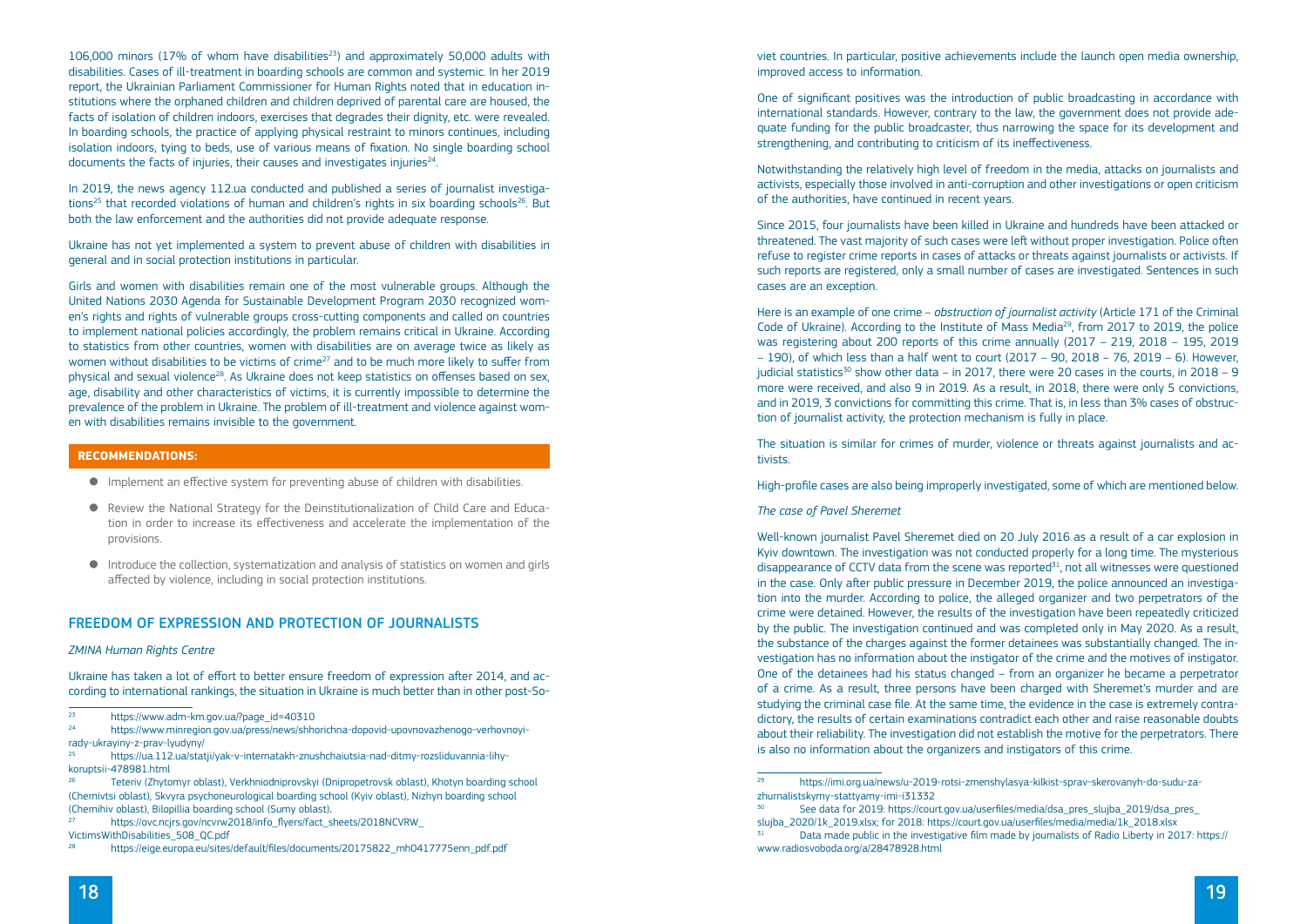Unfortunately, hundreds of other reports of attacks and threats to journalists received in 2017-2019 remain without proper investigation in the vast majority of cases.

The attacks are due to the systematic dissemination of information by journalists and activists about corruption or criticism of the government. The lack of investigation contributes to the increase in violence against media professionals and may force others to cease their activities or not to disseminate socially important information.

# **Recommendations:**

The Institute of Mass Media recorded 226 violations of media freedom from January to early December 2019. In addition to the murder of Cherkasy journalist Vadym Komarov, these violations included 20 beatings, 16 cyberattacks, 93 cases of interference into their activities, 34 cases of threats and 21 cases of restriction of access to public information<sup>32</sup>.

- The police should ensure that reports of attacks and threats against journalists and activists in connection with their professional activities are properly investigated. Such reports should be given special priority due to public importance of investigation of such crimes, as impunity contributes to the increase in the number of such attacks.
- National courts should generalize the case law on the prosecution of for obstruction of journalist activity.
- The law on media should be adopted taking into account recommendations from international organizations and meet the standards of freedom of speech and information.
- The state must ensure full funding of public broadcasting in the amounts provided by law to guarantee its independence.

Human rights activists monitor the status of investigation of cases of harassment by law enforcement agencies through an interactive map<sup>33</sup>. Even a cursory analysis of the cases presented there shows that law enforcement officers do not pay due attention to crimes against media professionals – most of the attacks remain not unsolved and do not even go to court. For example, on 24 October 2017, during the unblocking of the courtroom of Sviatoshynskyi District Court in Kyiv, police officers in the uniform of a special regiment attacked a journalist Dmytro Replianchuk, knocked the camera out of his hands and kicked him several times in the head and body. Police beat not only a journalist from Hromadske, but also journalists from the UNIAN news agency and Strana.ua. These cases are combined into a single case. The investigation has not yet identified the suspects $34$ .

### *Centre for Civil Liberties*

The safety of journalists in Ukraine and the status of investigation of cases of obstruction of professional journalism in recent years is of great concern among Ukrainian and international institutions. The impunity for crimes against journalists is particularly acute, given the murders of journalists Vadym Komarov, Pavel Sheremet, Heorhii Gongadze and other cases of physical aggression.

In April 2020, a draft law banning rallies near court buildings that poses unjustified risks to the freedom of peaceful assembly was tabled with the Verkhovna Rada<sup>35</sup>.

Despite the need to demilitarize the law enforcement agencies, human rights activists still record legislative attempts to expand the powers of military formations to restrict freedom of peaceful assembly. The MPs tried to vote for the necessary changes in 2017 under the previous government, and in 2020, after Volodymyr Zelenskyi was elected the President, and his political force formed a majority in the Parliament. So far, these attempts have been stopped due to the active stand of civil society $36,37$ .

# **Recommendations:**

 $35$ <https://zmina.info/news/v-ukrayini-hochtu-zaboronyty-mitynguvaty-pid-sudamy/><br> $36$  https://ccl.org.ua/statements/zajava-neprypustymosti-nolitsevs-kykh-funktsiv/  $36$ <https://ccl.org.ua/statements/zaiava-neprypustymosti-politseys-kykh-funktsiy/><br> $37$  https://ccl.org.ua/statements/schodo-proektu-zakonu-ukrajiny-6556-y-konteksi 37<https://ccl.org.ua/statements/schodo-proektu-zakonu-ukrajiny-6556-v-konteksti-svobody/>

*To the National Police of Ukraine*

● Record reports of crimes committed against journalists through their activities.

● Ensure effective, thorough investigation of crimes against journalists through their

● Issues related to the role, tasks, responsibilities and rights of the media should be included in training curricula for police officers whose responsibilities include ensuring

- 
- activities.
- security during mass events.

# FREEDOM OF PEACEFUL ASSEMBLY AND ASSOCIATION

# *Centre for Civil Liberties*

Although the situation with the protection of freedom of peaceful assembly has changed for the better since the Revolution of Dignity in 2013-2014, there are still many systemic problems. These include discriminatory treatment of certain social groups, poor facilitation on the part of executive authorities and the inability to protect meetings from obstruction by third parties, etc.

There is no special law on peaceful assemblies in Ukraine. Numerous attempts to adopt such a law have been criticized by the opposition, experts and a number of civil society activists, who fear that the adoption of such a law and additional regulations will restrict freedom of assembly.

A positive development in the field of public order at meetings is the creation of special units for mediation and negotiations. However, there is still no unified vision or approach to maintaining public order at the rallies. Also, instructions on policing during peaceful assemblies – that are meant to simplify the work of police – have not yet been developed, endorsed with the public and approved. The lack of unified training of different units and the lack of special training on action at peaceful assemblies included in the curricula are also the problems.

The state's failure to fulfil its positive duty to protect the assembly by the police, cases of disproportionate use of legal force and violations of the Law of Ukraine "On the National Police of Ukraine" in terms of identification, use physical force and special means remain a challenge for the freedom of peaceful assembly. For example, according to observations, after the Revolution of Dignity, the dispersal of peaceful assemblies ceased to be a common practice of

 $32$ <https://freedomhouse.org/country/ukraine/freedom-world/2020><br> $33$  hid

 $33$  Ibid.

<sup>34</sup> [https://hromadske.ua/posts/pobittya-zhurnalista-hromadske-2-roki-tomu-zrushen-u-spravi](https://hromadske.ua/posts/pobittya-zhurnalista-hromadske-2-roki-tomu-zrushen-u-spravi-nemaye)[nemaye](https://hromadske.ua/posts/pobittya-zhurnalista-hromadske-2-roki-tomu-zrushen-u-spravi-nemaye)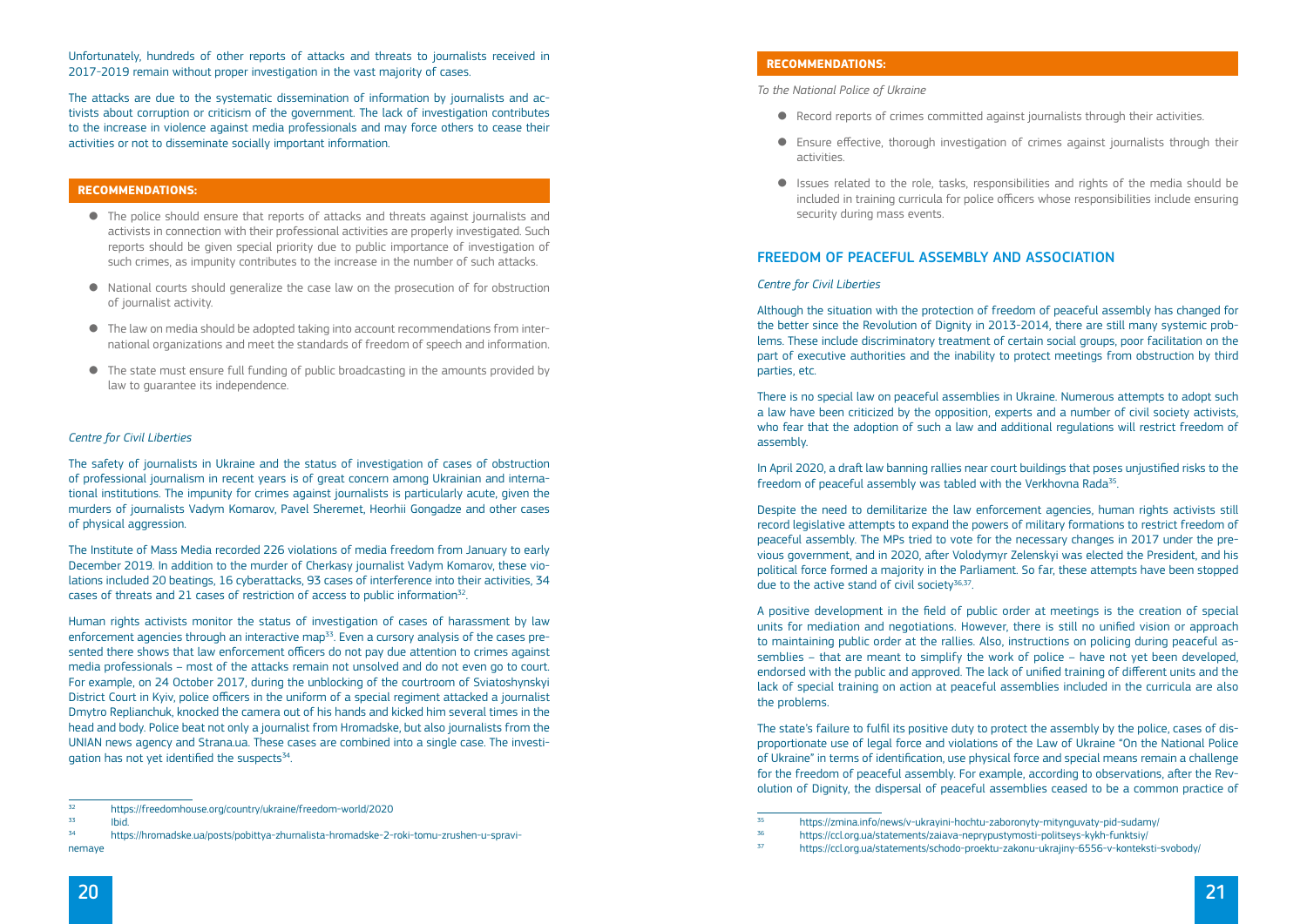the police. However, in 2018, there was an illegal dispersal (without a court decision) of a tent camp next to the building of the Verkhovna Rada of Ukraine, during which there were significant violations of the proportionality of the use of force by the police, as well as an attack on journalists. In addition, in the vast majority of cases recorded by OZON civic observers<sup>38</sup>, the police officers involved in the protection of public order have no proper identification signs, there have been numerous violations of the law in relation to wearing a token, marking elements of passive protection (helmets)<sup>39</sup>.

Ukraine's legal framework still stipulates administrative liability for violation of the established procedure for organizing or holding meetings, rallies, street marches and demonstrations for organizers and participants of meetings. It should be emphasized that the order – which could be violated – does not exist. Moreover, in its judgments in *Vyerentsov v. Ukraine* and *Shmushkovych v. Ukraine*, the ECtHR found that the application of Article 185-1 violated Article 7 of the European Convention for the Protection of Human Rights and Fundamental Freedoms due to the lack of a statutory procedure for organizing and holding meetings. On 25 May 2019, two persons, including a minor girl Daryna Kotsiuruba, came out with posters to the central square of Rivne. The peaceful assembly was forcibly suspended by police, who referred to the lack of notification of the rally. In addition, law enforcement officers drew up an administrative report against the girl under Article 185-1 of the Code of Administrative Offenses<sup>41</sup>. It should be noted that this is not the first case of disproportionate restriction of freedom of peaceful assembly due to the application of the archaic Article 185-1 of the Code of Administrative Offenses in the last year and a half. According to the observations of the OZON group, law enforcement officers drew up reports for violating the order of the meetings against the organizer of the Women's March in Kyiv  $(8 \text{ March } 2018)^{42}$ , the organizer of the action "Who commissioned the murder of Katya Handziuk?" (29 January 2019)<sup>43</sup>, organizer of the action against tariff increases in Mariupol (4 March 2019)<sup>44</sup>, etc.

When it comes to discrimination in the context of freedom of peaceful assembly, it should be emphasized that the legislation does not prohibit the exercise of this right by any groups of citizens. Nevertheless, human rights defenders observe selective attitude of the National Police of Ukraine in the regions to the implementation of this freedom, which undermines the possibility of groups that gather to express unpopular views or slogans to enjoy this right40.

40<http://ccl.org.ua/news/tysk-na-hromadyanske-suspilstvo-formy-ta-metody/><br>41 https://p/suspilpe.media/news/240042fbclid=lwAB3-vSXnGacXs7Exv7EcMBe

- 42 [https://ccl.org.ua/reports/marshi-8-bereznya-kyjiv-lviv-harkiv-rezultaty-hromadskoho](https://ccl.org.ua/reports/marshi-8-bereznya-kyjiv-lviv-harkiv-rezultaty-hromadskoho-sposterezhennya/)[sposterezhennya/](https://ccl.org.ua/reports/marshi-8-bereznya-kyjiv-lviv-harkiv-rezultaty-hromadskoho-sposterezhennya/)
- 43<https://www.pravda.com.ua/news/2019/01/29/7205216/><br>44 https://www.facebook.com/soarch/ton/2008/01060606010

● Develop with wide engagement of the public and approve by the Order of the Ministry of Internal Affairs of Ukraine the Guidelines on ensuring public order during peaceful assemblies and mass events. The Guidelines should take into account the provisions of the relevant judgments of the European Court of Human Rights and the OSCE/

# **Recommendations:**

*To the Verkhovna Rada of Ukraine*

● Amend effective legislation of Ukraine on freedom of assembly and repeal Article 185-1 of the Code of Administrative Offenses.

<sup>41</sup> [https://rv.suspilne.media/news/24004?fbclid=IwAR3-ySXpGacXs7Exy7EsMRcyLmIJab5IGb3g8yxy](https://rv.suspilne.media/news/24004?fbclid=IwAR3-ySXpGacXs7Exy7EsMRcyLmIJab5IGb3g8yxywF9YyyYTGdfLFL1FD2U) [wF9YyyYTGdfLFL1FD2U](https://rv.suspilne.media/news/24004?fbclid=IwAR3-ySXpGacXs7Exy7EsMRcyLmIJab5IGb3g8yxywF9YyyYTGdfLFL1FD2U)

<sup>44</sup> [https://www.facebook.com/search/top/?q=%D1%96%D1%80%D0%B8%D0%BD%D0%B0%20](https://www.facebook.com/search/top/?q=%D1%96%D1%80%D0%B8%D0%BD%D0%B0 %D0%BF%D0%B5%D1%80%D0%BA%D0%BE%D0%B2%D0%B0 185 1&epa=SEARCH_BOX) [%D0%BF%D0%B5%D1%80%D0%BA%D0%BE%D0%B2%D0%B0%20185%201&epa=SEARCH\\_BOX](https://www.facebook.com/search/top/?q=%D1%96%D1%80%D0%B8%D0%BD%D0%B0 %D0%BF%D0%B5%D1%80%D0%BA%D0%BE%D0%B2%D0%B0 185 1&epa=SEARCH_BOX) 

● Amend the Law of Ukraine "On the National Police of Ukraine" in the parts concerning the wearing of a special badge and the identification of personal protective equipment

● Amend the Law of Ukraine "On the Procedure for Resolving Collective Labour Disputes" and eliminate provisions restricting freedom of assembly during a strike. Namely, to abolish the obligation of the organizer of meetings, rallies, pickets outside the enterprise, who is responsible for the strike, to notify the local executive body or local self-government body of the planned event no later than three days in advance.

- of police officers.
- 
- ODIHR Guidelines on Freedom of Assembly.

# FREEDOM OF ASSOCIATIONS AND PROTECTION OF CIVIL SOCIETY

# *Centre for Civil Liberties and ZMINA Human Rights Centre*

In general, Ukraine has a fairly simple process of registration and establishment of non-governmental organizations, the government does not have broad powers to cancel their registration. The Law "On Public Associations" (*On Non-Governmental Organizations*) which defines the legal and organizational principles for the exercise of the right to freedom of association has changed over the past 5 years to improve the conditions for the establishment and operation of NGOs. In particular, amendments were made that allow the NGOs to run business activities.

In 2016, the National Strategy for Developing Civil Society in Ukraine until 2020 was adopted. Thanks to the Law "On State Registration of Legal Entities, Individual Entrepreneurs and Public Associations" and amendments to it, the system of registration of civil society organizations was simplified and the financial burden on them when registering changes to information in the Unified State Register was reduced. The reporting form for non-profit organizations and the procedure for receiving funds from the state and local budgets have also been simplified, and competitive grants been introduced to support the NGOs of veterans and persons with disabilities.

At the same time, in 2017, the authorities resorted to legislative restrictions on freedom of association – the Verkhovna Rada of Ukraine amended the Law of Ukraine "On Prevention of Corruption" that provided for the mandatory filing of electronic declarations by anti-corruption activists. They were equated to other persons subjected to this requirement and were obliged to fill in the declaration on the website of the National Agency for the Prevention of Corruption (NAPC) for the previous year by 1 April each year. In case of violation, activists could be held administratively and criminally liable. In addition, a number of other draft laws were registered in the Parliament that created unjustified obstacles to the work of NGOs (including # 6674 and # 6675 introduced by President Petro Poroshenko), which fortunately were not passed.

On 6 June 2019, the Constitutional Court of Ukraine cancelled the electronic declaration for anti-corruption activists. The Court concluded that it did not pursue a legitimate aim and did not strike a fair balance between the interests of persons exercising their right to freedom of civic activity and the interests of national security and public order, the need to protect the rights and freedoms of others (Article 36 of the Constitution) as it was too burdensome. More-

<sup>&</sup>lt;sup>38</sup> The OZON Civic Monitoring Group was established in January 2013 by the Centre for Civil Liberties to institutionalize the system of civic control in Ukraine. Civic observers are an independent party, they always remain outside the process. E-mail: [ozon.monitoring@gmail.com](mailto:ozon.monitoring@gmail.com) 

<sup>&</sup>lt;sup>39</sup> The reports of the initiative for 2015-2020 can be found at:<http://ccl.org.ua/>and [http://ozon.](http://ozon.monitoring.tilda.ws/) [monitoring.tilda.ws/](http://ozon.monitoring.tilda.ws/)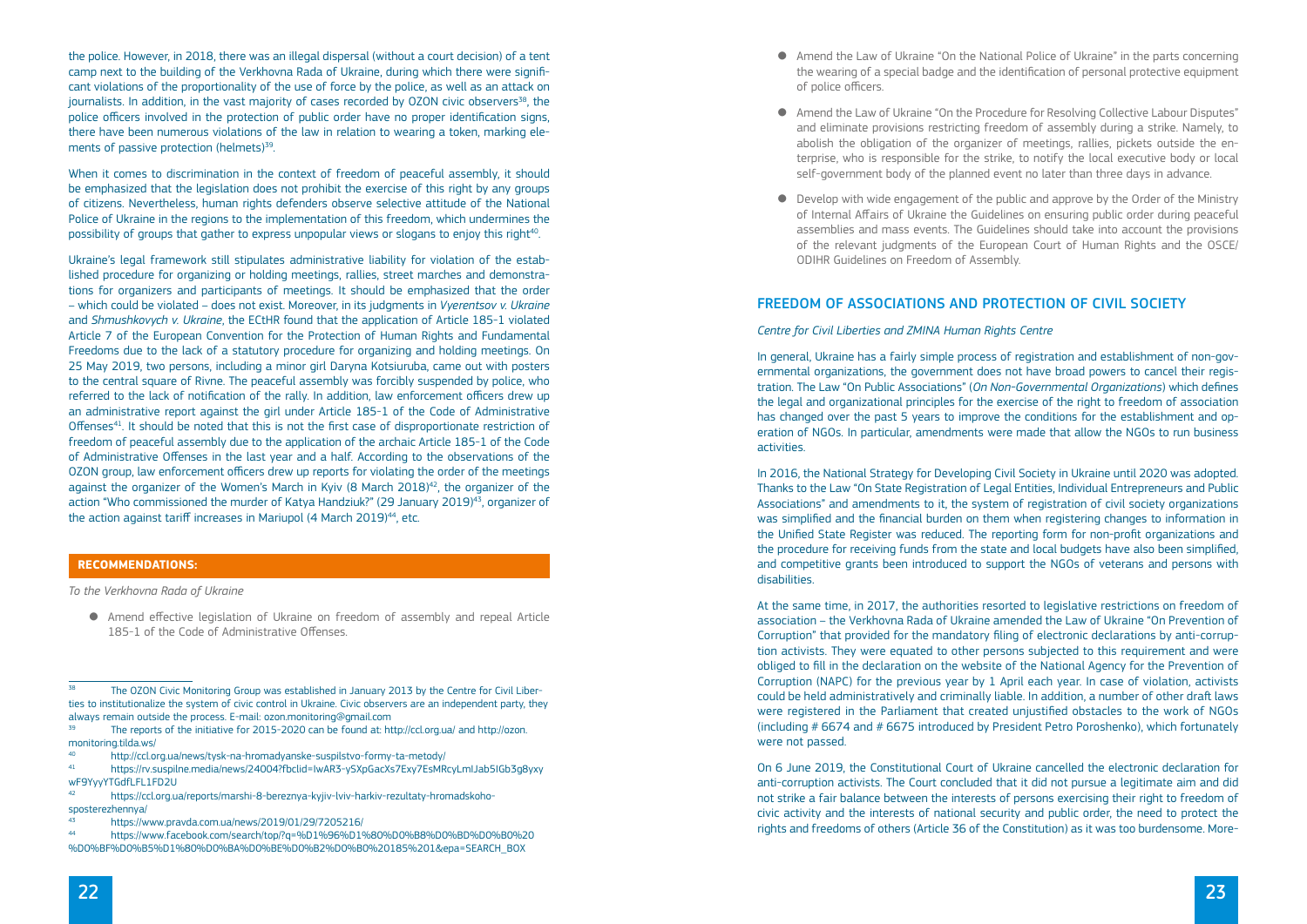over, the Court stressed that this measure restricts the freedom of political and public activity guaranteed by the Constitution and can be used for persecutions<sup>45</sup>.

However, after the change of power in Ukraine, in 2020 a number of draft laws were again registered in the Parliament that can restrict the freedom of association and are a threat to civil society. In particular, it is the draft law #356446 on the transparency of NGOs with foreign support (authored by an MP Oleksandr Dubinskyi), the draft law  $#3326^{47}$  on the prevention of external influence on the interests of the state that provides for the lustration of officials coming from the third sector (authored by an MP of the faction Opposition Platform for Life Fedir Khrystenko), as well as four draft laws to regulate lobbying: ##3059, 3059-1, 3059-2, and 3059-3, three of which pose a threat to civil society and activities of the NGOs in general, as the terminology used by the authors of the draft laws is very wide and encompasses the advocacy efforts taken by the NGOs.

Against the background of other human rights violations in recent years, a number of cases of harassment of civil society activists have been recorded in Ukraine, both of illegal nature (killings, beatings of activists and damage to their property, threats, surveillance and discrediting campaigns, etc.) and through the use of legal mechanisms (arbitrary detentions, unauthorized removal of information from communication channels, opening of fabricated criminal and administrative cases, etc.). The groups that have suffered the most from various forms of harassment are human rights defenders advocating for the rights of women and the LGBT community; anti-corruption and anti-organized crime activists; activists advocating for environment and land rights. In the vast majority of cases, attacks on civil society activists were not effectively investigated, and the perpetrators went unpunished.

In 2019, the Centre for Civil Liberties and ZMINA Centre for Human Rights recorded about a hundred cases of various forms of pressure and harassment of civil society activists across the country. As of May 2020, about 20 new episodes were recorded in Ukraine<sup>48</sup>, including cases of destruction of property, physical attacks, etc.

Key reasons that led to the wave of persecution in the country are – weakness of public institutions that are unable to effectively investigate and punish perpetrators, as well as to prevent such illegal actions, including the lack of effective police and prosecutorial reform; war with Russia that causes an increased tolerance to violence in society; long-standing corruption and organized crime at local level where local authorities, business, law enforcement and the courts work together against civil society activists<sup>49</sup>.

# *The case of Kateryna Handziuk*

The problem of investigating and punishing hate crimes against the representatives of LGBT initiatives remains unresolved. They are classified solely as hooliganism, long and improperly investigated, and almost never brought to justice, which is a major disincentive for the community to seek redress from law enforcement agencies in general, leading to silence over violence and impunity. Organizations record more than a hundred reports of physical assaults each year. In particular, in 2019, at least 123 such cases were recorded, including crimes against activists defending the rights of LGBT communities<sup>50</sup>.

Kateryna Handziuk was an activist in Kherson. She died on 4 November 2018 from injuries sustained in an attack that occurred on 31 July 2018, when an unknown person doused her with sulfuric acid. For a long time, the crime was not properly investigated. Only under public pressure and peaceful demonstrations, an investigation was carried out and soon in August 2018 the perpetrators were detained. A civic investigation into the attack indicated that it was commissioned by high-ranking officials, including Members of Parliament and local self-government officials. Specifically, in 2019, journalists published information that the Chairperson of Kherson Oblast Council Vladyslav Manher was among the instigators of the murder. On 6 June 2019, 4 perpetrators of the crime were convicted and agreed to testify against the instigators of the crime. In April 2020, the case against the instigators was sent to court. However, activists and lawyers of the victim criticized the hasty completion of the investigation due to the loss of important evidence. This case is quite common for Ukraine. Significant progress in the investigation has been prompted by extreme public pressure and mass protests – without it, the case would never have been properly investigated. However, the instigators of the attack on Kateryna Handziuk have not yet been sentenced, and the trial is ongoing. Therefore, even when there is no authoritarian rule and systematic practices of repression against civil

society, the activists are vulnerable due to the government attempts to worsen the legal framework for civil society, as well as due to corruption, inefficiency of law enforcement and the judiciary, and impunity that provokes new crimes.

# **Recommendations:**

● Conduct effective, prompt and independent investigation into the persecution of civil

- society activists that resulted in criminal offenses against them.
- of LGBT communities.
- 

● Include the aggravating circumstance of hate crimes "on the grounds of sexual orientation and gender identity" in the Criminal Code of Ukraine, as well as train police officers to properly investigate crimes against representatives of the LGBT community, especially those committed because of their civic activism and advocacy for the rights

● Continue further reform of legal framework for non-governmental and charitable organizations, as well as the implementation of effective legal framework, including the launch of online registration of the NGOs, introduce a transparent competitive approach to all the money allocation modalities to NGOs from the state and local budgets, improve legislation for recipients and providers of charitable assistance.

# PREVENTION OF GENDER-BASED AND DOMESTIC VIOLENCE

# *Centre for Civil Liberties*

Ukraine signed the Council of Europe Convention on Preventing and Combating Violence against Women and Domestic Violence (Istanbul Convention) back in 2011. After the Revolution of Dignity, Ukraine reaffirmed its intent to ratify the Istanbul Convention when it signed the Association Agreement with the EU. At the same time, ratification is still hampered by both existing stereotypes and a lack of understanding of its basic provisions. In particular, part of society is concerned about the term *gender*, the definition of which is provided in Article 3 of the Convention. In view of this, the mechanisms of protection of a person who has become a victim of domestic violence are still not implemented in the legislation of Ukraine. The restric-

49 [https://hromadske.ua/posts/sami-proti-vsih-pro-smert-kati-gandzyuk-ta-peresliduvannya-aktivis](https://hromadske.ua/posts/sami-proti-vsih-pro-smert-kati-gandzyuk-ta-peresliduvannya-aktivistiv-do-i-pislya-majdanu)-

<sup>50</sup> Report on Hate Crimes Committed on the Grounds of SOGI in Ukraine in 2019 (for the ODIHR/ OSCE Annual Report), https://gay.org.ua/blog/2020/04/27/zvit-pro-zlochyny-na-grunti-nenavysti-skoieni-za-

<sup>45</sup> [http://www.ccu.gov.ua/novyna/ksu-vyznav-e-deklaruvannya-antykorupciynyh-gromadskyh-akty](http://www.ccu.gov.ua/novyna/ksu-vyznav-e-deklaruvannya-antykorupciynyh-gromadskyh-aktyvistiv-takym-shcho-superechyt)[vistiv-takym-shcho-superechyt](http://www.ccu.gov.ua/novyna/ksu-vyznav-e-deklaruvannya-antykorupciynyh-gromadskyh-aktyvistiv-takym-shcho-superechyt)

<sup>46</sup> http://w1.c1.rada.gov.ua/pls/zweb2/webproc4\_1?pf3511=68977<br>47 http://w1.c1.rada.gov.ua/pls/zweb2/webproc4\_12pf3511=68576

<sup>47</sup> http://w1.c1.rada.gov.ua/pls/zweb2/webproc4\_1?pf3511=68576<br>48 http://ccl.org.ua/map/.and.https://zmina.ua/publication/stapowsbl

<sup>48</sup><http://ccl.org.ua/map/> and [https://zmina.ua/publication/stanovyshhe-pravozahysnykiv-ta-gro](https://zmina.ua/publication/stanovyshhe-pravozahysnykiv-ta-gromadskyh-aktyvistiv-v-ukrayini-u-2019-roczi-analitychna-dopovid/)[madskyh-aktyvistiv-v-ukrayini-u-2019-roczi-analitychna-dopovid/,](https://zmina.ua/publication/stanovyshhe-pravozahysnykiv-ta-gromadskyh-aktyvistiv-v-ukrayini-u-2019-roczi-analitychna-dopovid/) [https://zmina.ua/publication/ak](https://zmina.ua/publication/aktyvizm-2020-monitoryngova-dopovid-shhodo-peresliduvan-aktyvistiv-i-pravozahysnykiv/)[tyvizm-2020-monitoryngova-dopovid-shhodo-peresliduvan-aktyvistiv-i-pravozahysnykiv/](https://zmina.ua/publication/aktyvizm-2020-monitoryngova-dopovid-shhodo-peresliduvan-aktyvistiv-i-pravozahysnykiv/) 

[tiv-do-i-pislya-majdanu](https://hromadske.ua/posts/sami-proti-vsih-pro-smert-kati-gandzyuk-ta-peresliduvannya-aktivistiv-do-i-pislya-majdanu)

oznakamy-sohi-v-ukraini-u-2019-r-dlia-shchorichnoho-zvitu-bdipl-obsie/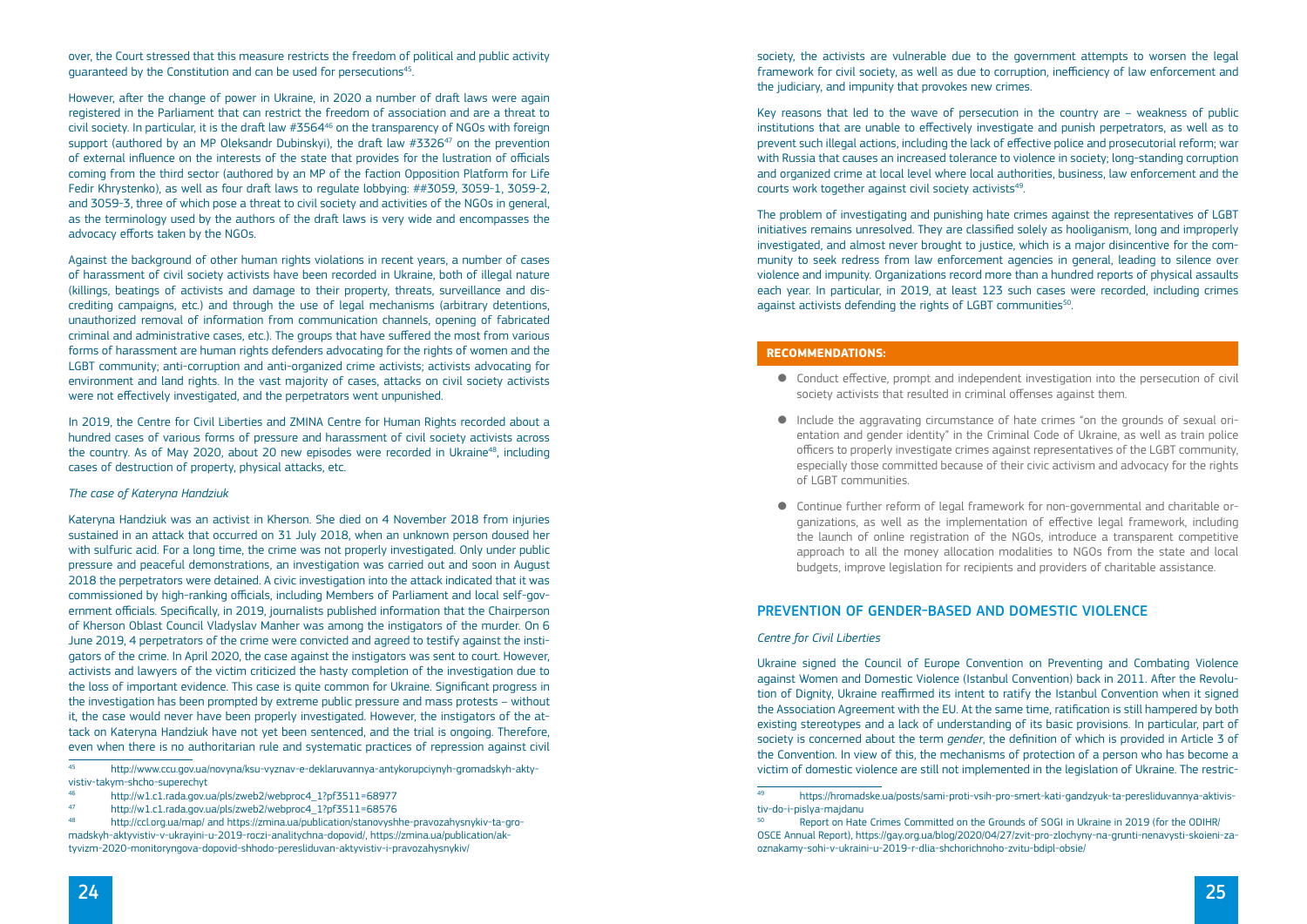tions imposed during the COVID-19 pandemic only exacerbated this problem that requires an immediate solution.

### *La Strada-Ukraine*

The Council of Europe Convention on Preventing and Combating Violence against Women and Domestic Violence has not been ratified as of 1 June 2020. In November 2016, the Verkhovna Rada of Ukraine did not vote in favour of ratifying the Convention, but in the first reading adopted related draft laws aimed at amending national legislation in accordance with the Istanbul Convention. During the consideration of the ratification of the Istanbul Convention, the main problem was that certain MPs demanded to remove from the text the term *gender* and all its derivatives. Unfortunately, manipulations regarding the terminology of the Convention, distortion of its main purpose and certain provisions still occur on the part of some MPs, representatives of religious institutions, anti-gender initiatives that actively resumed their activities in 2016.

At the same time, in June 2020, the draft Law of Ukraine "On Ratification of the Council of Europe Convention on Preventing and Combating Violence against Women and Domestic Violence" was sent for the second time to the relevant central executive authorities for approval.

The Law of Ukraine "On Amendments to the Criminal and Criminal Procedure Codes of Ukraine for Implementing the Provisions of the Istanbul Convention<sup>"51</sup> provides for criminal punishment for domestic violence (Article 126.1 of the Criminal Code). New versions of certain articles have also been introduced, including Articles 152 of the Criminal Code (rape), 153 (sexual violence), and 154 (coercion into sexual intercourse).

Only in 2019, the provision of Article 25 of the Law "On Prevention and Combatting Domestic Violence" regarding the issuance of an emergency barring orders came into effect. This was due to the long process of drafting regulations for this special measure.

In fact, back in 2018, the victims were denied requests for restrictive orders due to the fact that information about the case of violence is not contained in the Register. Such a Register has not been created yet, but the Resolution of the Cabinet of Ministers of Ukraine of #234 of 20.03.2019 approved the Procedure for the Formation, Maintenance and Access to the Unified State Register of Cases of Domestic Violence and Gender-Based Violence<sup>53</sup>. The Unified State Register of Court Decisions contains 4 decisions in which the refusal to satisfy the request for the issuance of a restrictive order is justified precisely by the lack of information about a person in the Register. For example, in case #607/1842/18, Ternopil City District Court of Ternopil oblast ruled, "Having analysed the materials of the application, evaluating and examining the evidence provided to the court, the court considers that the request of PERSON\_1 shall not be satisfied. In particular, the court was not provided with evidence regarding the inclusion of PERSON 4 in the Unified State Register of Cases of Domestic Violence in relation to PERSON 1."

Another problem is that military servants and other persons covered by disciplinary statutes, in particular police officers, avoid administrative liability for domestic violence. Specifically, in 2018-2019, only 3 police officers were brought to disciplinary liability for committing domestic violence. As for the responsibility of military servants, in 2018-2019, such persons were not brought to disciplinary responsibility for committing domestic violence. To address this situation, the Government Commissioner for Gender Policy with the involvement of experts from the National Police of Ukraine, the National Academy of the Prosecutor's Office of Ukraine, the EU Advisory Mission, NGO La Strada-Ukraine initiated the draft law "On Amendments to the Code of Administrative Offenses on changing the established procedure for bringing to administrative responsibility for committing domestic violence and gender-based violence."

Moreover, as of now consideration of administrative materials in court without the participation of a perpetrator of domestic violence is impossible. This problem should be addressed, because the perpetrators are systematically absent from the court proceedings and thus avoid administrative liability due to the expiration of the statute of limitations.

The Law of Ukraine "On Prevention and combatting Domestic Violence"52 came into force in January 2018. This Law does not criminalize domestic violence, but the relevant amendments have been made to the Criminal and Criminal Procedure Codes of Ukraine.

At the same time, the Law contains provisions that carry risks for victims. One of them is creation of a Unified State Register of Cases of Domestic Violence and Gender-Based Violence (Article 16). Confidential information of all persons involved in the case of domestic violence must be entered in the Register. The law does not specify that failure to obtain consent to the disclosure of personal information may not be an obstacle to the provision of a full list of services to the victim.

These provisions pose a threat, violating the principle of confidentiality and are contrary to the principles of the Istanbul Convention that does not provide for the creation of personal databases of victims. There is also no international experience on keeping such registers. The creation of such a Register can lead to further victimization and stigmatization of victims, pose a danger to those who report such cases, threaten the illegal dissemination of personal data and violate the rights of victims to confidentiality. Entering information about a person who reported domestic violence will contribute to silencing such situations.

Since 2018, La Strada-Ukraine and Geneva Centre for Security Sector Governance together with the National School of Judges of Ukraine developed a training course "Peculiarities of Consideration of Cases of Domestic Violence."

In the framework of the EU PRAVO-Justice Project, in 2019, the National Academy of the Prosecutor's Office of Ukraine prepared and published a research and practical publication "Activities of the prosecutor to prevent and combat domestic violence."

In 2018-2019, La Strada-Ukraine received support from the UN Population Fund to take action to increase the capacity of the free legal aid system to respond to cases of domestic and gender-based violence. In particular, it conducted a series of trainings on providing assistance to victims of domestic and gender-based violence for specialists of the free legal aid system. This topic is relevant for specialists of the free legal aid system, there is a demand for further training and coverage of a wider range of specialists in the free legal aid system.

With the support of the OSCE Project Co-ordinator in Ukraine and the United Nations Population Fund, La Strada-Ukraine has been delivering trainings for 102 hotline operators on responding to appeals from victims of gender-based violence since 2017.

# **Recommendations:**

*To the Verkhovna Rada of Ukraine*

Women and Domestic Violence (Istanbul Convention).

● Ratify the Council of Europe Convention on Preventing and Combating Violence against

 $51$  https://zakon.rada.gov.ua/laws/show/2227-19<br> $52$  https://zakon.rada.gov.ua/laws/show/2220-19

<sup>52</sup> https://zakon.rada.gov.ua/laws/show/2229-19

<sup>53</sup> https://zakon.rada.gov.ua/laws/show/234-2019-%D0%BF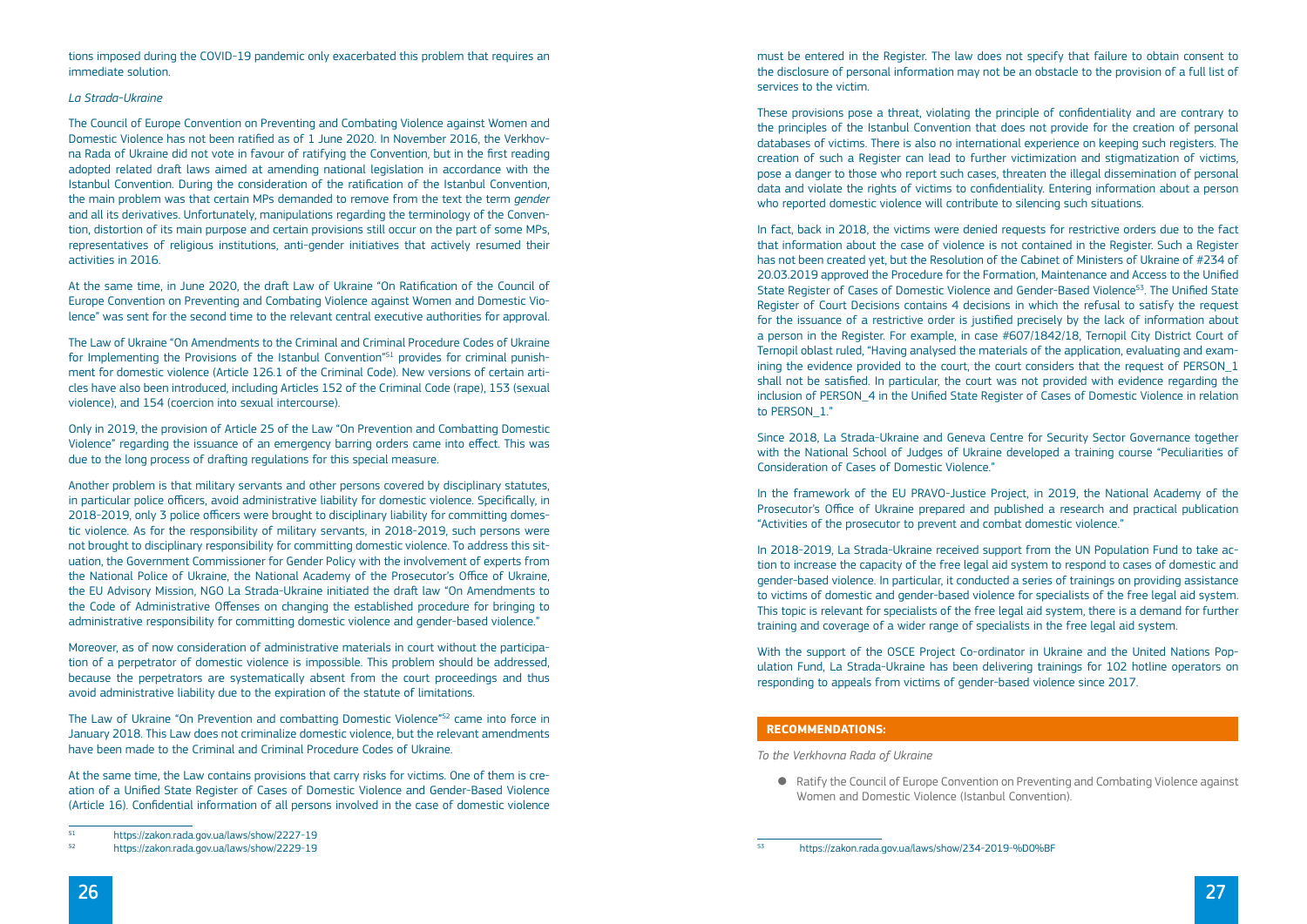- Adopt the draft law on amendments to the Code of Ukraine on Administrative Offenses to change the established procedure for bringing to administrative responsibility for committing domestic violence and sex-based violence.
- Adopt amendments to part 2 of Article 268 of the Code of Administrative Offenses of Ukraine to consider cases of administrative offenses under Article 173-2 of the Code of Administrative Offenses of Ukraine without mandatory presence of a prosecuted person (perpetrator) if this person was duly notified, but did not show up to court.

*To the Ministry of Social Policy of Ukraine*

● To initiate the review of the provisions of the Law of Ukraine "On Prevention and Combatting Domestic Violence" regarding the Unified State Register of Cases of Domestic Violence and Gender-Based Violence and the Procedure for Establishing, Maintaining and Accessing the Unified State Register of Cases of Domestic Violence and Gender-Based Violence approved by the Resolution of Cabinet of Ministers of Ukraine # 234 of 20.03.2019 regarding the maintenance of confidentiality of information about all persons involved in the case of domestic violence.

# **Prevention and combatting sexual violence**

*Take necessary steps to effectively combat gender-based violence, in particular by amending Article 152 of the Criminal Code to bring the provision on sexual violence in line with international standards*

On 6 December 2017, the Law of Ukraine "On Amendments to the Criminal and Criminal Procedure Codes of Ukraine to Implement the Provisions of the Council of Europe Convention on Preventing and Combating Violence against Women and Domestic Violence" #2227-VIII was adopted. Among other things, in order to bring the national legislation in line with the provisions of the Istanbul Convention, this Law provides for new versions of the following provisions of the Criminal Code: 152 (rape), 153 (sexual violence), 154 (coercion into sexual intercourse), 121 (grievous bodily harm; the provision wassupplemented by the part on genital mutilation), 134 (illegal abortion or sterilization); as well as the criminalization of domestic violence (Article 126-1 of the Criminal Code) and coercion into marriage (Article 151-2 of the Criminal Code). In particular, the relevant provisions of criminal law introduced the concept of voluntary consent, expanded the definition of sexual violence and coercion into sexual intercourse. At the same time, due to the lack of appropriate by-laws on the procedure for establishing genital mutilation as a grievous bodily harm through forensic examination, practical application of this provision is flawed. Notwithstanding the adopted changes, the legislation of Ukraine still does not directly provide for liability for stalking as defined in Article 34 of the Istanbul Convention. Also, there is no separate provision on sexual harassment, as provided for in Article 40 of the Istanbul Convention. Accordingly, this act can be prosecuted only in accordance with Article 153 of the Criminal code of Ukraine as sexual violence.

For the judges to acquire necessary skills to apply new relevant provisions of criminal law, during 2019-2020, the National School of Judges with the support from Geneva Centre for Security Sector Governance (DCAF) and La Strada-Ukraine within the EU PRAVO-Justice Project developed and implemented a training course on proceedings on crimes committed on the grounds of sex.

There are a number of shortcomings in Ukraine's legislation on sexual violence that is inconsistent with the provisions of the Council of Europe Convention on the Protection of Children against Sexual Exploitation and Sexual Violence, ratified by Ukraine on 20 June 2012. Specif-

ically, to comply with the provisions of Article 33 of this Convention, it is necessary to extend the statutes of limitation for crimes of sexual violence committed against children to a period sufficient for effective commencement of proceedings after the victim has reached the age of majority. To bring the legislation in line with part 3 of Article 18 of the Convention, it is necessary to decriminalize sexual relations between minors as soon as they take place by mutual consent (currently, a child who reached 14 years of age is subject to criminal liability under Articles 152 and 153 of the Criminal Code for sexual relations by mutual consent with a child under 14 years). Accordingly, it is necessary to raise the minimum age of criminal responsibility for sexual intercourse by mutual consent to 16 years.

# *Bring the provisions of the Criminal Code on sexual violence in line with international stand-*

*ards, provide victims with necessary support and rehabilitation*

In 2016, the first ten emergency healthcare facilities (offices based on a multidisciplinary hospital) were launched in Ukraine to provide assistance to victims of rape and sexual violence, with the support of the United Nations Population Fund. They were opened along the contact line in Donbas. In 2018, four more facilities started operating in other oblasts (Kharkiv, Vinnytsia, Kryvyi Rih, Mariupol). Unlike conventional medical facilities, such centres are free, anonymous, accessible to people with disabilities, equipped with modern medical equipment and have trained staff. In addition to healthcare (HIV prevention, treatment of sexually transmitted infections, prevention of unwanted pregnancies and emergency care for victims of rape), they also provide psychological assistance and can refer a victim to social and psychological care centres for further support and rehabilitation. However, currently the number of such centres is insufficient and they do not cover all the regions of Ukraine. In addition, according to the standards set out in Article 25 of the Istanbul Convention, centres for the provision of assistance to victims of sexual violence should provide forensic examinations on top of counselling and healthcare, but it is currently impossible not only for technical reasons but also due to the lack of appropriate legal framework.

In general, the procedure for appointing and conducting forensic examinations in Ukraine in the case of rape and other types of sexual violence needs to be improved. Currently, the relevant examinations are arranged under the general procedure, usually they are appointed by the investigator after the initiation of criminal proceedings or the investigating judge in court. However, it can be difficult to comply with the relevant procedure in this category of cases, because firstly, the period from the moment of contacting the police to the appointment of examination takes a long time, and secondly, a victim may decide not to contact the police, but still shall be able to preserve the evidence for the case if s/he decides to report an offense to police later. Accordingly, there is a need to improve the access of victims of rape and other sexual violence to free examinations that would be conducted anonymously (without disclosing the name of a victim to the police) and would allow to preserve evidence (for example, the practice of using the so-called *Jane Doe rape kit*).

Currently, the Law of Ukraine "On Free Legal Aid" considers victims of gender-based violence, including sexual violence, as persons entitled to free secondary legal aid. However, in practice such appeals are not very common, apparently due to low awareness of victims about this possibility.

On 1 February 2019, the Procedure for conducting and documenting the results of medical examinations of victims of domestic violence or persons who are likely to have suffered from domestic violence and providing them with healthcare was adopted. It stipulates a mechanism for health professionals to conduct and document medical examinations of victims of gender-based violence, including sexual violence.

*Amend the Article of the Criminal Code on rape and sexual violence for bringing it in line with international standards and recommendations of the Office of the High Commissioner for*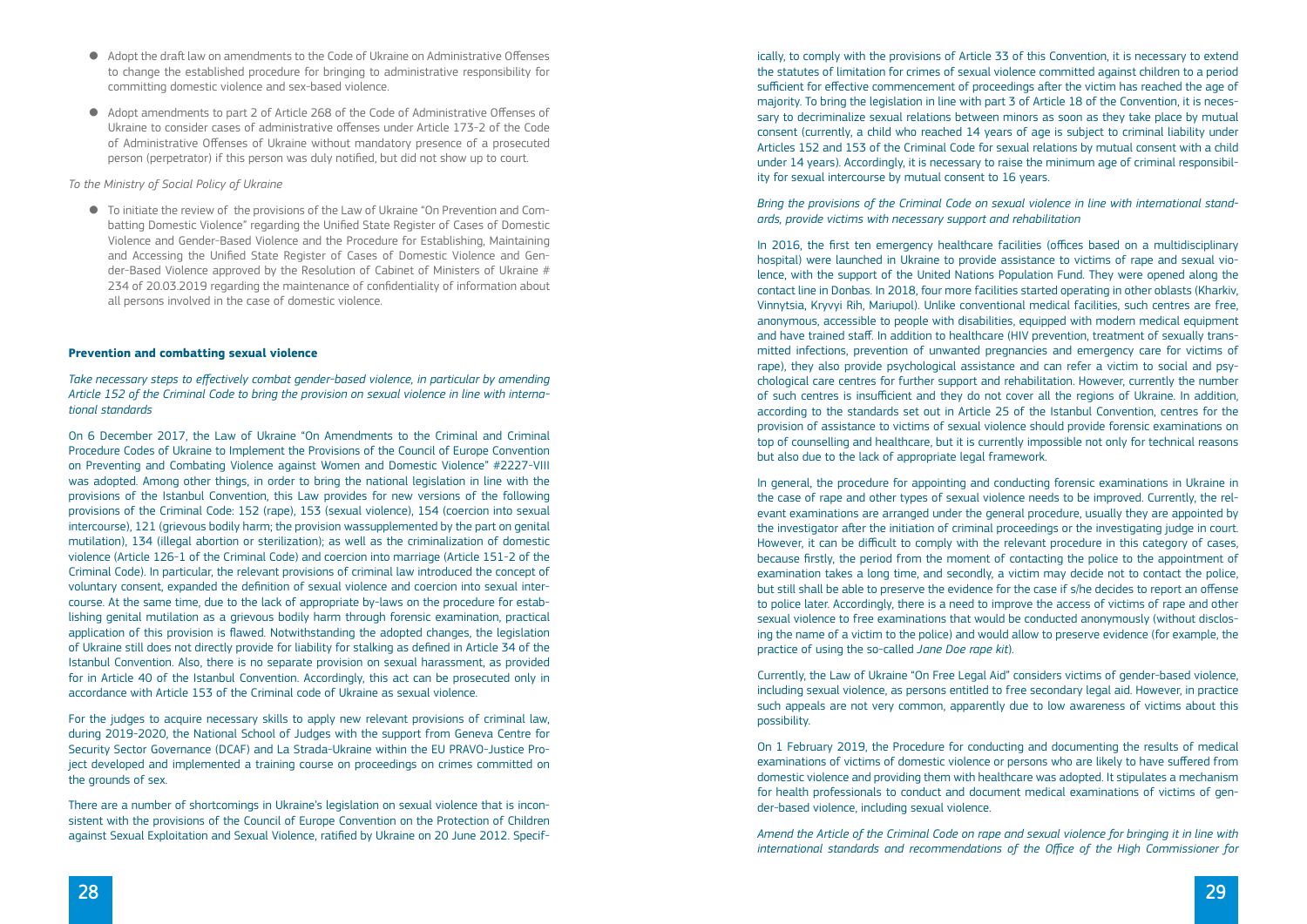# *Human Rights (OHCHR) and the Convention on the Elimination of All Forms of Discrimination against Women (CEDAW), to ensure responsibility for conflict-related sexual violence*

As of June 2020, Ukrainian law does not provide for liability for rape and other forms of sexual violence in armed conflict as international crimes. Accordingly, such crimes are prosecuted as ordinary crimes against sexual freedom and sexual integrity (for example, the case of Tornado Battalion). It leads to the fact that the perpetrators do not bear proper and proportionate responsibility for the acts committed. In the context of cases of conflict-related sexual violence, this situation is further aggravated by the fact that under effective law, rape (part 1, Article 152), sexual violence (part 1, Article 153) and coercion into sexual intercourse (Article 154) are cases of private prosecution. It means that the relevant criminal proceedings are initiated only at the request of a victim, and therefore, if a victim is reluctant or unable to report an offense, the offenders are not prosecuted even if law enforcement agencies have the relevant information.

In December 2019, the draft law #2689 on Amendments to Certain Legislative Acts of Ukraine Concerning the Implementation of International Criminal and Humanitarian Law was submitted to the Verkhovna Rada. It *inter alia* criminalizes sexual violence in armed conflict. As of June 2020, this draft law has not been adopted. There is currently no mechanism or legal framework in place to establish appropriate status for victims of conflict-related sexual violence, as well as for providing specialized assistance, rehabilitation and additional guarantees for the protection of this group of victims.

# **Recommendations:**

To the Verkhovna Rada of Ukraine

- Adopt legislative changes to bring Ukraine's criminal legislation in line with the Council of Europe Convention on the Protection of Children against Sexual Exploitation and Sexual Abuse; criminalize stalking and establish separate liability for sexual harassment, as provided for in the Istanbul Convention.
- Adopt legislation on criminal liability for crimes of conflict-related sexual violence as international crimes, in accordance with international standards.
- Adopt legislation that provides for the status of victims of conflict-related sexual violence, as well as for additional guarantees for the protection, provision of specialized services and rehabilitation of this group of victims.

*To the Ministry of Social Policy*

- Strengthen the provision of specialized social services to victims of sexual violence, with special focus on victims of conflict-related sexual violence.
- Ensure establishment of a sufficient number of emergency medical services in all regions of Ukraine that specialize in providing assistance to victims of sexual violence.
- Deliver information campaigns explaining the right of victims of all forms of gender-based violence, including victims of sexual violence, to receive free secondary legal aid.

# National Human Rights Institution

# *Centre for Civil Liberties*

For many years, human rights organizations and international experts have been emphasizing the shortcomings of the key Law of Ukraine that regulates the activities of the Ukrainian Parliament Commissioner for Human Rights. The problems are the age limit (minimum 40 years of age for candidates to this position), lack of provisions on the Commissioner's offices in the regions, guarantees of independence, as well as the strengths and weaknesses of the Commissioner's authority, including in terms of protection during the war and much more.

Development of the draft law "On Amendments to Certain Legislative Acts of Ukraine Concerning the Ukrainian Parliament Commissioner for Human Rights" (registration #3312 of 7 April 2020) sends a clear message that the reform of the national human rights institution is a priority for the state. At the same time, the draft law contains a number of controversial provisions that were highlighted in the expert opinion by the Centre for Civil Liberties<sup>54</sup>. In particular, the transitional provisions of the draft law propose to terminate the powers of the current Commissioner for Human Rights. Human rights activists emphasize that special procedure for dismissal of the Commissioner is a guarantee of independence of this institution – therefore, dismissal of the current Commissioner cannot be regulated by the draft law.

# **Recommendations:**

*To the Verkhovna Rada of Ukraine*

● Approve the draft law "On Amendments to Certain Legislative Acts of Ukraine Concerning the Ukrainian Parliament Commissioner for Human Rights" (registration #3312 of

7 April 2020).

# Combatting trafficking in Human Beings

# *La Strada-Ukraine*

# **General features of legislative changes and institutional support in the field of combating trafficking in human beings (recommendation 116.74)**

In September 2018, the Law of Ukraine "On Amendments to Article 149 of the Criminal Code of Ukraine on Alignment with International Standards" was adopted. The provisions of this Article, as well as the responsibilities to be established, have been brought in line with the provisions of the Protocol to Prevent, Suppress and Punish Trafficking in Persons, Especially Women and Children, supplementing the United Nations Convention against Transnational Organized Crime. In March 2018, the Law "On Amendments to the Criminal Code of Ukraine on Protection of Children from Sexual Abuse and Sexual Exploitation" was adopted to harmonize Ukrainian legislation with the provisions of the Optional Protocol to the Convention on the Rights of the Child on the sale of children, child prostitution and child pornography. In particular, Article 155 of the Criminal Code was amended to change the criterion for criminalizing sexual intercourse with a child from the vague criterion of *not reaching sexual maturity* to the criterion *of not reaching the age of sixteen*, and increased responsibility for creating or maintaining of disorderly houses with the involvement of minors (Article 302 of the Criminal Code).

54 [https://ccl.org.ua/position/tsentr-hromadians-kykh-svobod-predstavyv-ekspertyzu-proektu-re](https://ccl.org.ua/position/tsentr-hromadians-kykh-svobod-predstavyv-ekspertyzu-proektu-reformy-ofisu-ombudsmena/)-

[formy-ofisu-ombudsmena/](https://ccl.org.ua/position/tsentr-hromadians-kykh-svobod-predstavyv-ekspertyzu-proektu-reformy-ofisu-ombudsmena/)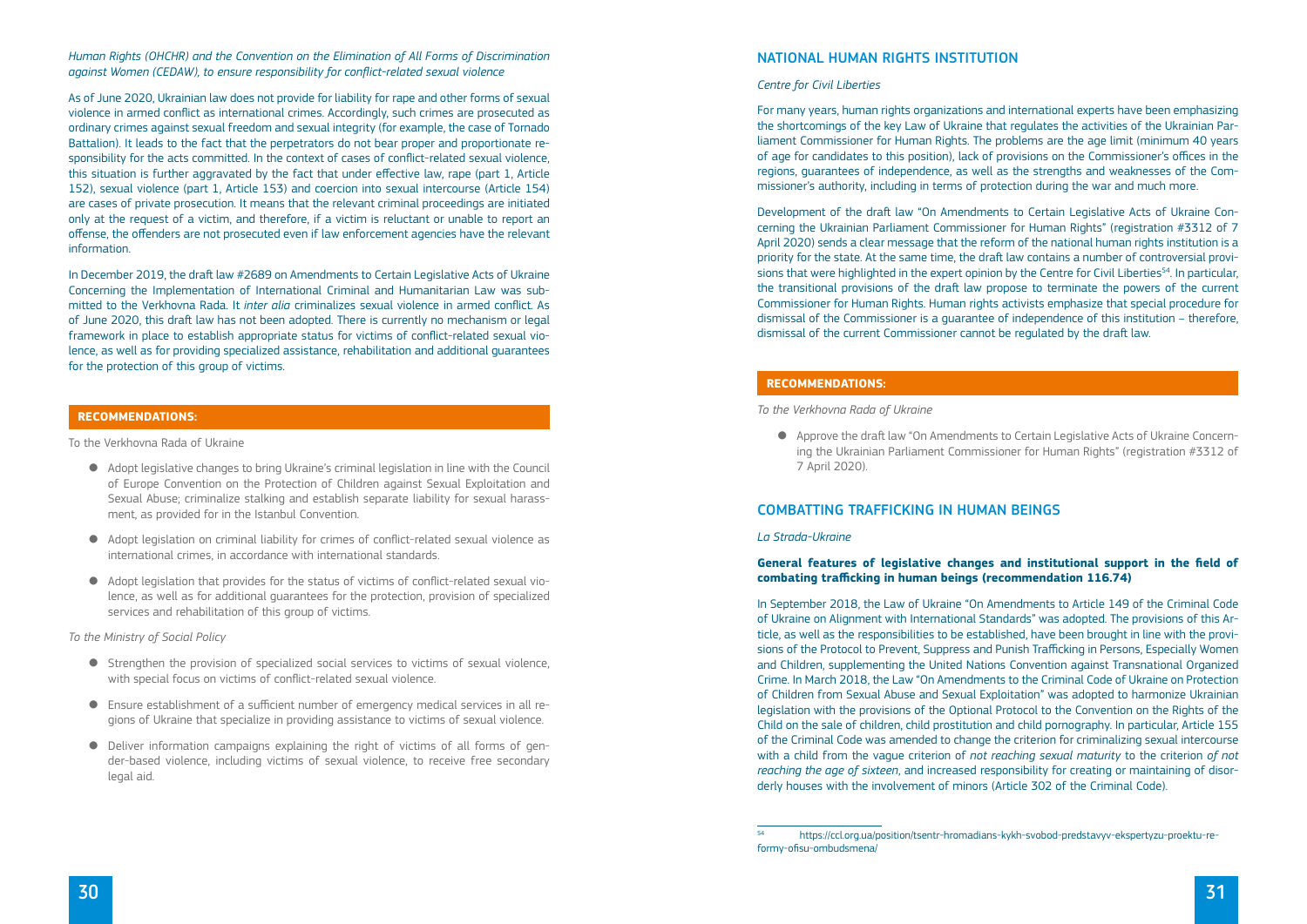On 29 October 2019, the draft law #0940 of 29 August 2019 "On Amendments to Certain Legislative Acts of Ukraine Concerning Strengthening Anti-Trafficking in Human Beings and Protection of Victims" was rejected. The adoption of this law over the past few years has been awaited by both the NGOs and international institutions, including the Council of Europe Group of Experts on Action against Trafficking in Human Beings (GRETA). The draft law provided for the transfer of certain powers to combat trafficking in human beings from local state administrations to local self-government bodies, the right of victims of trafficking in human beings to receive secondary free legal aid, as well as the expansion of the rights of foreigners affected by trafficking.

In 2018, the Ministry of Social Policy adopted the Regulation on the Call Centre of the Ministry of Social Policy of Ukraine on Combating Trafficking in Human Beings, Prevention and Combatting Domestic Violence, Sexual Violence and Violence against Children (Order #1852 of 11 December 2018). This provision provided for the establishment of the Call Centre – a non-profit public institution set up to ensure adequate response, in particular, to citizens' appeals about the facts of human trafficking. As of December 2019, this call centre has not been established. At the same time, on 27 December 2019, the Resolution of the Cabinet of Ministers of Ukraine #1145 "On Up-Scaling the Pilot Project to Create a One-Stop-Shop for Processing Citizens' Appeals and Requests for Public Information for Processing Appeals and Reports about/from Victims of Trafficking in Human Beings, Domestic Violence, Gender-Based Violence, Violence against Children, or the Threat of Such Violence" was adopted. It entails that the rights and responsibilities of the Call Centre for Prevention and Combatting Domestic Violence, Sexual Violence and Violence against Children shall be entrusted to the Government Contact Centre. In January 2020, the National Hotline for Victims (telephone number 1547) was launched based on the Government Contact Centre, which *inter alia* accepts appeals from victims of human trafficking.

and also do not target labour inspectors at all<sup>55</sup>. The latter may explain why cases of trafficking in human beings for the purpose of labour exploitation in Ukraine are not sufficiently identified.

# **Financing the actions to prevent and combat trafficking in human beings (recommendation 116.76)**

On 26 June 2019, the Resolution of the Cabinet of Ministers #553 "Certain Issues of Providing Services to Victims of Human Trafficking, Domestic Violence, Gender-Based Violence and Violence against Children" was adopted. This Resolution provided for an increase in funding for actions stipulated by the State Social Programme to Combat Trafficking in Human Beings until 2020 by UAH 47.2 million. This money were supposed to be allocated from the state budget for providing "appropriate response to citizens' complaints about human trafficking, domestic violence, gender-based violence and violence against children" that essentially sets forth the establishment and operation of the National Centre for Victims and Call Centre of the Ministry of Social Policy of Ukraine on Combating Trafficking in Human Beings, Prevention and Combatting Domestic Violence, Gender-Based Violence and Violence against Children and its territorial offices, including inter-regional branches. Funding for all other objectives provided by the State Social Programme to Combat Trafficking in Human Beings until 2020 (adopted in 2016) has not changed.

### **Training of staff (recommendation 116.72)**

Training of staff in the sector of prevention and combatting human trafficking is actively provided both by public authorities (Ministry of Social Policy, Ministry of Internal Affairs, Ministry of Foreign Affairs, National School of Judges, etc.), non-governmental organizations (International Organization for Migration, OSCE, A21 Campaign, La Strada-Ukraine, etc.). At the same time, in its report, GRETA noted that relevant trainings and seminars usually take place in Kyiv and other large cities and do not cover all the regions evenly. These trainings do not target a sufficient number of staff of the centres of social and psychological rehabilitation of victims,

- 55 Council of Europe, GRETA, Report concerning the implementation of the Council of Europe Convention on Action against Trafficking in Human Beings by Ukraine // Second evaluation round, 2018. URL:
	-
	- State report on the status of implementation of national policy in the field of combating traffick-

# **Respect for the rights of victims of trafficking (recommendation 116.75)**

Currently, a problem related to non-consolidation and significant discrepancies in statistics on human trafficking is acute in Ukraine – law enforcement agencies collect data on the number of victims of human trafficking registered during criminal investigations, the Ministry of Social Policy keeps records of persons who received the status of victims of trafficking in human beings, and IOM, non-governmental organizations and social service providers keep their own statistics on victims and alleged victims of trafficking in human beings whom they provide assistance to. For example, the Ministry of Social Policy in 2017 granted the status of victims of human trafficking to 198 persons, in 2018, to 221, and in 2019, to 185. Law enforcement agencies in the framework of criminal proceedings in 2017 recorded 340 criminal proceedings under Article 149 of the Criminal Code and identified 367 victims of human trafficking, in 2018, 268 proceedings and 223 persons, and in 2019, 316 proceedings. According to the IOM statistics, the number of alleged victims of trafficking who were identified and benefited from the IOM programmes in 2017 was 1,245 persons, in 2018, 1,192, and in 2019, 134556.

Bringing to justice those guilty of committing the crime of trafficking in human beings is also an issue. Namely, in 2017, the courts of Ukraine considered 36 proceedings in cases under Article 149 of the Criminal Code (23 persons were convicted, 59 persons were recognized as victims), in 2018, 32 proceedings (15 persons were convicted, 34 persons were victims), in 2019, 44 proceedings were considered (35 persons were convicted, 54 persons were victims). Comparing these figures with the number of criminal proceedings registered by law enforcement agencies for the same period and the number of identified victims, we can see that only one in seven to ten criminal cases is brought to court, and only one in six victims is recognized as a victim in criminal proceedings. Comparing these figures with the statistics of NGOs, we see that only one in 20-30 victims of human trafficking gets access to justice.

Those who are still prosecuted for human trafficking do not receive an appropriate and proportionate punishment. Specifically, in 2017, out of 23 convicts, 16 were released from serving a sentence and put on probation, and only 2 had their property confiscated. In 2018, out of 15 convicts, 10 were released and put on probation, and 1 convict was sentenced to confiscation of property. In 2019, out of 35 convicts, 22 were released and put on probation, and 1 convict was subjected to confiscation of property.

Victims of trafficking also note a number of problems with obtaining the status of a victim of trafficking. Specifically, when submitting documents to the local state administration, such persons are often required to prove that they have applied to the police (although there is no such requirement in the law and it violates the rights of victims who may not wish to apply to the police). There are cases of violation of the confidentiality of victims, when the decision of the Ministry of Social Policy to refuse to grant the status of a victim of human trafficking lists the names of several applicants at the same time, instead of making such decisions individually. There is also a general increase in the number of refusals to grant the status of a victim of trafficking: from 49 in 2018 to 75 in 2019<sup>57</sup>.

Victims of human trafficking in Ukraine currently find it difficult to obtain compensation for

https://rm.coe.int/greta-2018-20-fgr-ukr-en/16808f0b82, para. 45<br>bttp://iom.org.ua/citos/dofault/files/iom.counter.trafficking <sup>56</sup> http://iom.org.ua/sites/default/files/iom\_counter\_trafficking\_programme\_2019\_ukr.pdf<br><sup>57</sup> State report on the status of implementation of pational policy in the field of combating ing in human beings in 2018 and first half of 2019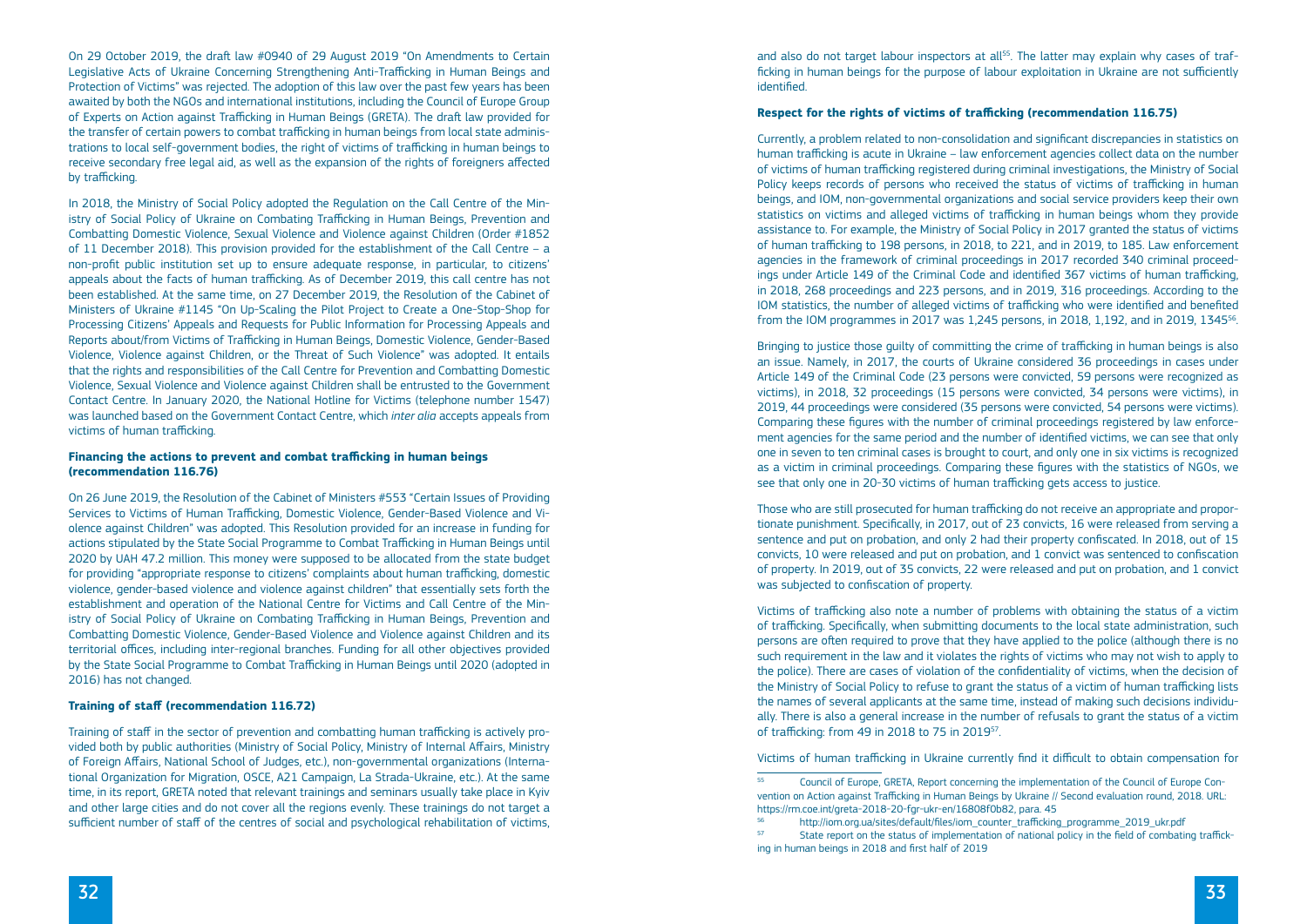moral and material damage. Filing a lawsuit in criminal proceedings or in civil proceedings remains a highly ineffective mechanism. In addition, courts apply the punishment in the form of confiscation of property to traffickers in exceptional cases, while it could serve as a basis for victims to receive compensation for the damage sustained. The one-time financial assistance that victims are entitled to is not a full compensation for damages. In its recommendations, GRETA refers to the need to establish a national mechanism for payment of compensation that all the victims of trafficking in human beings would have access to<sup>58</sup>. As of June 2020, such a mechanism has not yet been established in Ukraine.

Recently, cases of human trafficking using the reproductive technologies of surrogacy have become more frequent in Ukraine. The main reason is that on the one hand, surrogacy is not prohibited in Ukraine, and on the other hand, there is no legal regulation of this issue, including any legal guarantees for the protection of surrogate mothers. According to the UN Special Rapporteur on the sale of children, child prostitution and child pornography, Ukraine is currently one of four countries in the world with the biggest number of surrogacy agreements (along with Russia, Georgia and the United States)<sup>60</sup>. The legal uncertainty around surrogacy significantly increases the risk of being trafficked, which includes not only illegal exploitation of women who choose to become a surrogate mother, but also cases of child trafficking. For example, out of 505 cases of human trafficking recorded by law enforcement during the first half of 2019, 7 were related to surrogacy $61$ . In April 2020, law enforcement agencies also reported the detection of a criminal group that moved new-borns to China under the guise of a surrogacy programme<sup>62</sup>.

Victims of human trafficking lack access to secondary free legal aid, as they are not included in the groups of persons for whom the Law of Ukraine "On Free Legal Aid" enshrines the right to receive such aid<sup>59</sup>. This problem was also mentioned by GRETA in the latest monitoring report on Ukraine in 2018. On 29 October 2019, the Parliament rejected the draft law #0940 that stipulated the solution to this problem.

the centre is located, non-acceptance of persons without IDs and medical certificates. Rehabilitation of such persons in Ukraine is mainly provided by specialized international organizations and NGOs, such as IOM. In particular, IOM supports the work of the Medical Rehabilitation Centre in Kyiv. From 2002 to 2019, the Centre provided assistance to 3,800 victims of human trafficking. Other organizations, such as La Strada-Ukraine, maintain special anti-trafficking hotlines. As the NGOs have necessary knowledge and experience and currently provide specialized services to victims of trafficking, GRETA recommended that Ukraine support their activities and procure services from specialized NGOs<sup>64</sup>.

#### **Providing resources and services to victims (recommendations 116.73, 116.76)**

The situation with the COVID-19 pandemic has had a particularly negative impact on victims of human trafficking. To assess the impact on the needs of the victims, the NGOs members of the All-Ukrainian Coalition against Trafficking in Human Beings conducted a survey of beneficiaries who received assistance from the IOM from December 2019 to March 2020. A total of 306 victims (104 women, 202 men) took part in the survey. In general, 59.5% of all interviewed victims lost their jobs, of which 70.9% were men and 29.1% were women. Women were mainly employed in nail salons, preparation of semi-finished products, baking, etc. The vast majority of men worked on construction sites or provided repair services. The reasons for job loss are inability to get to the workplace without their private vehicle (most cities have restricted the operation of public and intercity transportation in the country) and inability of customers to pay for work. Another group (13%, of which 32.5% are women and 67.5% are men) are employees who finalize their contracts but are not sure whether they will receive new orders in the future. At the time of the survey, only 12% of the interviewed victims were still employed<sup>65</sup>. During the lockdown restrictions and border closures, law enforcement agencies recorded 40% fewer trafficking-related offenses, but at the same time, there was an increase in domestic trafficking and an increase in sexual exploitation through the Internet<sup>66</sup>.

As of 2018, there were 18 centres of social and psychological assistance for victims of human trafficking in Ukraine. These centres provide psychological, social, medical and legal assistance to people in difficult life circumstances, including victims of trafficking. There are also 667 social centres in Ukraine for families, children and young people who can potentially provide assistance to victims of trafficking, although the staff of these institutions have not received special training to provide assistance to this group of persons<sup>63</sup>. Currently, the centres of social and psychological assistance mostly house internally displaced persons. The staff of these centres do not always have necessary professional training to work with victims of trafficking. There is also a lack of funding for the centres from local budgets and lack of necessary specialists (doctors, psychologists, etc.), age limits for persons eligible to receive service of the centres, as well as requirements to have the place of residence registered in the region where

# TRAFFICKING IN HUMAN BEINGS IN UKRAINE DURING THE LOCKDOWN WITH REGARD TO COVID-19 PANDEMIC

# **Recommendations:**

*To the Verkhovna Rada of Ukraine*

● Adopt legislation providing for the right to free secondary legal aid to victims of traf-

● Align Ukrainian legislation with the provisions of the Council of Europe Convention on Action against Trafficking in Human Beings and the recommendations of the Council of Europe Group of Experts on Action against Trafficking in Human Beings, in particular

- ficking
- the establishment of compensation mechanisms for victims of trafficking.

*To the Cabinet of Ministers of Ukraine*

● Develop and implement an integrated and gender-sensitive approach to the collection and maintenance of statistics on victims of trafficking; take action to improve identifi-

cation of victims of trafficking.

64 Council of Europe, GRETA, Report concerning the implementation of the Council of Europe Convention on Action against Trafficking in Human Beings by Ukraine // Second evaluation round, 2018. URL:

<sup>66</sup> Discussion Club: Impact of the COVID-19 pandemic and increased vulnerability to human traffick-

State report on the status of implementation of national policy in the field of combating trafficking in human beings in 2018 and first half of 2019

In Kyiv, a large-scale scheme of transporting babies abroad under the quise of surrogacy is detected. https://kyiv.gp.gov.ua/ua/news.html?\_m=publications&\_c=view&\_t=rec&id=271685

State report on the status of implementation of national policy in the field of combating trafficking in human beings in 2018 and first half of 2019

<sup>58</sup> Council of Europe, GRETA, Report concerning the implementation of the Council of Europe Convention on Action against Trafficking in Human Beings by Ukraine // Second evaluation round, 2018. URL: https://rm.coe.int/greta-2018-20-fgr-ukr-en/16808f0b82, paras 167, 173

<sup>59</sup> Council of Europe, GRETA, Report concerning the implementation of the Council of Europe Convention on Action against Trafficking in Human Beings by Ukraine // Second evaluation round, 2018. URL: https://rm.coe.int/greta-2018-20-fgr-ukr-en/16808f0b82, paras.167, 173

<sup>60</sup> Report of the Special Rapporteur of the Human Rights Council on the sale of children, child prostitution and child pornography, Thematic report on surrogacy, A/HRC/37/60 (2018), paras 14-15

https://rm.coe.int/greta-2018-20-fgr-ukr-en/16808f0b82, para 139 The COVID-19 pandemic and the problem of human trafficking: impact, risks, challenges // Digest №3 (January-March 2020). http://la-strada.org.ua/ucp\_mod\_library\_view\_334.html?fbclid=IwAR-3jSXFA0g1xXtcW7rvEw9bu8PtR2mJ3VCskc1XDnFcfZ8gXhUbTk3r0Eic ing. https://www.youtube.com/watch?v=nuEh\_whORKM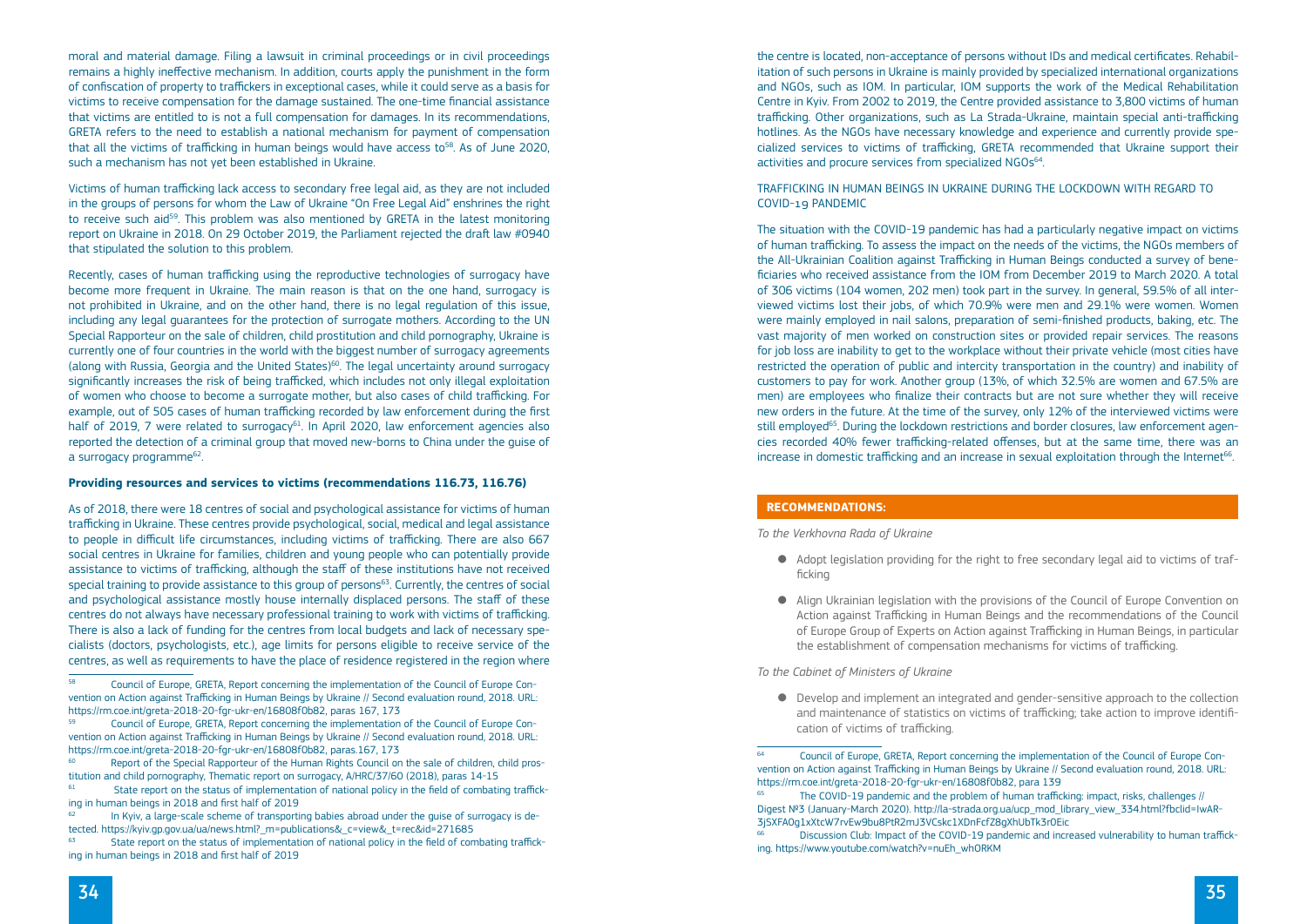● Take action to address the negative impact of the coronavirus pandemic on victims of trafficking and persons vulnerable to involvement in trafficking.

*To the Ministry of Social Policy*

Ukraine has not made any changes, including those recommended in the previous UPR cycle, to its anti-discrimination legislation since 2015 (when only the list of grounds prohibited for discrimination in the Labour Code was amended $67$ ). In 2019, the amendment to the Law "On Education" came into force that established the definition of bullying and defined the procedure for bringing to liability for bullying in the education context. But it is important to note that Ukrainian law interprets bullying as harassment without taking into account the characteristics of the victim – that is, bullying is a much broader concept than discrimination<sup>68</sup>.

- Continue to provide specialized training to professionals who render social services to victims of trafficking; provide centres of social and psychological assistance with appropriate staff in sufficient numbers.
- Improve the provision of victims of trafficking with specialized social services, including rehabilitation and reintegration services.

# The Problem of Discrimination in Ukraine

# *NGO Social Action Centre*

# **Legal framework**

Notwithstanding the recommendations of UN Member States, international organizations and the objectives included in the Action Plan on implementation of the National Human Rights Strategy regarding necessary amendments to the legislation, the Verkhovna Rada has never voted for several draft laws developed in this regard. Apart from the hypothetical lack of political will, it is due to several other problems. First, despite setting appropriate goals in the national action plans, the government lacks coordination and discussion of the necessary legislative changes. The position of the Commissioner for Human Rights who is responsible for overseeing the prevention of discrimination is ignored by both members of the government and Members of Parliament. The vast majority of necessary legislative changes were not the products of the government or ministerial action. Almost all the draft laws were initiated by individual MPs, poorly formulated and inconsistent with other legislation. No single draft law was passed by the Verkhovna Rada. Secondly, there is no public discussion about the need for change and their quality. Currently, the only public debate is the religious community being unhappy with the fact that they are 'forbidden to discriminate' and the voices of the human rights community that religious views cannot be an excuse for discrimination. This discussion starts when any draft law is tabled with the Verkhovna Rada and subsides the day after its consideration.

The key problems are failure of the authorities to work systematically and jointly, ignoring the position of civil society and the lack of public discussion on necessary changes to the legislation.

The problem of investigating and punishing hate crimes on the grounds of SOGI remains unresolved – they are classified solely as hooliganism, long and improperly investigated and almost never brought to justice, which is the main disincentive for the community to turn to law enforcement for the protection of their rights, which leads silencing the problem of violence and impunity of criminals $74$ .

According to NGO Insight, during the reporting period, only 3 cases were known to have been referred to court (classified as hooliganism) in which hate crimes were committed on the grounds of SOGI.

# **Recommendations:**

● Introduction of administrative liability for discrimination, including increase of fines for

● Amendments to the legislation to include additional forms of discrimination, such as

● Expansion of the list of protected grounds in anti-discrimination legislation, in particu-

- discriminatory advertising;
- multiple discrimination, victimization, associative discrimination;
- lar inclusion of SOGI and health status;
- 
- pansion and training of staff and the involvement of external experts;
- ment and Parliament and making such assessment mandatory.

● Amendments to the Criminal Code to expand the list of prohibited grounds and strengthen protection against hate crimes, including on the grounds of SOGI;

● Strengthening capacity of the national equality institution, including through the ex-

● Improving of anti-discrimination expert assessment of all regulations of the govern-

 $\frac{69}{20}$ https://www.dw.com/uk/y-харкові-на-марш-рівності-вийшло-близько-двох-тисяч-осіб/а-50439824<br>https://www.prayda.com.ua/news/2019/08/31/7224954/ та.https://www.bbc.com/ukrainian/news https://www.pravda.com.ua/news/2019/08/31/7224954/ Ta [https://www.bbc.com/ukrainian/news-](https://www.bbc.com/ukrainian/news-49534926)

 $71$  https://zaxid.net/u kalushi deputati vistupili z initsiativoyu zaboroniti propagandu gomoseksu-

# **Sexual orientation and gender identity**

A significant progress on empowering the LGBT community to exercise their right to freedom of peaceful assembly and freedom of speech in major cities of Ukraine is worth noting, exemplified by the annual Pride in Kyiv and the trend to hold individual Prides in other major cities. A few years ago, regional capitals tended to ban local Prides, there were a number of court decisions in this regard. But this trend is gradually being replaced by the dialogue between the local government and the activists. Specifically, peaceful rallies were held in Kharkiv<sup>69</sup> and Odesa<sup>70</sup> in 2018 and 2019, and there were plans and an agreement to add Zaporizhia to this list before the 2020 lockdown. But in other regional capitals, the opposite trend is observed, when local authorities try to go beyond their powers and make illegal decisions to ban the socalled propaganda<sup>71</sup> or to prevent and illegally ban<sup>72</sup> all peaceful assemblies for LGBT people. These trends emphasize the need for a broad public debate on LGBT rights and a broader campaign to ban discrimination on various grounds, which is currently lacking.

During the reporting period, there were no legislative changes to strengthen protection against discrimination on the grounds of SOGI – they were not included in the draft law that aimed to improve law enforcement practices and establish administrative liability for discrimination<sup>73</sup>. no amendments to the Family Code or other proposals were developed and discussed to regulate the protection of the right of LGBT persons to private and family life.

 $67$  Article 2 of the Labor Code was supplemented by the grounds such as sexual orientation and gender equality.

<sup>68</sup> Full text of the Law "On Education" in Ukrainian is available at [https://zakon.rada.gov.ua/laws/](https://zakon.rada.gov.ua/laws/show/2145-19) [show/2145-19](https://zakon.rada.gov.ua/laws/show/2145-19). Definition of bullying is – action or omission of participants in the education process that entail psychological, physical, economic, sexual violence, including through the use of electronic means of communication committed against a minor or by such a person in relation to other participants in the education process that may cause harm to mental or physical health of a victim.

[<sup>49534926</sup>](https://www.bbc.com/ukrainian/news-49534926) 

alizmu\_n $1449984$ 

<sup>72</sup> https://www.radiosvoboda.org/a/news-lgbt-parad-rivne-amnesty/30342707.html<br> $73$  Draft law #0931, previous # 3501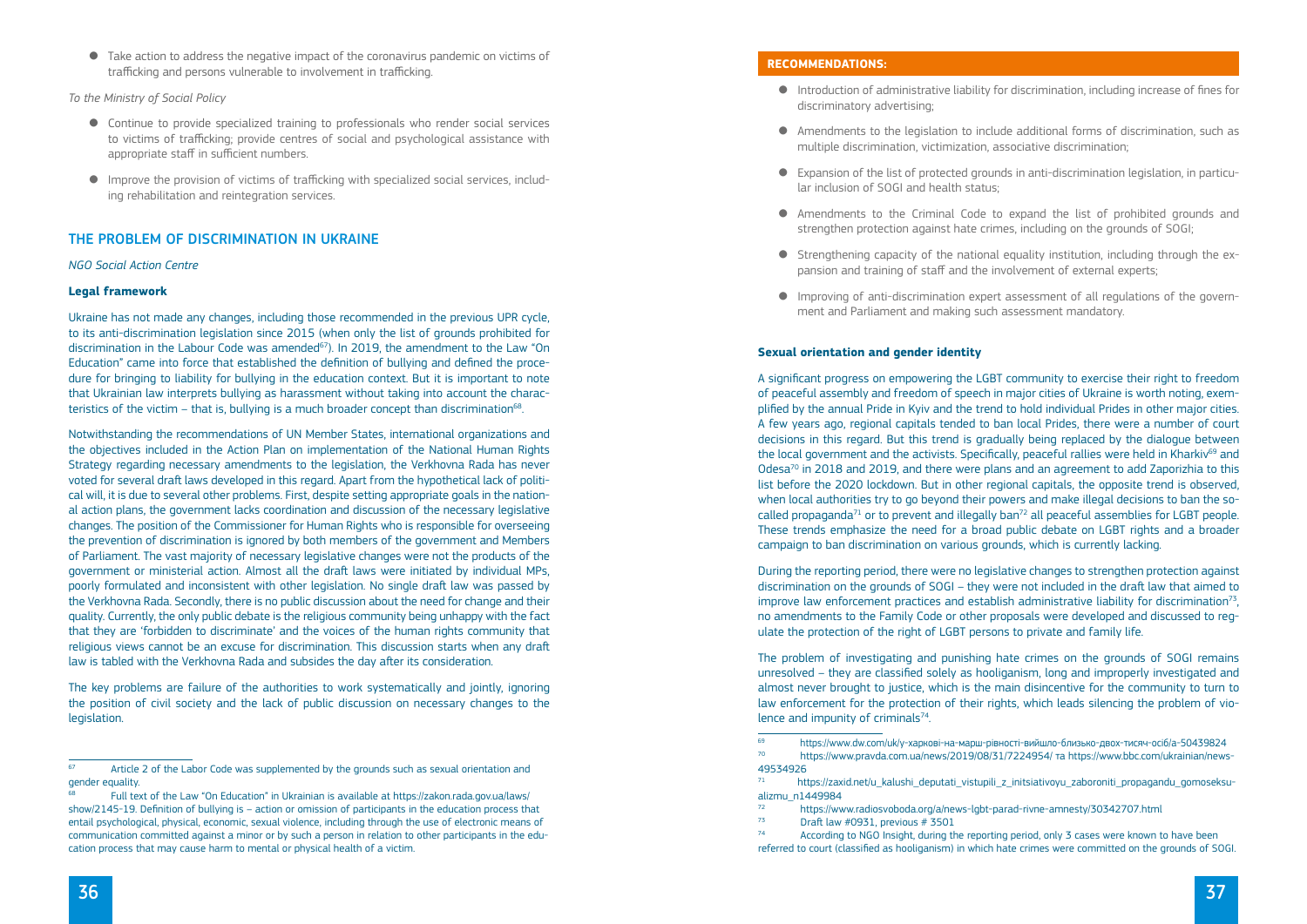# **recommendations:**

- Inclusion of SOGI as a protected ground in the Criminal Code of Ukraine;
- Providing training to law enforcement officers in the initial training and during in-service professional development
- Quality control of hate crime investigations and reporting on the results of investigations into this category of crimes;
- Legal recognition of same-sex partnerships and/or marriages to enable LGBT people to fully exercise their right to private and family life;
- Extensive public information campaign on LGBT rights and the prohibition of public manifestations of homophobia, including by officials.

It is important to note the increase in the number of complaints of discrimination over the past few years, as evidenced by the statistics of the Commissioner for Human Rights<sup>75</sup> and open data from court registers. It proves that people know more about their rights and notice their violations, ready to use protection tools. It also shows that the problem of discrimination is no longer hidden in Ukraine, as evidenced by survey data $76$ .

# **Law enforcement practices**

- Low quality of lawsuits and the number of unfounded allegations of discrimination indicate the lack of awareness-raising campaigns and the lack of legal aid;
- $-$  Low quality of judicial analysis of allegations of discrimination and low number of reasoned judgments on discrimination, as well as lack of a coordinated approach to the consideration of such cases using international standards, indicate suboptimal level of training of judges on this matter;
- $-$  Failure to apply or improper refusal of courts to shift the burden of proof on the accused;
- Improper reference to and use of the arguments of the decisions of the ECtHR indicate that certain judges do not understand the meaning and rules of using such references.

There are no statistics from other public authorities on complaints of discrimination, including a lack of open data from the Public Employment Service on complaints of discrimination at workplace. There is also no obligation for other public authorities to systematically collect and analyse information on cases of discrimination – therefore, this data is not taken into account in the development of national programmes and reforms.

Analysis of lawsuits and court decisions in discrimination cases also reveals several problems:

# **Recommendations:**

● Systemic changes in the quality of training of judges, practice-oriented training of

● Introduction of mandatory collection of segregated statistics and administrative data on discrimination cases and data exchange between stakeholders for policy analysis

- judges to work on the cases of discrimination;
- and development;
- the system of free legal aid).

● Systematic training of lawyers to deal with complaints of discrimination (at least in

# **Ensuring equal rights and opportunities for women and men**

Systemic changes are noted in ensuring equal rights and opportunities for women and men. However, despite the existing regulatory framework on gender equality and women empowerment, Ukraine still faces challenges that affect equal rights and opportunities. Thus, the available statistics still show a large gender gap in employment, wages, women's leadership, etc.

The Ministry of Social Policy is actively working to ensure equal rights and opportunities, their achievements and reporting can be found on the website.

An important role is played by the Government Commissioner for Gender Policy who is responsible for organizing the exercise of powers by the Cabinet of Ministers of Ukraine in the field of equal rights and opportunities for women and men in all sectors of society.

According to international rankings, Ukraine has been slowly improving its position over the past four years. In 2018 UNDP Gender Development Index, Ukraine ranked 88th (0.750).

The Ordinance of the Cabinet of Ministers of Ukraine #229 of 5 April 2017 adopted the Concept of the State Social Programme for Ensuring Equal Rights and Opportunities for Women and Men until 2021. The Concept partially duplicates the measures of the Action Plan, and the responsible authorities used this fact as a reason not to implement these measures within the deadlines set by the Action Plan.

Gender advisers have been introduced in public authorities and the Model Regulations on the Adviser on Equal Rights and Opportunities for Women and Men have been approved. The Ministry of Social Policy has also approved Guidelines for gender mainstreaming in labour relations and collective agreements.

Gender policy has now become cross-cutting, it is pursued in all sectors and areas. It is exemplified *inter alia* by the Government's Program of Activities. Gender legal examination of draft legal acts submitted to the Cabinet of Ministers of Ukraine is one of the tools for shaping a unified policy.

After the new Parliament was elected, the draft Law on Amendments to Certain Legislative Acts of Ukraine Concerning the Provision of Additional Guarantees Related to the Reconciliation of Family and Work Responsibilities (registration #9045 of 5 September 2018) was revoked and still not tabled with the new Parliament.

Recommendations on priority areas for the development of gender statistics in Ukraine have been developed on the basis of the manual Developing Gender Statistics: A Practical Tool of the United Nations Economic Commission for Europe (UNECE). Today, the national system of gender statistics indicators contains 115 absolute and derivative indicators that meet Euro-

 $75$  The Commissioner's annual reports contain information on the number of complaints, disaggregated by various factors. But unfortunately, this data does not contain the number of successfully resolved complaints. The Commissioner also does not pay enough attention to the analysis of typical complaints and coverage of successful cases of restoration of rights in case of discrimination. 76 Survey on gender discrimination [https://tns-ua.com/news/tretina-opitanih-zhi](https://tns-ua.com/news/tretina-opitanih-zhinok-vvazhaye-shho-v-ukrayini-isnuye-genderna-diskriminatsiya)-

[nok-vvazhaye-shho-v-ukrayini-isnuye-genderna-diskriminatsiya](https://tns-ua.com/news/tretina-opitanih-zhinok-vvazhaye-shho-v-ukrayini-isnuye-genderna-diskriminatsiya), National human rights survey [https://](https://zaxid.net/tretina_meshkantsiv_zahidnoyi_ukrayini_zaznali_proyaviv_diskriminatsiyi__opituvannya_n1460049) zaxid.net/tretina\_meshkantsiv\_zahidnoyi\_ukrayini\_zaznali\_proyaviv\_diskriminatsiyi\_opituvannya\_ [n1460049](https://zaxid.net/tretina_meshkantsiv_zahidnoyi_ukrayini_zaznali_proyaviv_diskriminatsiyi__opituvannya_n1460049), Discrimination of ATO veterans [https://www.unian.ua/society/10842449-mayzhe-polovina-vet](https://www.unian.ua/society/10842449-mayzhe-polovina-veteraniv-ato-oos-stikayutsya-z-diskriminaciyeyu-opituvannya.html)[eraniv-ato-oos-stikayutsya-z-diskriminaciyeyu-opituvannya.html](https://www.unian.ua/society/10842449-mayzhe-polovina-veteraniv-ato-oos-stikayutsya-z-diskriminaciyeyu-opituvannya.html)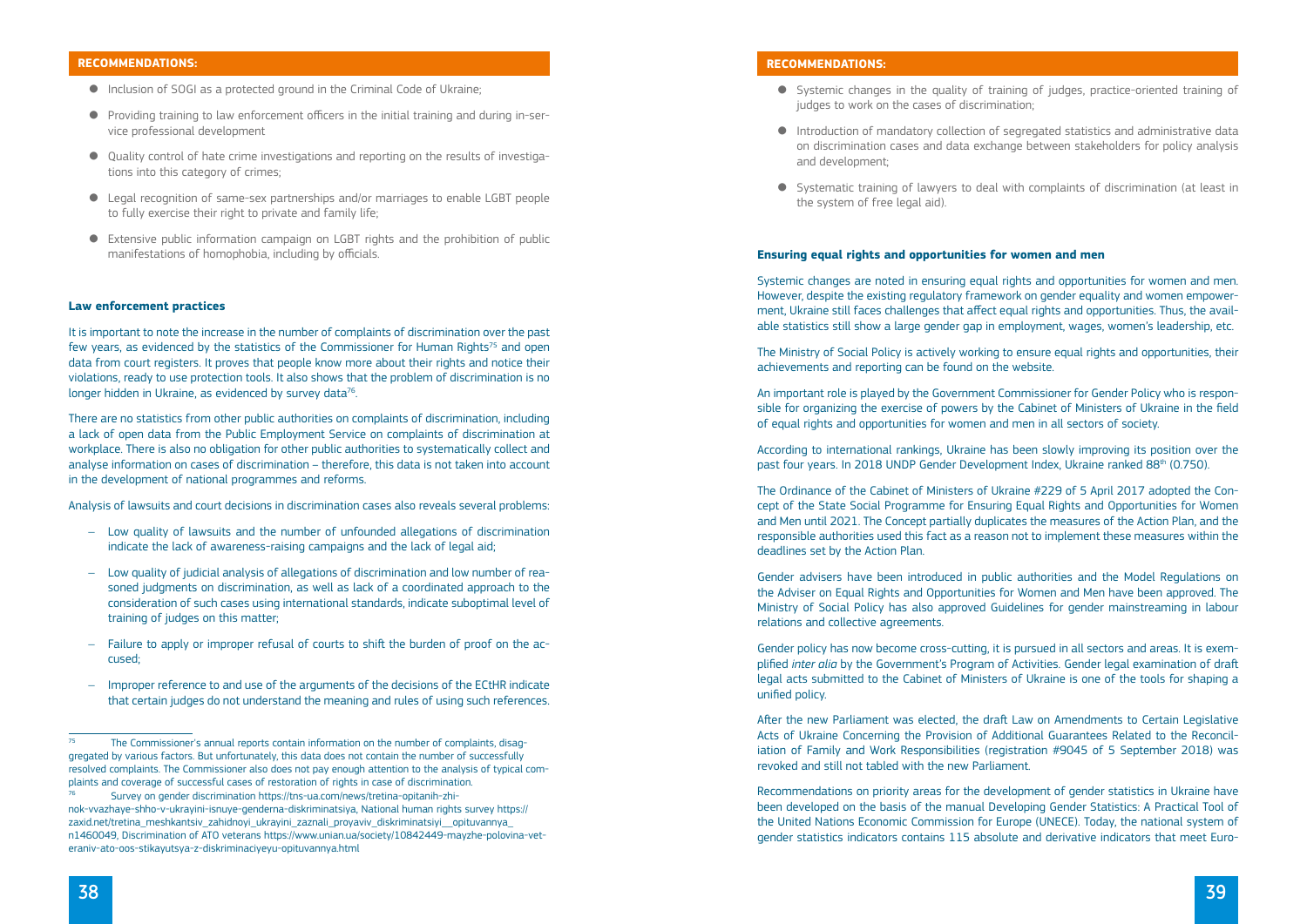pean and international statistical standards in terms of the methodology of their definition or calculation.

An important step to increase political participation of women is the 40% quota provided by the new Electoral Code of Ukraine: during the formation of national and regional electoral party lists of candidates for members of councils, the party must ensure that at least two of every five candidates (places from the first to the fifth, from the sixth to the tenth, etc.) of each electoral list are either men or women (not less two candidates of each sex).

In 2019, the Law of Ukraine "On Ensuring the Functioning of Ukrainian Language as the State Language" was adopted in Ukraine. Although this Law can be considered the best law on language adopted in Ukraine, it has many significant shortcomings in terms of compliance with international human rights standards and the Constitution of Ukraine. In particular, the Venice Commission in its opinion referred<sup>77</sup> to contradictory and discriminatory provisions of the law.

# **Recommendations:**

- Stable and continuous functioning of the institution of the Government Commissioner for Gender Equality;
- Programme (National Action Plan) on ensuring equal rights and opportunities, its periodic review and adjustment.

# *ZMINA Human Rights Centre*

According to the analysis conducted by ZMINA<sup>78</sup>, the provisions of this law are discriminatory, as they give certain preferences to the languages of EU countries compared to other languages of national minorities. In fact, the scope of possible human rights that a person can enjoy depends on a specific language, which is a form of discrimination on the basis of language.

# **Protection of the rights of national minorities**

Also, the law on national minorities in Ukraine does not meet international standards. It contains many significant shortcomings, but in the sense of the law on language, the law on national minorities does not provide any individual additional rights at all. These problems are greatly complicated by the language law. In certain cases, it refers to the particularities of language regulation for national minorities, which should be determined by a separate law. However, in fact the law on national minorities does not define anything. That is, such a referral does not actually guarantee national minorities any additional rights to use their languages.

● Amend the Law of Ukraine "On Ensuring the Functioning of Ukrainian Language as the State Language" by revising in particular those articles that contradict international

An exception is the Crimean Tatar language that is interpreted by the law as the language of the indigenous people, although there is no law in Ukraine that defines indigenous peoples and their rights, as well as the languages of indigenous peoples.

Therefore, the language law provides virtually no rights to members of national and linguistic minorities, with some minor exceptions for the Crimean Tatar language and – to even lesser extent – for the languages of the EU countries. Exceptions are only cases when these rights are explicitly stated in other laws of Ukraine. For example, such exceptions are set forth by the

law on education. But usually, the law on language only refers to the law on national minorities, which does not guarantee anything.

In the field of education, notwithstanding the requirements of international law, the language law prohibits private education institutions from teaching in the languages of national minorities. Although the Constitution of Ukraine regulates the use of the state language in education only for state and municipal education facilities, the law on language extended these requirements to private ones as well.

No special rights are provided for national minorities in the field of audio-visual and print media and in the regulation of culture, in particular in the regulation of cultural and entertainment events, film screenings, the activities of theatres, museums, etc.

The Law on language generally ignores Ukraine's obligations in terms of compliance with and implementation of the European Charter for Regional or Minority Languages.

Unfortunately, the law – contrary to European practice – does not give any powers to local self-government bodies in regulating the language policy. Even the language of municipal companies, institutions and organizations is fully determined at the level of law.

# **Recommendations:**

human rights standards.

# **Protection of the rights of the child**

# *Continue its efforts to ensure access to education for all children*

At the national level, the reasons why individual children do not attend school are not sufficiently analysed. The problem of the lack of collection and analysis of properly disaggregated data on out-of-school children has been highlighted by inter-governmental human rights institutions over the last ten years. The state statistical reporting distinguishes the following categories of reasons: health status, professions without complete general secondary education, students in special secondary education institutions, other reasons. The number of children who do not attend school "for other reasons" is usually almost half of the total number of out-of-school children.

According to statistics, the coverage of complete general secondary education for children aged 6-18 is growing (in the 2018/2019 school year, an increase is about 5% compared to the 2016/2017 school year), while the number of schools is declining (in the same years, by about 8.3%). In addition, the public authorities themselves note problems in the organization of transportation of children to schools caused by poor quality of roads and lack of buses of appropriate quality. It significantly complicates access to education, especially for children living in rural areas. Instead, in large schools in cities there is a problem of overcrowded classes and lack of proper sanitation of premises, ventilation, lighting, etc. In this context, organization of schooling during the pandemic caused by COVID-19 – when the requirements to social distance are becoming more stringent – are of great concern.

While inclusive education in Ukraine is generally developing, it also has a lot of problems. Most schools are architecturally inaccessible. There is no data on the evaluation of performance of the teacher assistants. Properly organized large-scale state information and

<sup>77</sup> [https://www.venice.coe.int/webforms/documents/?pdf=CDL-AD\(2019\)032-e&fbclid=IwAR0KN](https://www.venice.coe.int/webforms/documents/?pdf=CDL-AD(2019)032-e&fbclid=IwAR0KN8f28KLeWP8AuddeWfKVAjcairgZ2TNqqsMEzg8tKW8fxF76TTiZwpU)-[8f28KLeWP8AuddeWfKVAjcairgZ2TNqqsMEzg8tKW8fxF76TTiZwpU](https://www.venice.coe.int/webforms/documents/?pdf=CDL-AD(2019)032-e&fbclid=IwAR0KN8f28KLeWP8AuddeWfKVAjcairgZ2TNqqsMEzg8tKW8fxF76TTiZwpU)

<sup>78</sup> [https://zmina.info/articles/lozhka-dogtyu-v-dizhczi-medu-analiz-movnogo-zakonu-na-vidpovid](https://zmina.info/articles/lozhka-dogtyu-v-dizhczi-medu-analiz-movnogo-zakonu-na-vidpovidnist-standartam-prav-lyudyny/)[nist-standartam-prav-lyudyny/](https://zmina.info/articles/lozhka-dogtyu-v-dizhczi-medu-analiz-movnogo-zakonu-na-vidpovidnist-standartam-prav-lyudyny/)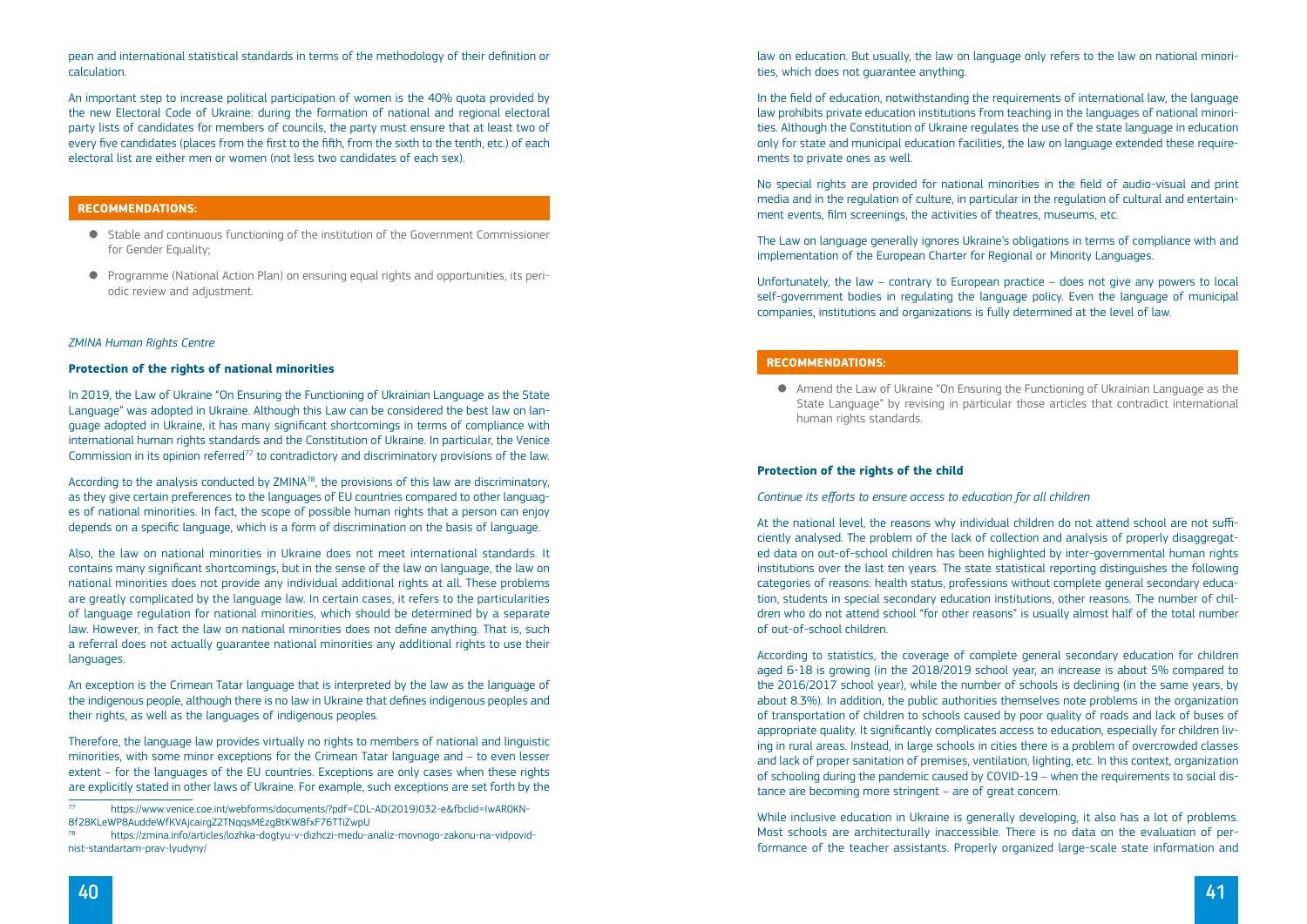education campaign aimed at accepting children with special educational needs to schools are also lacking.

# **Recommendations:**

- Introduce an effective system for collecting and analyzing disaggregated data on children who do not complete general secondary education with identification of reasons. Based on this analysis, provide adapted forms of access to education for each child, taking into account the special educational needs, not limited to age, if a person needs access to basic education and after reaching 18 years of age.
- Provide a system for monitoring and evaluating the results and the process of implementing inclusive education, and timely address gaps that arise in the process of its formation.

*Consider adopting special legislation on the rights of the child that ensures the protection of all children without any discrimination*

The legislation of Ukraine has some positive changes, but there is a lack of a systemic approach to the adoption of special legislation on the rights of the child. Availability of the Law of Ukraine "On Protection of Children" does not address this problem. It has been repeatedly pointed out by the NGOs working in the field of protection of the rights of the child. In particular, the Alternative Report to the UN Committee on the Rights of the Child for the period from 2011 to 2018 states that "... systemic problems noted by the NGOs in the previous Alternative Report<sup>79</sup> remained unchanged – a number of children's rights were not ensured (protection from discrimination, freedom of conscience and religion, right to privacy, fair trial, etc.)

It should be noted that the Ministry of Justice has established an Inter-Agency Coordination Council for Juvenile Justice that is developing the draft law of Ukraine on child-friendly justice. This process is currently being delayed, and the draft law itself needs to be improved. Some positives in the current version of the draft law is that it focuses on prevention and restorative justice. At the same time, first of all, it lacks systemic coverage of all stages and areas related to juvenile justice – prevention, justice, re-socialization, post-resocialization measures. Therefore, it does not perform the function of a framework law that is necessary to outline how the system will work.

# **Recommendations:**

● Legislation of Ukraine in the field of protection of children's rights, in matters of justice and re-socialization of children in conflict with the law needs to be assessed for compliance with international standards in this area. It is necessary to develop and adopt a law that will have a framework (organizational) nature and will determine the basic principles on which to build legislation in the field of protection of children's rights.

*Take further steps to align national legislation with the Optional Protocol to the Convention on the Rights of the Child on a Communication Procedure and the Council of Europe Convention on the Protection of Children against Sexual Exploitation and Sexual Abuse*

The ratification of the Optional Protocol to the Convention on the Rights of the Child on a Communication Procedure is a positive development.

At present, there is no clear and accessible procedure in Ukraine for reviewing the decisions of the national competent authorities in connection with the opinions of the UN Treaty Bodies based on the results of their consideration of communications. This is also true for implementation of the results of review of communications under the Third Optional Protocol to the UN Convention on the Rights of the Child.

The State does not provide extensive information on the Optional Protocol to the Convention on the Rights of the Child on a Communication Procedure, as provided for in Article 17 of this Protocol.

As regards the Council of Europe Convention for the Protection of Children against Sexual Exploitation and Sexual Abuse, amendments were made to the Criminal Code of Ukraine to increase the age of sexual consent (to 16 years) and criminalize sexual intercourse with a person under that age. At the same time, the Alternative Report on Ukraine's Compliance with the UN Convention on the Rights of the Child for the period 2011-2018 draws attention to the contradiction with the definition of sexual violence in the Criminal Code and the Law of Ukraine "On Domestic Violence." In the latter, sexual violence is defined as certain actions "regardless of the child's consent." Also, this Report mentions that in fact, the courts tend to "release offenders from responsibility due to various mitigating circumstances, such as a god conduct certificate at the workplace, residence, commission of a crime for the first time, stay in the anti-terrorist operation area, raising minor children, etc." There are gaps in the procedural powers of juvenile prevention police officers, and the procedure of medical examination and assistance to injured children is not properly regulated. Procedural actions to investigate cases of sexual violence do not take into account psychological condition of a child and lead to repeated trauma, in particular due to the need to participate in investigative actions.

# **Recommendations:**

● Develop an accessible mechanism for reviewing the decisions of national competent authorities based on the results of consideration of individual communications by international treaty bodies of the UN, in particular, the Committee on the Rights of the

● Bring Ukraine's legislation on the protection of children from sexual exploitation and social violence in line with international standards set out in the Council of Europe Convention on the Protection of Children against Sexual Exploitation and Sexual Abuse. In particular, to harmonize the norms of the Criminal Code of Ukraine and the Law of Ukraine "On Domestic Violence", to analyze and eliminate gaps in the procedural powers of juvenile prevention police, unresolved issues of medical examination and

- Child.
- assistance to injured children.

# FULFILLMENT OF THE NATIONAL ACTION PLAN FOR THE IMPLEMENTATION OF THE CONVENTION ON THE RIGHTS OF PEOPLE WITH DISABILITIES

# *Non-governmental organization of people with disabilities "Fight for Rights"*

Human rights activists and experts note poor effectiveness of the National Action Plan for the Implementation of the Convention on the Rights of Persons with Disabilities of 2012 (hereinafter – the Acton Plan) and the lack of a human rights approach to promoting the rights of persons with disabilities.

Alternative report on Ukraine's implementation of the provisions of the UN Convention on the Rights of the Child 2002-2008:<https://www.unicef.org/ukraine/report-ukr.pdf>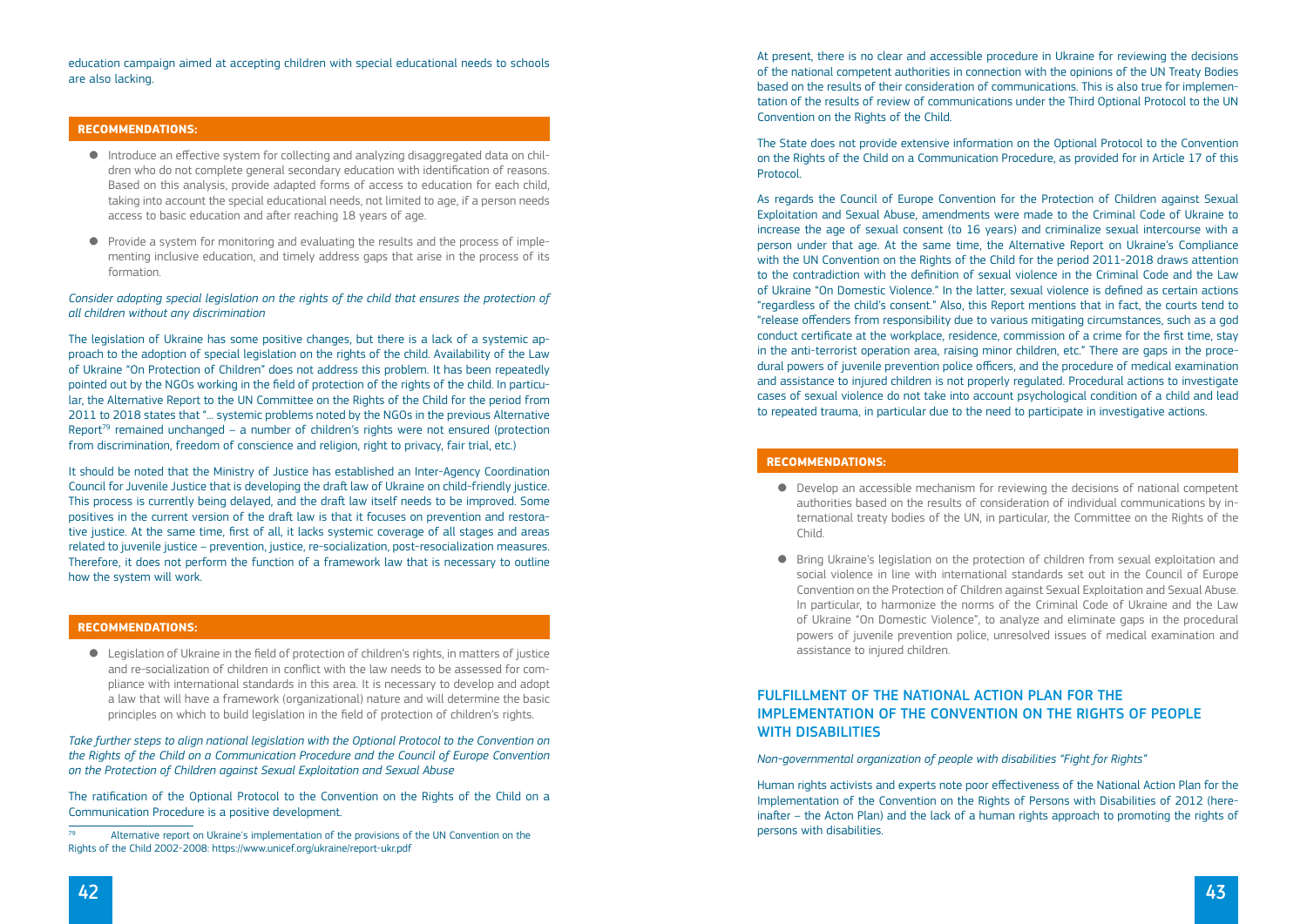The main reasons are outlined below:

- There is no information on the involvement of civil society, international organizations and people with disabilities in the development of Action Plan and, thus, the implementation of a participatory approach to the national policy development on the rights of people with disabilities.
- The objectives and measures envisaged in most items of the Action Plan are insufficient or do not contribute to the implementation of the provisions of the Convention. For example, with regard to such comprehensive Articles as Article 6 "Women with Disabilities" and Article 7 "Children with Disabilities," the only measures stipulated in the Action Plan are to take into account the provisions of the CRPD when drafting anti-discrimination law. In a published report on the implementation of the provisions of the Action Plan in 2015, the Ministry of Social Policy described this objective as completed. In fact, the state has not taken and is not taking any action to ensure full development, empowerment of women with disabilities and ensuring participation in decision-making or discussion of issues directly affecting a child with disabilities.
- There is no approved methodology and guidelines for monitoring the Action Plan.
- Monitoring of the implementation of the Action Plan by the Ministry of Social Policy is not carried out on a regular basis and/or reporting is not publicly available. Annual reports on the implementation of the Action Plan were published on the website of the Ministry of Social Policy from 2012 to 2015. The last report for uncompleted or partially completed objectives of previous years was published in 201780. There is no information on conducting public discussions of the reports.

- $\bullet$  Review the existing or approve a new comprehensive Action Plan for the implementation of the Convention with the active participation of experts, activists with disabilities and representatives of civil society.
- Develop a methodology and guidelines for monitoring the Action Plan for the implementation of the CRPD.
- Conduct periodic public discussions of reports on the implementation of the CRPD with participation of people with disabilities.

In 2016, the Action Plan for the implementation of the recommendations set out in the Concluding Observations of the UN Committee on the Rights of Persons with Disabilities was approved<sup>81</sup>. As of 2019, more than half of the objectives of the Action Plan have not been completed or are still pending.

# **Recommendations**

# **Training of judicial staff on the rights of people with disabilities, taking into account their needs and special skills**

While the school does not have the right to deny education to a child with a disability, there are still many cases of actual refusal of admission, pressure on parents by teachers and parents of other students.

As for the architectural accessibility of vocational education institutions, only a third of them are equipped with ramps, sound alarms, information boards<sup>84</sup>.

*Non-governmental organization of people with disabilities "Fight for Rights"*

The Action Plan on the National Human Strategy approved in 2015 provided for the need to introduce training curricula and training courses for judges and court staff in order to raise

awareness of disability issues. The objective is marked as completed, as some higher education institutions have introduced training modules for law students on the rights and interests of persons with disabilities. Also, representatives of civil society sometimes conduct trainings on this topic. But a systemic approach to addressing this issue has not been implemented. Training is not conducted on a permanent basis. In the curriculum of the National School of Judges $^{82}$ , the modules for a limited number of professionals include 2 to 4 hours of lectures on communication between court employees and persons with disabilities, and the procedure for accompanying them<sup>83</sup>. This is not enough to radically change the situation at the national level. Currently, the judiciary is quite low-skilled both in direct communication with people with disabilities in the process and in the existing practice of judicial proceedings, where applicants or defendants may be people with disabilities.

# **Recommendations:**

● Provide systemic training to all professionals of the judiciary on disability, on the aspects of litigation involving people with different types of disabilities, the provisions of the UN Convention on the Rights of Persons with Disabilities in terms of access to

 $\overline{82}$  The National School of Judges is a public authority that provides training to personnel of the

justice.

# IMPROVING ACCESS TO QUALITY EDUCATION FOR INTERNALLY DISPLACED CHILDREN, ESPECIALLY CHILDREN WITH DISABILITIES

*Non-governmental organization of people with disabilities "Fight for Rights"*

In 2016, amendments to the Law "On Education" were adopted to introduce a system of inclusive education in Ukraine. Its development in Ukraine is still ongoing. Parents of students with disabilities and teachers of inclusive classes note that the problems of architectural inaccessibility of general secondary education institutions, lack of employees in the field of inclusive education, including teacher assistants and student assistants for inclusive classes (especially in small settlements) remain unsolved. In large settlements, there is a problem of overcrowded classes that negatively affects the quality of education.

# **Recommendations**

The Ministry of Education of Ukraine and other authorities shall accelerate the implementation of inclusive education in accordance with the provisions of the UN Convention on the Rights of Persons with Disabilities, namely, to ensure architectural accessibility of education institutions, provide training on inclusive education and further opportunities for continuing professional development, implement individual approach to curriculum development, focusing on the child's identity and taking into account his/her ability to develop.

 $80$ <http://mtu.gov.ua/news/28711.html><br> $81$  https://zakon2.rada.gov.ua/laws/show

<sup>81</sup><https://zakon2.rada.gov.ua/laws/show/1073-2016-%D1%80>

justice system.

<sup>83</sup><http://nsj.gov.ua/pidgotovka-pratsivnikiv-aparativ-sudiv/tipovi-plani-2019-rik/><br>84 http://www.ombudsman.gov.ua/ua/page/secretariat/docs/presentations/&page=4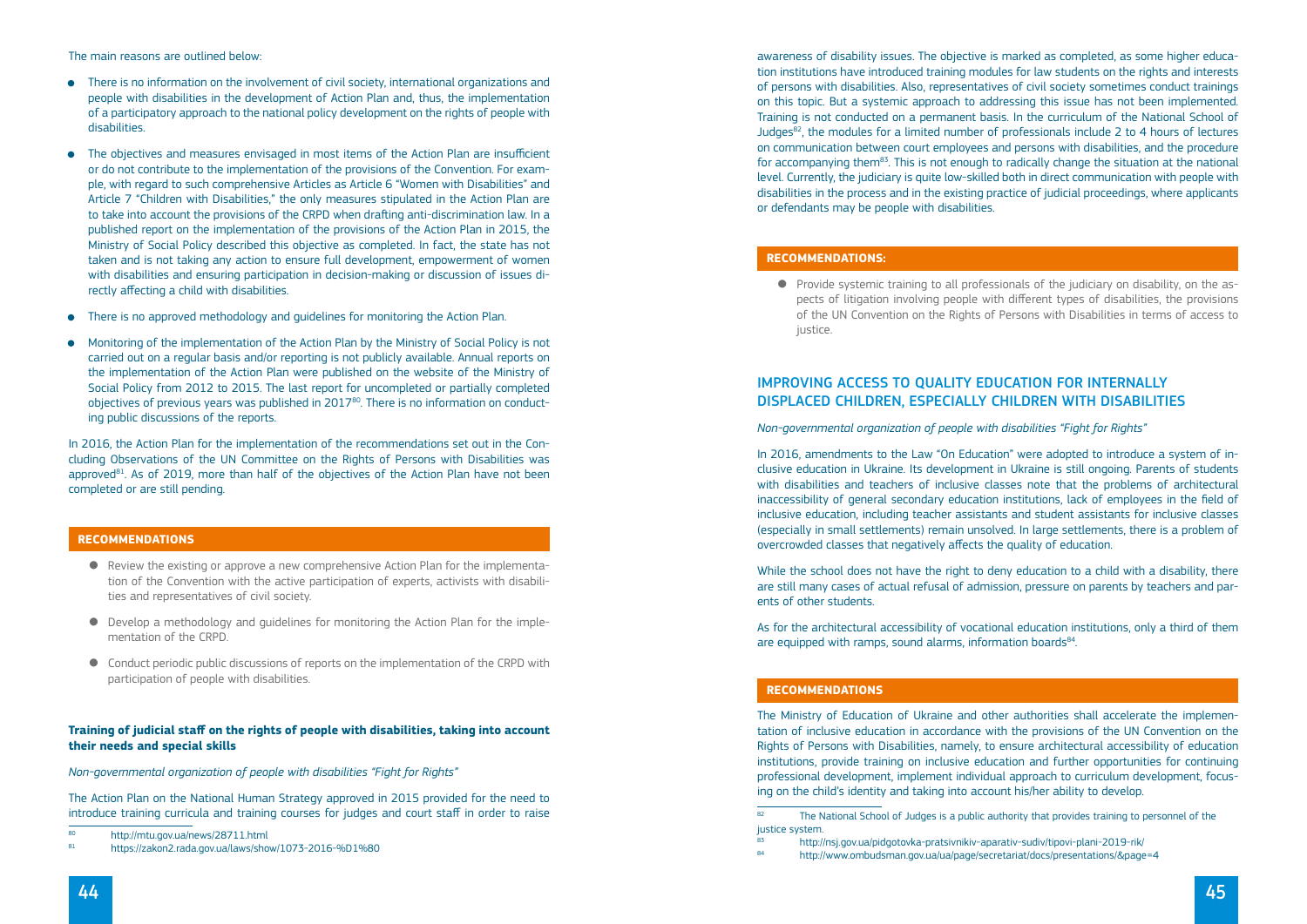# PROTECTION OF THE RIGHTS OF INTERNALLY DISPLACED PERSONS AND RESIDENTS OF THE TEMPORARILY OCCUPIED TERRITORIES OF UKRAINE85

#### *ZMINA Human Rights Centre*

As of 10 June 2020, 1,447,537 internally displaced persons from the temporarily occupied territories of Donetsk and Luhansk oblasts and the Autonomous Republic of Crimea have been registered in Ukraine<sup>86</sup>. The number of people who reside on the occupied territories of Crimea and Donbas is difficult to estimate due to the lack of control of the Government of Ukraine over part of the state border with Russia. According to experts, at least 3.6 million people live in the occupied territories of Ukraine<sup>87</sup>.

The armed conflict on the territory of Ukraine continues to significantly affect the life of the entire country. However, the situation of civilians who were forced to leave their permanent residence due to the armed aggression of the Russian Federation, as well as those who stay on the occupied territories, requires special attention from the state.

*Protection of the rights of residents of the occupied territories (6.60, 6.61, 6.63)*. One of the recommendations was to simplify access to the provision of public administrative services for Crimean residents and to allow Ukrainian citizens to move freely between Crimea and Ukraine's mainland (6.60). It is difficult to talk about any significant progress in this area, however, during 2019-2020, the situation at the checkpoints with the occupied territory of Crimea has significantly improved. Two of the three checkpoints (Chonhar and Kalanchak) were repaired and equipped with administrative service centres for residents of the occupied Crimea. Up to 160 administrative services are provided at Chonhar checkpoint, and up to 100, at Kalanchak checkpoint. According to NGO CrimeaSOS, most often Crimean residents apply for passport services, in particular, registration of a passport of a citizen of Ukraine and a foreign passport of a citizen of Ukraine<sup>88</sup>. At the same time, the checkpoints do not provide banking services, healthcare, and provide limited postal service.

It is worth noting that in order to access administrative services in the Government-controlled territory, the TOT residents often have to register as the IDPs. For example, in the field of tax and customs formalities in the Government-controlled territory, residents of the TOT of Crimea have the status of non-residents. Until recently, the residents of the Crimean TOT were able to open a bank account and use banking services without restrictions only after having been registered as the IDPs.

One of the most pressing issues is the payment of pensions to residents of the occupied territories. Currently, in order to receive their pension, they are forced to obtain a certificate of an IDPs. The pensioners from the TOTs who do not have IDP certificates are deprived of the opportunity to receive their own pensions. Therefore, pensioners who permanently reside on the TOT and have a certificate of IDPs must travel to the Government-controlled territory every two months so that their certificates are not revoked. It increases overcrowding of the checkpoints (on average, checkpoints are crossed 1.3 million times a month, up to 60% travellers are pensioners). At the same time, the arrears of the state to pensioners from the TOT who do not receive a pension reaches UAH 80 billion<sup>89</sup>.

Notwithstanding the development of administrative service centres on the border with the temporarily occupied territory, the service of state registration of births and deaths that occurred in the occupied territories remains inaccessible to residents of the occupied territories of Crimea and Donbas. At present, there is only a judicial procedure for establishing these facts, which – although simplified compared to other court procedures – is still not simple enough to be available to the TOT residents. It requires significant financial and time costs for travel, accommodation, going to court. Such a procedure put a significant burden on the judicial system – only in 2019, at least 31,000 court decisions were issued to establish the facts of birth or death at the TOT. At the same time, no more than 37% children born at the TOT of Donetsk and Luhansk oblasts, and only 13.5% children born at the TOT of Crimea after 2014,

At the same time, long-term solutions are lacking to meet the needs of IDPs in host communities, especially housing and employment needs that are key for the IDP integration. In September 2019, the share of IDPs who reported being integrated into the local community was 54%, while 34% reported their partial integration. The main conditions for successful integration are having housing, permanent income and employment. At the same time, the majority of IDPs who returned to the occupied territories (76%) cited the availability of housing and no need to pay rent as the main reason for the return<sup>92</sup>.

have birth certificates issued by the competent authorities of Ukraine. The unavailability of an out-of-court (administrative) procedure for recognizing the facts of birth on the TOT puts children at risk of statelessness.

As for the unimpeded crossing of the checkpoints, in contrast to the contact line in Donetsk and Luhansk oblasts, Ukrainian citizens do not need a permit to cross the administrative border with the Crimean TOT. At the same time, there are significant restrictions on the transportation of goods from/to the TOT of Crimea, as the legislation provides for a rather limited and outdated list of things allowed for transportation (the same list is used when crossing the state border of Ukraine).

It is still difficult for foreign citizens to enter the Crimean TOT. Currently, a special permit is required to enter Crimea. To obtain it, a foreigner must apply in person to an authorized public authority in Ukraine. According to the law, the decision to grant a permit may take up to 5 days. This situation significantly complicates the work of foreign journalists, human rights activists, lawyers in Crimea and forces them to enter the occupied territory of Crimea from the territory of the Russian Federation in case of urgent need, in violation of the laws of Ukraine.

*Protection of the rights of internally displaced persons (6.34, 6.133, 6.135, 6.188, 6.189).* In general, there are positive trends in ensuring the implementation of the rights of IDPs. It should be noted that since 2017, the IDPs are guaranteed the right to free secondary legal aid which includes such types of legal services as protection, representation of the IDPs in courts, other authorities, drafting procedural documents)<sup>90</sup>. In 2019, the Electoral Code of Ukraine was adopted enabling the IDPs to participate in local elections<sup>91</sup>. The number of IDPs in the community is also taken into account when planning the budgets for education and health (calculation of the subvention), which in practice means that the IDPs have access to education and health care on a par with other citizens of Ukraine residing in the community.

92 Report of the National Monitoring System for the Situation of Internally Displaced Persons (Sep-

In accordance with Ukrainian law, temporarily occupied territories of Ukraine are the territories of the Autonomous Republic of Crimea, Sevastopol, certain parts of Donetsk and Luhansk oblasts.

<sup>86</sup> According to the Ministry of Social Policy, <https://www.msp.gov.ua/news/18756.html><br>87 According to the Ministry of Reintegration of the Occupied Territories, at least 1.6 million people live in the occupied territories of Donetsk and Luhansk oblasts. Another 2 million people live in the temporarily occupied Crimea.

 $89$  <https://r2p.org.ua/pensiyi-vs-minfin/><br> $89$  have of Historia "On Free Logal Aid"

 $\frac{90}{21}$  Law of Ukraine "On Free Legal Aid"

 $\frac{91}{22}$ <https://www.vplyv.org.ua/archives/4428>

<sup>88</sup> [https://zmina.info/articles/minreintegracziyi-obiczyaye-cherez-pivroku-povnoczinnu-robotu-ha](https://zmina.info/articles/minreintegracziyi-obiczyaye-cherez-pivroku-povnoczinnu-robotu-habu-dlya-krymchan-ta-pereselencziv-na-kpvv-chongar/)[bu-dlya-krymchan-ta-pereselencziv-na-kpvv-chongar/](https://zmina.info/articles/minreintegracziyi-obiczyaye-cherez-pivroku-povnoczinnu-robotu-habu-dlya-krymchan-ta-pereselencziv-na-kpvv-chongar/)

tember 2019), [http://iom.org.ua/sites/default/files/nms\\_round\\_15\\_ukr\\_screen.pdf](http://iom.org.ua/sites/default/files/nms_round_15_ukr_screen.pdf)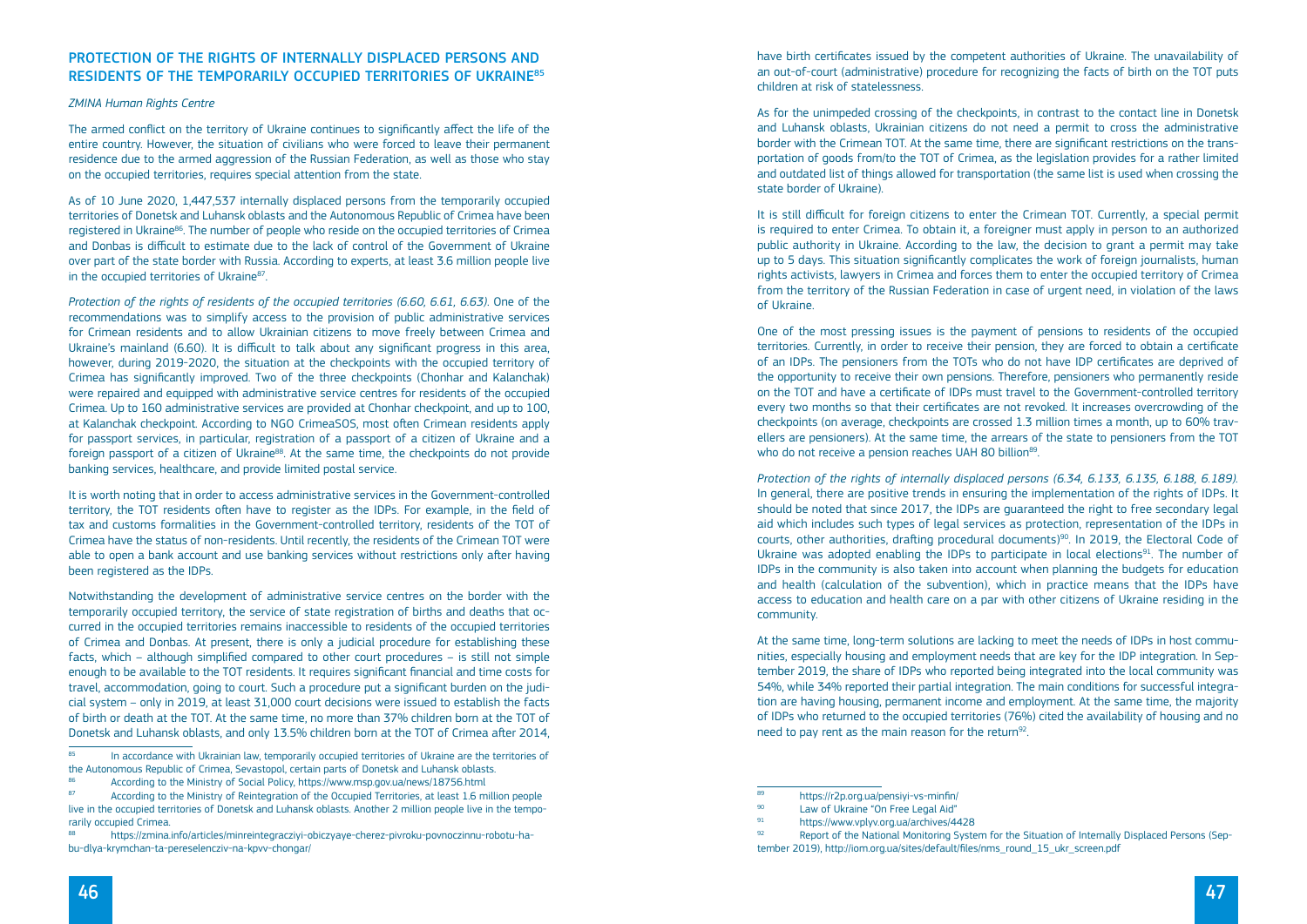In 2015, the National Human Rights Strategy was adopted<sup>93</sup>. One of the directions of the Strategy is to protect the rights of internally displaced persons. According to the NGOs<sup>94</sup>, as of the beginning of 2020, more than a half (52%) of the planned results have been achieved, which is one of the highest performance indicators among all areas of the Strategy.

# **Recommendations**

- Provide access to administrative services for residents of the temporarily occupied territories of Ukraine;
- Introduce an extrajudicial (administrative) procedure for establishing the facts of birth and death on the TOT;
- Ensure access to banking services for the TOT residents without discrimination;
- Simplify the mechanism for obtaining a special permit to enter the TOT of Crimea for foreign citizens (lawyers, journalists, human rights activists);
- Introduce a list of things prohibited for transportation when crossing the checkpoints with the TOT of Crimea (instead of the list of eligible things);
- Create a mechanism for receiving pensions for residents of the occupied territories without the need to obtain a certificate of an IDP;
- Implement long-term solutions for the integration of IDPs (housing programmes, effective employment promotion programmes, etc.);
- Ensure implementation of the National Human Rights Strategy.

# EVAluation of Status of IMPLEMENTATION OF THE RECOMMENDATIONS OF THE UNIVERSAL PERIODIC REVIEW

# General assessment of the implementation of recommendations

### **Evaluation methodology:**

Of the 190 recommendations

not performed at all

measures are taken, but they do not contribute to the implementation of the recommendation, the measures taken do not apply to the recommendation

measures are being taken, but they are insufficient, the recommendation has just started to be implemented and time is needed for further implementation

full execution

**Implemented**

**Perceived progress** 

# **Technically**

# **implemented Not implemented**



<sup>94</sup> Evaluation of the implementation of the National Human Rights Strategy (2016-2019) / Scientific publication. Under general ed. of Svitlana Kolyshko, Olena Kryvko, Kseniia Semiorkina, Oleksandr Pavlichenko, Kyiv, 2020, 307 p., <http://hro.org.ua/files/docs/1590308435.pdf>

<sup>93</sup> Decree of the President of Ukraine  $#501/2015$  of 25.08.2015<br>94 Evaluation of the implementation of the National Human Bight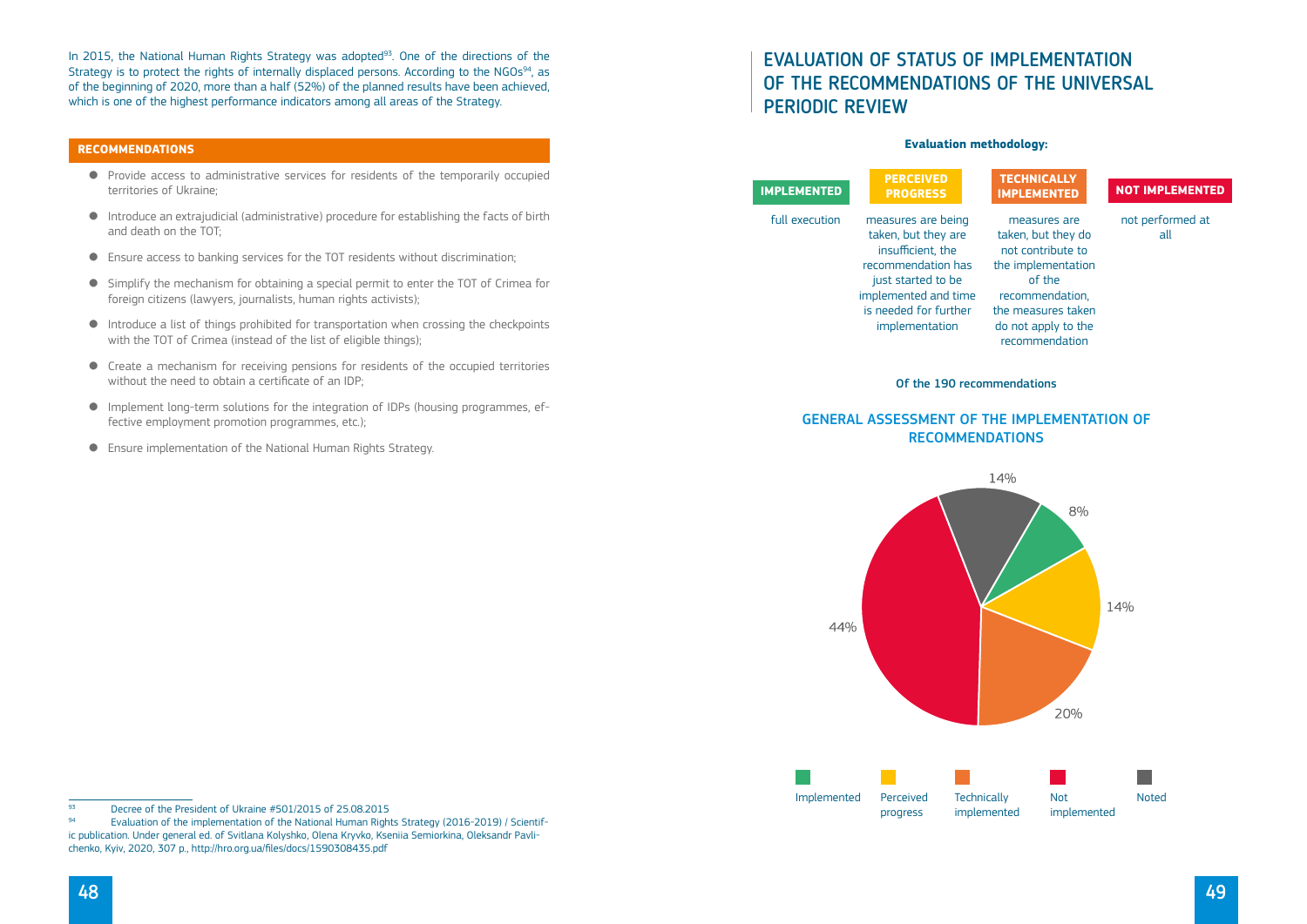| N <sup>2</sup> |  |  |  |
|----------------|--|--|--|
|                |  |  |  |

№ Content Comments

| <b>JUSTICE AND THE RULE OF LAW</b> |  |  |  |  |
|------------------------------------|--|--|--|--|
|------------------------------------|--|--|--|--|

| 6.94  | Ensure that judges, lawyers and other<br>justice professionals are fully protected<br>from threats, intimidation and other ex-<br>ternal pressures that seek to challenge<br>and threaten their independence and<br>impartiality                                                                                                                                          | Cases of interference in the administration of jus-<br>tice by law enforcement agencies, lawyers, MPs of<br>Ukraine, members of local councils, other represen-<br>tatives of state and local self-government bodies,<br>citizens and their associations, as well as the media,<br>remain frequent.                                                                                        |
|-------|---------------------------------------------------------------------------------------------------------------------------------------------------------------------------------------------------------------------------------------------------------------------------------------------------------------------------------------------------------------------------|--------------------------------------------------------------------------------------------------------------------------------------------------------------------------------------------------------------------------------------------------------------------------------------------------------------------------------------------------------------------------------------------|
|       |                                                                                                                                                                                                                                                                                                                                                                           | Since the launch of the register of notifications of<br>interference in the activities of judges in the admin-<br>istration of justice, the High Council of Justice has<br>received 1,220 such appeals, and in 2019, 450 no-<br>tifications from judges. In 2019, the Council adopted<br>115 decisions on measures to ensure the indepen-<br>dence of judges and the authority of justice. |
| 6.110 | Ensure that the justice sector reform<br>strategy for 2015-2020 is further im-<br>plemented to improve access to justice,<br>strengthen independence and eliminate<br>corruption                                                                                                                                                                                          | Under the new legislation, political institutions have<br>been deprived of influence over the appointment and<br>dismissal of judges, tools for ensuring the indepen-<br>dence of judges have been introduced, and both the<br>requirements for judges and the remuneration of<br>judges have been increased.                                                                              |
|       |                                                                                                                                                                                                                                                                                                                                                                           | On the other hand, the system of disciplinary liabili-<br>ty of judges has been improved. For the first time in<br>history, failure to confirm the legality of income is a<br>constitutional ground for dismissing a judge. The new<br>system of sanctions allows to adequately respond to<br>violations in the activities of judges.                                                      |
|       |                                                                                                                                                                                                                                                                                                                                                                           | The new Supreme Court started operations on 15 De-<br>cember 2017.                                                                                                                                                                                                                                                                                                                         |
|       |                                                                                                                                                                                                                                                                                                                                                                           | New specialized courts on intellectual property and<br>anti-corruption have been set up.                                                                                                                                                                                                                                                                                                   |
|       |                                                                                                                                                                                                                                                                                                                                                                           | However, judicial reform is incomplete. The courts are<br>not adequately staffed with judges that causes many<br>problems.                                                                                                                                                                                                                                                                 |
| 6.118 | Establish an impartial judicial system,<br>including by: establishing an anti-cor-<br>ruption court; empowering anti-corrup-<br>tion institutions (such as the national<br>anti-corruption bureau of Ukraine); and<br>eliminating the potential for political<br>use of the judiciary and prosecutor gen-<br>eral's office                                                |                                                                                                                                                                                                                                                                                                                                                                                            |
| 6.122 | Complete the judicial reform and the<br>anti-corruption policy by reforming the<br>Prosecutor General's Office, reforming<br>the State Security Service according to<br>international standards, as drawn up<br>with the support of Euro-Atlantic insti-<br>tutions, and introduce, as provided for<br>in the relevant legislation, specialized<br>anti-corruption courts |                                                                                                                                                                                                                                                                                                                                                                                            |

he Verkhovna Rada registered a draft law "On compensation for victims of violent criminal offenses" №3892 from 17.07.2020

12018, the Law "On the Legal Status of Missing Perons" was adopted and supplemented the Criminal ode of Ukraine with Article 146-1 "Forced Disappearance."

he State Bureau of Investigation was established on paper in 2015 and was due to start operating in November 2017. The Bureau opened its first proceedngs at the end of 2018 under the leadership of its Director Roman Truba. Although the SBI was primarily ntended as a body to investigate torture and other erious crimes committed by law enforcement agenies, its jurisdiction became broader - it encompasses all the crimes committed by law enforcement and igh-ranking officials (even road accidents). The SBI has 7 territorial offices and 1,500 investigators (for comparison, the National Police has about 130,000). or a long time, the SBI did not have its own operaional units, so they involved police and SBU opertives in their activities, which created a conflict of iterest. In the first full year of its operation, the SBI 1 rvestigated 5,794 cases, of which 22 concerned torure and 442, abuse of power by law enforcement oficials. In 2019, a Department of Procedural Guidance on Torture was established in the Prosecutor-Generl's Office. According to the report of the Ministry of Iternal Affairs, in 2019 and 5 months of 2020, the ivestigative bodies opened 4 proceedings on torture y law enforcement officers based on the materials f internal inspections.

**6.125** Fully implement the reforms necessary

mendments to the Constitution of Ukraine on the possibility of recognizing the jurisdiction of the Inernational Criminal Court under the conditions set ut in the Rome Statute of the International Criminal Court have entered into force.

six years since the Euromaidan crimes, only a mall fraction of more than 4,000 episodes have been transferred to court, with 59 persons convicted. While the cases against 55 perpetrators of the Maidan shootings were submitted to court, their conideration is being delayed. The trial of five riot police Berkut) officers – where the most progress was oberved – has been suspended due to the extradition f suspects as part of their "exchange" for civilian nd military hostages held on non-Government-controlled territory in Donbas.

|                 | Fully implement the refurns necessary<br>to establish an independent, effective<br>and transparent judicial system that<br>would not only strengthen Ukraine's ca-<br>pacity to fight corruption, but would also<br>establish an overarching framework for<br>upholding the rule of law and protecting<br>fundamental rights and freedoms |                                                                                                                                                |
|-----------------|-------------------------------------------------------------------------------------------------------------------------------------------------------------------------------------------------------------------------------------------------------------------------------------------------------------------------------------------|------------------------------------------------------------------------------------------------------------------------------------------------|
| $6.8 -$<br>6.12 | Expedite the ratification of the Rome<br>Statute of the International Criminal<br>Court                                                                                                                                                                                                                                                   | Aı<br>p <sub>o</sub><br>te<br>Οl<br>$\overline{C}$                                                                                             |
| 6.25            | Ratify the European Convention on the<br>Compensation of Victims<br>of Violent<br>Crimes                                                                                                                                                                                                                                                  | Tł<br>p <sub>6</sub><br>N <sup>9</sup>                                                                                                         |
| 6.65            | Fully integrate provisions on the crim-<br>inalization of enforced disappearance<br>into its national legislation                                                                                                                                                                                                                         | In<br>S)<br>$\overline{C}$<br>p <sub>6</sub>                                                                                                   |
| 6.101           | Finalize the establishment of the State<br>bureau of investigations and accord it<br>the resources and independence need-<br>ed to investigate crimes committed by<br>public officials, judges and law enforce-<br>ment officers, thereby addressing impu-<br>nity                                                                        | Tł<br>OI<br>N<br>in<br>D<br>in<br>S6<br>ci<br>es<br>hi<br>h<br>C<br>Fα<br>ti<br>at<br>in<br>ın<br>tı<br>fio<br>O<br>al<br>In<br>in<br>b١<br>of |
| 6.104           | Ensure progress in the investigations<br>into the murders committed during the<br>Maidan revolution in Odessa in May<br>2014, and into the murder of journalist<br>Pavel Sheremet on 20 July 2016                                                                                                                                         | In<br>Sr<br>b<br>e<br>M<br>si<br>(E)<br>S <sub>6</sub><br>of<br>aı<br>tr                                                                       |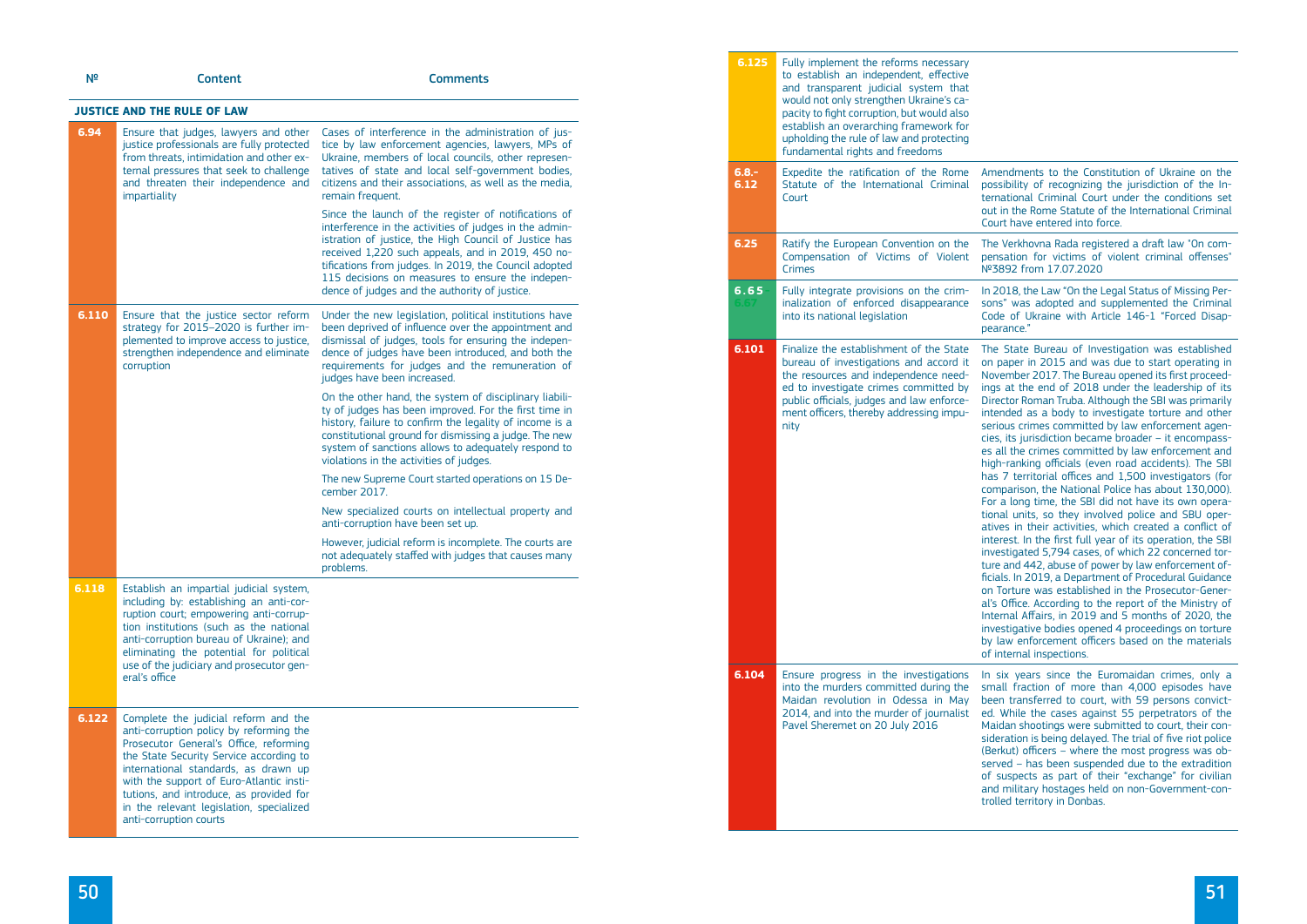According to the Unified State Register of Court Deisions, in 2018 (the first year of full-fledged work of the State Bureau of Investigation), two criminal casof torture committed by law enforcement officers ame to court (and 0 cases in 2019). It is in line with eneral trend that exist in Ukraine in recent years: ince 2013 (after the adoption of the new Criminal rocedure Code that strengthened the protection of etainees from abuse by law enforcement) the courts eceive no more than 6 cases of torture annually. owever, according to official data alone, in 2017, almost 2,500 persons applied to hospitals with comlaints of beatings by police, while law enforcement agencies investigated only 22 cases of torture in 017. A bit more indictments are filed with the courts nder Article "Abuse of power through violence:" up to 50 cases annually. In 2020, the Prosecutor-General's Iffice announced the priorities of criminal policy for the year that included investigations of human rights iolations by law enforcement officers.

In 2020, after a series of high-profile scandals involving killings and torture in the police, the Minister for Internal Affairs Arsen Avakov announced the installation of Custody Records – a system of automatic ecording of actions with detainees in all the police nits. Currently, it operates as a pilot in several deention centres and one police department.

In 2019, the Prosecutor-General's Office set up a Department of Procedural Guidance on Torture. The cass of torture will be handled by selected investigators fom the State Bureau of Investigation. In 2020, the rosecutor-General's Office also announced that uniorm templates and procedures for recording injuries aused by law enforcement officers will be introduced.

|      |       |                                                                                                                                                                                                                                                                                                                                               | Six years after the events of 2 May 2014 in Odesa,<br>no one was found quilty of the deaths of 48 persons.                                                                                                                                                                                                                                                                                                                                                                                                                                                                                                                      | 6.69  | Grant the national preventive mecha- W<br>nism the legal authority and the practi-                                                                                                                                                                                                                                             | <b>C</b>                                                                          |
|------|-------|-----------------------------------------------------------------------------------------------------------------------------------------------------------------------------------------------------------------------------------------------------------------------------------------------------------------------------------------------|---------------------------------------------------------------------------------------------------------------------------------------------------------------------------------------------------------------------------------------------------------------------------------------------------------------------------------------------------------------------------------------------------------------------------------------------------------------------------------------------------------------------------------------------------------------------------------------------------------------------------------|-------|--------------------------------------------------------------------------------------------------------------------------------------------------------------------------------------------------------------------------------------------------------------------------------------------------------------------------------|-----------------------------------------------------------------------------------|
|      |       |                                                                                                                                                                                                                                                                                                                                               | In the case of Pavel Sheremet, the investigation has<br>no information about the instigator of the crime and<br>the motives of the perpetrators. As for the three al-<br>leged perpetrators of the crime are concerned, they<br>are charged and study the materials of the criminal<br>case. The evidence in the case is extremely doubt-<br>ful, the results of certain examinations contradict<br>each other and raise reasonable doubts about their<br>authenticity. The investigation did not establish the<br>motive for the perpetrators.                                                                                 |       | cal means, including financial, to access<br>all places where the mechanism sus-<br>pects that persons are deprived or may<br>be deprived of liberty, in accordance<br>with article 4 of the Optional Protocol<br>to the Convention against Torture and<br>Other Cruel, Inhuman or Degrading<br><b>Treatment or Punishment</b> | tio<br>re<br>pl<br><b>of</b><br>th<br>fo<br>at<br>tio<br>bι<br>of<br>in           |
|      | 6.109 | Ensure that human rights violations,<br>including extrajudicial killings, illegal<br>detentions, torture and gender-based<br>violence, committed by all sides in the<br>Russian-instigated conflict in eastern<br>Ukraine are recorded, investigated and                                                                                      |                                                                                                                                                                                                                                                                                                                                                                                                                                                                                                                                                                                                                                 | 6.106 | Investigate all allegations of torture                                                                                                                                                                                                                                                                                         | tic<br>te<br>al<br>fu<br>A                                                        |
|      |       | the perpetrators brought to justice                                                                                                                                                                                                                                                                                                           |                                                                                                                                                                                                                                                                                                                                                                                                                                                                                                                                                                                                                                 |       | and ill-treatment, including against per-<br>sons detained for reasons linked to the                                                                                                                                                                                                                                           | cis<br>th                                                                         |
| 6.61 |       | Support efforts to prevent human rights<br>abuses in Crimea and Donbas by facili-<br>tating access for monitors, human rights<br>defenders, journalists, and lawyers, and<br>investigate thoroughly any credible al-<br>legations of abuses by Ukrainian forces,<br>and use all appropriate methods to pro-<br>mote accountability for abuses | So far, the government has not supported recom-<br>mendations of human rights activists to simplify the<br>procedure for foreign journalists, human rights activ-<br>ists and lawyers to enter Crimea. It is necessary to<br>change the nature of the procedure (from receiving<br>permits to notification), to introduce a remote/online<br>format for submission of documents for registration<br>of entry (including multiple), as well as allow to sub-<br>mit supporting documents for registration through<br>consulates of Ukraine in the country of residence of a<br>foreigner in the language of his/her nationality. |       | conflict, in accordance with its interna-<br>tional obligations                                                                                                                                                                                                                                                                | es<br>ca<br>ge<br>Sil<br>Pr<br>de<br>re<br>H <sub>0</sub><br>al<br>pl<br>ag<br>20 |
|      | 6.169 | Step up efforts to prevent ill-treatment<br>of minors deprived of liberty and quar-<br>antee their effective rehabilitation                                                                                                                                                                                                                   |                                                                                                                                                                                                                                                                                                                                                                                                                                                                                                                                                                                                                                 |       |                                                                                                                                                                                                                                                                                                                                | <b>ur</b><br>50<br>Of                                                             |
|      |       | <b>PREVENTION OF TORTURE AND ILL-TREATMENT</b>                                                                                                                                                                                                                                                                                                |                                                                                                                                                                                                                                                                                                                                                                                                                                                                                                                                                                                                                                 |       |                                                                                                                                                                                                                                                                                                                                | th<br>vi                                                                          |
|      | 6.68  | Include a definition of torture in the<br>Criminal Code in full compliance with<br>article 1 of the Convention against Tor-<br>ture and Other Cruel, Inhuman or De-<br>grading Treatment or Punishment and<br>investigate all allegations of torture<br>and ill-treatment in an impartial, thor-                                              | In 2017, the NGOs and the Ministry of Justice of<br>Ukraine developed a draft law on the harmonization<br>of Ukrainian legislation with international humanitar-<br>ian law. In particular, it meant to bring the definition<br>of Article 127 of the Criminal Code of Ukraine (Tor-<br>ture) in line with the UN Convention against Torture.<br>Although the draft was introduced by the Prime Min-                                                                                                                                                                                                                            |       |                                                                                                                                                                                                                                                                                                                                | -ln<br>in<br>In<br>la<br>re<br><b>ur</b><br>te                                    |
|      |       | ough, transparent, efficient and effec-<br>tive manner so as to bring perpetrators<br>to justice and fight impunity                                                                                                                                                                                                                           | ister, it has not been considered by the Verkhovna<br>Rada.                                                                                                                                                                                                                                                                                                                                                                                                                                                                                                                                                                     | 6.107 | Further improve the investigation of al-<br>legations of torture and ill-treatment,<br>as well as of disproportionate use of<br>force by security personnel, and ensure<br>the prosecution of perpetrators                                                                                                                     | <u>In</u><br>pa<br>es<br>-fr<br>Pr                                                |
|      |       |                                                                                                                                                                                                                                                                                                                                               |                                                                                                                                                                                                                                                                                                                                                                                                                                                                                                                                                                                                                                 |       |                                                                                                                                                                                                                                                                                                                                | fo<br>ca                                                                          |
|      |       |                                                                                                                                                                                                                                                                                                                                               |                                                                                                                                                                                                                                                                                                                                                                                                                                                                                                                                                                                                                                 |       |                                                                                                                                                                                                                                                                                                                                | A<br>th<br>dc                                                                     |

ccording to a survey conducted by the NGOs and the Secretariat of the Commissioner in 2019, Ukraine oes not have a unified system for recording signs of torture in places of detention and notifying investigators. Injuries are often recorded by non-medical staff in unforeseen templates and with incorrect terminology.

With the election of the new Ukrainian Parliament ommissioner for Human Rights in 2018, the Naonal Preventive Mechanism was restructured and eleased exempt from considering individual comlaints that used to block the monitoring activities. As 2020, the Department for the Implementation of ne National Preventive Mechanism consists of units or monitoring, analysis and law-making, and has bout 150 independent volunteer monitors. The Naonal Preventive Mechanism is funded by a separate budget programme that covers the costs of the staff the Commissioner's Secretariat, while not covering the costs of civic monitors (travel, accommodaon, meals, etc.). Also, training programmes, drafting echnical materials and reports, creation of additionproducts (website, database, etc.) are still largely funded by international donors.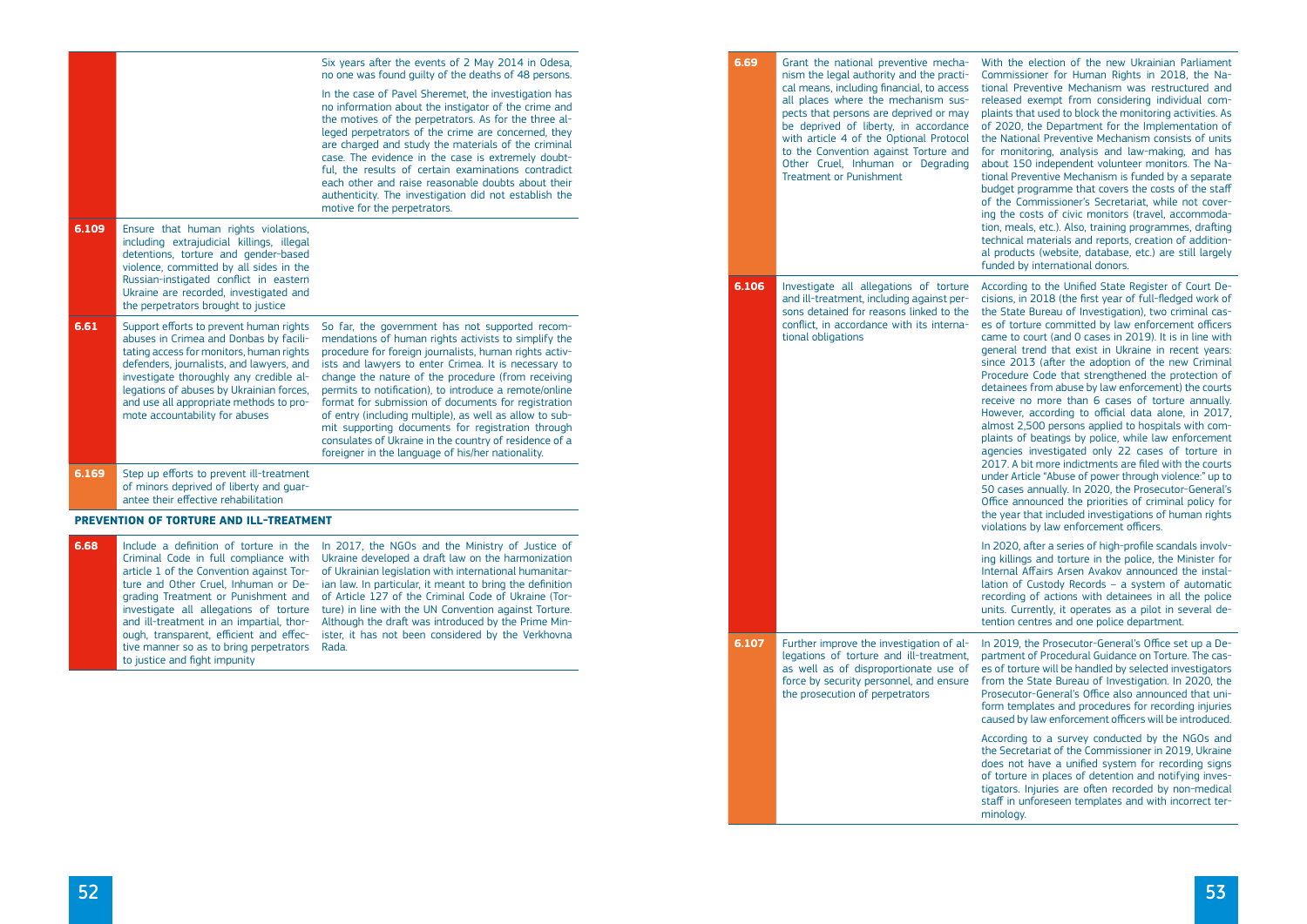On 6 June 2019, the Constitutional Court of Ukraine its decision  $#3-r/2019$  recognized the electronic claration of anti-corruption public activists as conary to the Constitution of Ukraine.

ver the last five years, the conditions for establishent and operations of the NGOs have been simfied. Thanks to the amendments to the Laws "On Non-Government Organizations" and "On State Regration of Legal Entities, Individual Entrepreneurs d Public Associations," the non-profit NGOs were lowed to run entrepreneurship activities, and the fiincial burden on them when registering changes to formation in the Unified State Register was reduced. ie reporting form for non-profit organizations and e procedure for receiving funds from the state and cal budgets have also been simplified (CMU Resoluon  $#$  1049), and competitive grants been introduced support the NGOs of veterans and persons with sabilities

| 6.70          | Increase resources to protect the rights<br>and living conditions of people in deten-<br>tion and prisoners                                                                                                                                                                                            |                                                                                                                                                                                                                                                                                                                                                                                                                                                                                                                                                                                                                                                                                                                                                                                                                  | 6.87 | Ensure respect for freedom of expres-<br>sion, in particular with regard to jour-<br>nalists, associations and non-govern-                                                                                                                                                             | Nc<br>ga<br>ac                                                                              |
|---------------|--------------------------------------------------------------------------------------------------------------------------------------------------------------------------------------------------------------------------------------------------------------------------------------------------------|------------------------------------------------------------------------------------------------------------------------------------------------------------------------------------------------------------------------------------------------------------------------------------------------------------------------------------------------------------------------------------------------------------------------------------------------------------------------------------------------------------------------------------------------------------------------------------------------------------------------------------------------------------------------------------------------------------------------------------------------------------------------------------------------------------------|------|----------------------------------------------------------------------------------------------------------------------------------------------------------------------------------------------------------------------------------------------------------------------------------------|---------------------------------------------------------------------------------------------|
| 6.71          | Continue efforts to improve the situa-<br>tion of prisoners, in particular in pre-<br>trial detention, by, inter alia, increasing<br>the minimum space attributed to each<br>prisoner, allocating necessary financial<br>means, increasing custodial staff and<br>ensuring necessary medical treatment | Inadequate detention conditions are a systemic prob-<br>lem in most places of detention in Ukraine. Monitor-<br>ing groups record the most problems in penitentiary<br>institutions prisons, pre-trial detention centres). Key<br>violations are non-compliance with living space stan-<br>dards (less than 4 square meters per person, and<br>in some cases less than 1 square meter), failure to                                                                                                                                                                                                                                                                                                                                                                                                               |      | mental organizations defending fun-<br>damental rights, including the rights of<br>lesbian, gay, bisexual, transgender and<br>intersex persons                                                                                                                                         | Uk<br>cri<br>as<br>an<br>ce<br>en<br>ole                                                    |
|               |                                                                                                                                                                                                                                                                                                        | provide adequate healthcare, violation of the right to<br>privacy, culture of violence among prisoners, involve-<br>ment of prisoners in maintaining security in the insti-<br>tution. The Ministry of Justice separated the medical<br>service into a separate state institution, but did not<br>move this department to the Ministry of Health. The<br>condition of healthcare system in the penitentiary<br>system still does not meet the standards. According<br>to the Ministry of Justice, about 3,500 prisoners in<br>prisons have tuberculosis and 1,600 have HIV/AIDS<br>(about 10% and 5% of the total number of prisoners,<br>respectively). Prisoners continue to be held in sleep-<br>ing for several dozen people which contributes to vio-<br>lence and the consolidation of violent subculture. | 6.88 | Strengthen the protection of journalists<br>and investigate those responsible for<br>spreading personal data of journalists<br>and inciting attacks against them. In-<br>vestigate and prosecute as a matter of<br>priority killings of journalists, such as<br>that of Pavel Sheremet | Th<br>ve<br>ve<br>th<br><b>of</b><br>th<br>CO<br>ide<br>dis<br>cri<br>ter<br>th<br>of<br>in |
|               |                                                                                                                                                                                                                                                                                                        | In 2020, the Minister for Justice launched a project to<br>create paid cells in pre-trial detention centres, where<br>detention conditions meet international standards,                                                                                                                                                                                                                                                                                                                                                                                                                                                                                                                                                                                                                                         |      |                                                                                                                                                                                                                                                                                        | ca<br>ha<br>tig                                                                             |
|               |                                                                                                                                                                                                                                                                                                        | which human rights activists see as increasing in-<br>equality in prisons. The Verkhovna Rada Committee<br>on Human Rights summoned the Minister for a meet-<br>ing to provide explanations.                                                                                                                                                                                                                                                                                                                                                                                                                                                                                                                                                                                                                     | 6.92 | Ensure that legislation on the declara-<br>tion of assets by non-governmental or-<br>ganizations does not weaken civil soci-<br>ety and does not unnecessarily compel<br>the disclosure of intrusive information                                                                       | Or<br>in<br>de<br>tra                                                                       |
|               | <b>FUNDAMENTAL FREEDOMS</b>                                                                                                                                                                                                                                                                            |                                                                                                                                                                                                                                                                                                                                                                                                                                                                                                                                                                                                                                                                                                                                                                                                                  |      | Revoke the amendments of March 2017                                                                                                                                                                                                                                                    | Or                                                                                          |
| 6.83          | Coordinate with international experts<br>to conduct a review of recent legisla-<br>tion and decrees concerning the media<br>and civil society, to determine wheth-<br>er these measures are consistent with                                                                                            | In general, the new draft laws take into account the<br>recommendations of international organizations. In<br>2019, a new draft law on media was presented, as<br>well as amendments to numerous laws to combat<br>disinformation. As a result of criticism from interna-                                                                                                                                                                                                                                                                                                                                                                                                                                                                                                                                        |      | to the Law on prevention of corruption,<br>which compel members of anti-corrup-<br>tion non-governmental organizations to<br>release financial declarations                                                                                                                            | in<br>de<br>tra                                                                             |
|               | Ukraine's international obligations                                                                                                                                                                                                                                                                    | tional and domestic organizations, consideration of<br>disinformation draft law was postponed, and the draft<br>law on media was sent for revision.                                                                                                                                                                                                                                                                                                                                                                                                                                                                                                                                                                                                                                                              | 6.84 | Adopt legislation that is conducive to<br>the development and safeguarding of<br>today's strong and vibrant NGO com-                                                                                                                                                                   | 0v<br>m<br>pli                                                                              |
| 6.85,<br>6.86 | Further strengthen the protection of<br>journalists, human rights defenders<br>and individuals to ensure their rights to<br>freedom of opinion and expression. It is<br>crucial that crimes against media pro-<br>fessionals do not go unpunished                                                      | Ukraine has not demonstrated any systematic steps<br>to improve the situation. In the vast majority of cas-<br>es, attacks on activists and journalists because of<br>their statements and activities are not properly in-<br>vestigated. In some high-profile cases, it was only the<br>large-scale public protest that caused progress in the<br>investigation, but as soon as public attention to such<br>cases declines, law enforcement or courts often try to<br>change the course of the investigation - in particular,<br>defendants may be subjected to lighter measures of<br>restraint and may flee, may be charged with lesser<br>offenses, or other actions may be taken that signifi-<br>cantly weaken the charge.                                                                                 |      | munity in Ukraine                                                                                                                                                                                                                                                                      | <b>Nc</b><br>ist<br>an<br>all<br>na<br>inf<br>Th<br>th<br>loo<br>tio<br>to<br>dis           |

significant progress has been made in this reard, and attacks on journalists and human rights tivists (including those defending LGBT rights) in traine are not being investigated effectively. Hate mes against LGBT people are classified exclusively hooliganism, are long and improperly investigated, d almost never go to court, which is a major disinntive for the community to seek redress from law forcement agencies. As a result, the problem of vience and impunity for criminals is silenced.

le state has not taken any significant steps to inestigate the attacks on journalists. In fact, proper inestigation takes place in no more than 5% cases. In e case of Pavel Sheremet, the alleged perpetrators the crime were detained, but no direct evidence of eir guilt was shown, and many pieces of evidence ntradict each other. At the same time, there is evence of improper investigation – in particular, the sappearance of video footage from cameras at the ime scene, not all witnesses to the crime were inrviewed. The investigation has no information about e instigators and organizers, as well as the motives the perpetrators. In view of this, the results of the vestigation provoke well-founded criticism, and the se of accusations of alleged perpetrators in court as little prospects due to shortcomings in the invesiation.

16 June 2019, the Constitutional Court of Ukraine its decision  $#3-r/2019$  recognized the electronic claration of anti-corruption public activists as conary to the Constitution of Ukraine.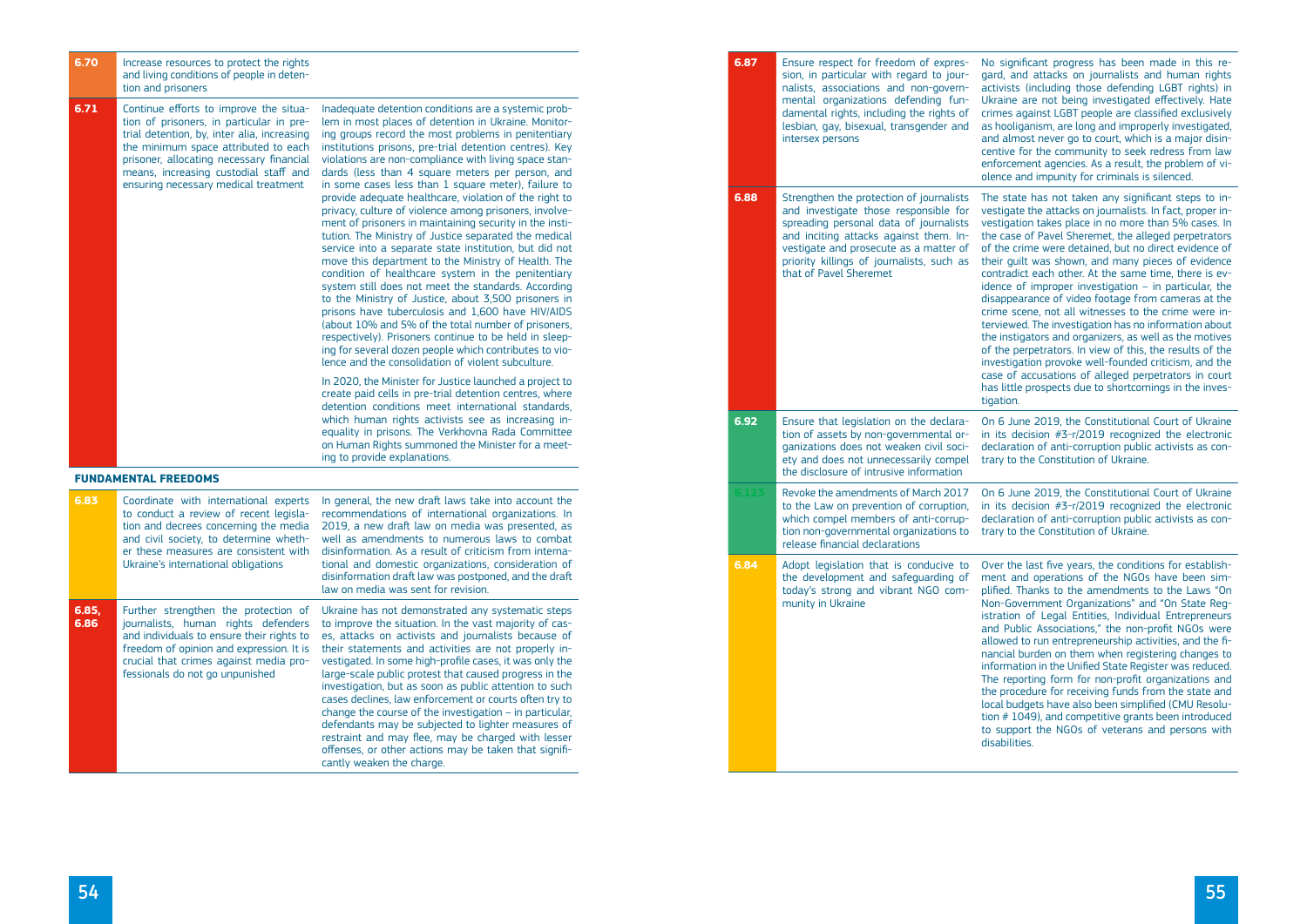|      |                                                                                                                                                           | At the same time, it is important to continue further<br>reforming the legislation on non-governmental and<br>charitable organizations. There are still problems<br>such as significant tax burden on charitable and vol-<br>unteer activities; lack of involvement of CSOs in the<br>provision of social services at the expense of state<br>and local budgets; impossibility of online registration<br>for all CSOs; underdeveloped procedures for involving<br>citizens in decision-making of local self-government<br>bodies; unavailability of state financial support for<br>administrative costs, institutional development and<br>volunteer projects; complicated and non-transpar-<br>ent system of registration of humanitarian aid; mass<br>persecution of civil society activists continues and the<br>investigation of crimes against them is hampered. |
|------|-----------------------------------------------------------------------------------------------------------------------------------------------------------|----------------------------------------------------------------------------------------------------------------------------------------------------------------------------------------------------------------------------------------------------------------------------------------------------------------------------------------------------------------------------------------------------------------------------------------------------------------------------------------------------------------------------------------------------------------------------------------------------------------------------------------------------------------------------------------------------------------------------------------------------------------------------------------------------------------------------------------------------------------------|
| 6.78 | Uphold and respect the rights of all reli-<br>gious communities to their institutional<br>autonomy, their property and their pro-<br>cedures at all times | Recent changes in the legislation on religious organi-<br>zations have significantly narrowed the institutional<br>autonomy of religious organizations. Many religious<br>organizations cannot register in such a way so that<br>their structure be based on their religious beliefs.                                                                                                                                                                                                                                                                                                                                                                                                                                                                                                                                                                                |

# **Right to the enjoyment of the highest attainable standard of physical and mental health**

|       | Take measures to improve access to<br>health care, in particular with regard to<br>combating infant and maternal mortal-<br>ity                                 |                                                                                                                                                                                                                                  |
|-------|-----------------------------------------------------------------------------------------------------------------------------------------------------------------|----------------------------------------------------------------------------------------------------------------------------------------------------------------------------------------------------------------------------------|
| 6.132 | Implement systems to extend vacci-<br>nation coverage and monitoring with a<br>view to countering outbreaks of polio,<br>measles and other predictable diseases | On 27 November 2019, the Strategy for the devel-<br>opment of immunoprophylaxis and protection of the<br>population from preventable infectious diseases until<br>and the Action Plan for its implementation were ap-<br>proved. |
| 6.131 | Continue to prioritize health care in the<br>national budget                                                                                                    | The State Budget for 2019 has allocated UAH 95.08<br>billion for healthcare. It is 10% more than in 2018.                                                                                                                        |
|       |                                                                                                                                                                 | In 2020, a total of UAH 113 billion is planned for<br>healthcare, which is 13% more than the 2019 bud-<br>get.                                                                                                                   |

# **Prevention of gender-based and domestic violence**

| $6.19 -$<br>6.24 | Ratify the Council of Europe Convention<br>on Preventing and Combating Violence<br>against Women and Domestic Violence                                                                                                                                                                                          | Laws of Ukraine "On Amendments to the Criminal<br>and Criminal Procedure Codes of Ukraine in order to<br>implement the provisions of the Council of Europe<br>Convention on Preventing and Combating Violence<br>against Women and Domestic Violence" and "On Pre-<br>venting and Combating Domestic Violence" were ad-<br>opted. |
|------------------|-----------------------------------------------------------------------------------------------------------------------------------------------------------------------------------------------------------------------------------------------------------------------------------------------------------------|-----------------------------------------------------------------------------------------------------------------------------------------------------------------------------------------------------------------------------------------------------------------------------------------------------------------------------------|
| 6.146            | Amend the articles of the Criminal Code<br>dealing with rape and sexual violence,<br>in line with international standards and<br>the recommendations of OHCHR and<br>the Committee on the Elimination of<br>Discrimination against Women, to en-<br>sure accountability for conflict-related<br>sexual violence | The problem of prosecuting perpetrators of con-<br>flict-related sexual violence remains unresolved. No<br>special legislation has been adopted to establish ap-<br>propriate liability for such acts. Status of victims of<br>conflict-related sexual violence remains legally un-<br>certain.                                   |

Allocation of necessary resources, provision of specialized services, and access to justice for victims of sexual violence also remain the problems.

For the judges to acquire necessary skills to apply new relevant provisions of criminal law, during 2019- 2020, the National School of Judges with the support from Geneva Centre for Security Sector Management (DCAF) and La Strada-Ukraine within the EU PRA-VO-Justice Project developed and implemented a training course on proceedings on crimes committed on the grounds of sex

| 6.153 | Implement further legislation, law en-<br>forcement reform and practical efforts<br>to combat violence against women and<br>to advance gender equality                                                                                                                                                   | A<br>C<br>S                                                      |
|-------|----------------------------------------------------------------------------------------------------------------------------------------------------------------------------------------------------------------------------------------------------------------------------------------------------------|------------------------------------------------------------------|
| 6.156 | Provide<br>adequate capacity-building<br>programmes for judges, prosecutors<br>and law enforcement officials to better<br>implement laws criminalizing violence<br>against women and better assist and<br>protect women victims of violence                                                              | F<br>n<br>$\overline{a}$<br>f<br>$\overline{(\ }$<br>٧<br>t<br>O |
| 6.157 | Review legislation and its application,<br>and commit resources to training for<br>police and prosecutors in order to elim-<br>inate the widespread impunity for do-<br>mestic violence                                                                                                                  |                                                                  |
| 6.160 | Improve the prosecution and prevention<br>of domestic violence and ensure that<br>victims of domestic violence have ac-<br>cess to shelters and other support ser-<br>vices                                                                                                                              | It<br>$\overline{(\ }$<br>l<br>О<br>ι<br>a<br>f<br>V             |
|       | <b>COMBATING HUMAN TRAFFICKING</b>                                                                                                                                                                                                                                                                       |                                                                  |
| 6.73  | Intensify efforts to combat human traf-                                                                                                                                                                                                                                                                  |                                                                  |
|       | ficking and provide adequate resources<br>to increase the quality of services pro-<br>vided for victims of trafficking                                                                                                                                                                                   |                                                                  |
|       | Strengthen existing law and practice to<br>counter trafficking in human beings for<br>sexual and labour exploitation, particu-<br>larly of young women, focusing also on<br>the situation in conflict-affected areas<br>where the risk of being exposed to sex-<br>ual violence or trafficking is higher |                                                                  |
| 6.72  | Continue its efforts in combating hu-<br>man trafficking, including through train-<br>ing for law enforcement officials and<br>cooperation with countries of transit<br>and destination                                                                                                                  |                                                                  |
| 6.75  | Continue efforts to prevent human traf-<br>ficking and protect the rights of victims,<br>and provide them with necessary assis-<br>tance                                                                                                                                                                 |                                                                  |

In 2016, the first ten emergency healthcare facilities (offices based on a multidisciplinary hospital) were launched in Ukraine to provide assistance to victims of rape and sexual violence, with the support of the United Nations Population Fund. They were opened along the contact line in Donbas. In 2018, four more facilities started operating in other oblasts (Kharkiv, Vinnytsia, Kryvyi Rih, Mariupol).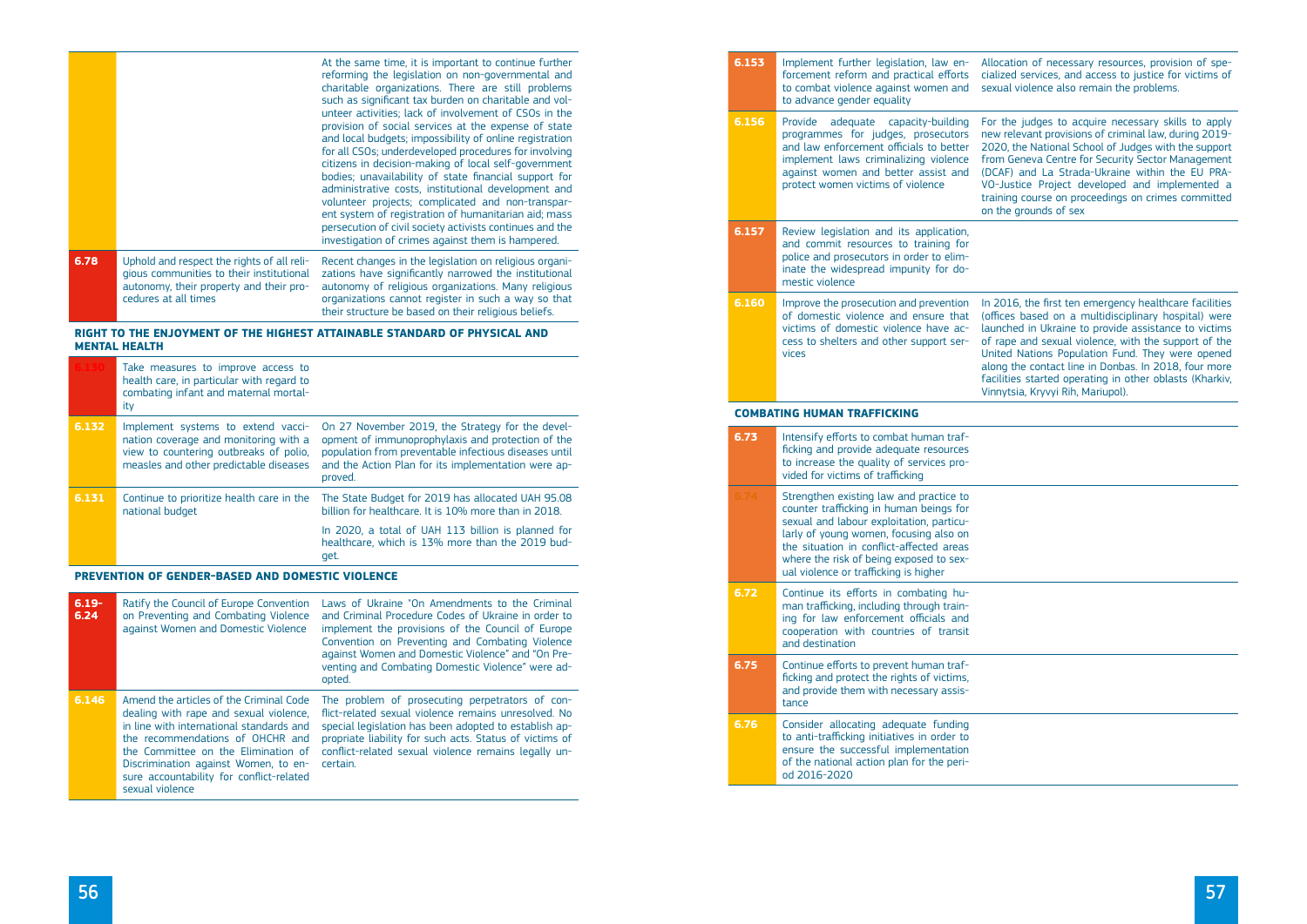#### **Equality and non-discrimination**

| 6.40             | Amend the legal definition of discrimi-<br>nation so that it includes a comprehen-<br>sive list of banned reasons for discrim-<br>ination                                                                                                        | Attempts to adopt draft laws #0931 (3501) and<br>others are not a full-fledged implementation of this<br>objective. The same is true for other similar recom-<br>mendations.                                                                                                                                                                                                                                                                                                                                                                                                                                                                                                                                                                                                                                                                             |
|------------------|--------------------------------------------------------------------------------------------------------------------------------------------------------------------------------------------------------------------------------------------------|----------------------------------------------------------------------------------------------------------------------------------------------------------------------------------------------------------------------------------------------------------------------------------------------------------------------------------------------------------------------------------------------------------------------------------------------------------------------------------------------------------------------------------------------------------------------------------------------------------------------------------------------------------------------------------------------------------------------------------------------------------------------------------------------------------------------------------------------------------|
| 6.41             | Continue efforts to fight discrimination<br>in all spheres of life, also taking mea-<br>sures against all expressions and man-<br>ifestations of prejudices, such as hate<br>speech, racism and xenophobia                                       | During the reporting period, there was no systematic<br>work in this direction, some initiatives of individual<br>central executive authorities are not an example of<br>coordinated work to eradicate the problem. Given the<br>xenophobic discussions and in the context of the lack<br>of effective work and leadership of the institution of<br>equality, this recommendation remains relevant. It is<br>important that the different authorities are involved<br>in a coordinated manner.                                                                                                                                                                                                                                                                                                                                                           |
| $6.44 -$<br>6.46 | Conduct public campaigns to promote<br>cultural diversity and tolerance towards<br>minorities and victims of hate crimes                                                                                                                         | There were no systemic campaigns on cultural diver-<br>sity, nor was there any work on hate crimes.                                                                                                                                                                                                                                                                                                                                                                                                                                                                                                                                                                                                                                                                                                                                                      |
| 6.47             | Strongly condemn hate speech, ade-<br>quately investigate racist hate speech<br>and racially motivated violence and<br>prosecute the perpetrators                                                                                                | Apart from the lack of "strong condemnation of hate<br>speech" by any public actor (with the exception of the<br>statements of the Ukrainian Parliament Commission-<br>er for Human Rights), there is no improvement in the<br>investigation of hate crimes. Bringing the perpetra-<br>tors to justice is impossible due to ineffective investi-<br>gations and inadequate qualification of offences. Until<br>now, hate crimes are being investigated and brought<br>to justice as hooliganism, with very few exceptions.                                                                                                                                                                                                                                                                                                                               |
| 6.48             | Enforce the strictest standards on<br>banning political declarations and pro-<br>grammes encouraging racism, xeno-<br>phobia and hate speech or inciting to<br>hatred or intolerance, including of an<br>ethnic or religious nature              | Moreover, a number of developments - political cau-<br>cuses such as "Values, Dignity, Family" (in support of<br>the so-called "traditional values") in the Verkhovna<br>Rada, some draft laws against increasing liability for<br>discrimination and hate crimes or criminalizing calls<br>for "destruction of the institute of family," discussions<br>at the level of officials, statements of some govern-<br>ment officials that Ukraine cannot fulfil its human<br>rights obligations because "the society is not ready" -<br>indicate that Ukraine moves in direction of increased<br>xenophobia rather than promotion of human rights<br>discourse. Outbreaks of ethnic violence (at least at-<br>tacks on Roma settlements) in 2018-2020 that were<br>not properly investigated also indicate a lack of ade-<br>quate response to this problem. |
| 6.49             | Continue its efforts to address discrim-<br>ination based on race, national identity<br>or religious belief and to promote cul-<br>tural diversity and tolerance, including<br>through the implementation of article<br>161 of the Criminal Code | Similar to the comment on amendments to the an-<br>ti-discrimination law, the availability of draft law<br>#3501 is not an indicator of implementation, as nei-<br>ther this draft law nor the others are good examples<br>of quality legislation and necessary systemic chang-<br>es. Moreover, they were not adopted by the Verkhov-<br>na Rada and have no impact on improving the situ-<br>ation now. The investigation of hate crimes is also<br>extremely unsatisfactory.                                                                                                                                                                                                                                                                                                                                                                          |
| 6.142            | Fully implement the Law on ensuring<br>equality of the rights and opportunities<br>for women and men, in order to elim-<br>inate the gender equality gaps in all<br>spheres of the society                                                       |                                                                                                                                                                                                                                                                                                                                                                                                                                                                                                                                                                                                                                                                                                                                                                                                                                                          |

There is a lack of adequate and effective investigation and qualification of such crimes, and most cases go to court as hooliganism (according to both the register of court cases and human rights organizations and lawyers who provide support to victims). Most victims choose not to report such incidents to the police.

There was no systematic work in this direction with an emphasis on SOGI. The work done by civil society does not meet the scale of the need for such training. Despite numerous discussions, the Ministry of the Internal Affairs and the National Police have not developed changes to the police training system to adequately include non-discrimination in the training of all police officers, nor have they developed re-training and advanced training curricula on responding to discrimination and hate crimes for the police that should be permanent and mandatory.

| 6.143 | Continue efforts to ensure equality of<br>rights and opportunities between wom-<br>en and men in all spheres of society,<br>through legal recognition, the imple-<br>mentation of special measures and the<br>elimination of disparities in opportuni-<br>ties between women and men |                                                       |
|-------|--------------------------------------------------------------------------------------------------------------------------------------------------------------------------------------------------------------------------------------------------------------------------------------|-------------------------------------------------------|
| 6.144 | Provide the commission on<br>gender<br>equality with the necessary infrastruc-<br>ture and budget to carry out its import-<br>ant work, in particular to reduce the pay<br>gap between women and men                                                                                 |                                                       |
| 6.163 | Strengthen women's rights, in particular<br>with respect to representation in public<br>life, as well as the fight against domes-<br>tic violence and the wage gap between<br>women and men                                                                                          |                                                       |
| 6.35  | Carry out awareness programmes and<br>sensitivity training on violence and dis-<br>crimination for law enforcement, ju-<br>dicial and other authorities to prevent<br>discrimination in society based on sexu-<br>al orientation or gender                                           | Τ<br>a<br>d<br>ir<br>Ir<br>V<br>e<br>a<br>a<br>Ċ<br>b |
| 6.52  | Continue to work on effective measures<br>to ensure legal and judicial advances in<br>the fight against hate crime, including<br>hate crime related to racial discrimina-<br>tion or sexual orientation and gender<br>identity                                                       | Т<br>ti<br>e<br>٢ť<br>ti<br>N<br>tł                   |
|       | Further strengthen the protection of the<br>rights of minorities, including lesbian,<br>gay, bisexual, transgender and intersex<br>persons and the Roma community, by<br>effective implementation of existing<br>legislation and effective law enforce-<br>ment                      | T<br>p<br>S<br>Ir<br>tł<br>D<br>tł<br>a<br>р<br>р     |
| 6.180 | Continue working to eliminate all forms<br>stigmatization<br>or discrimination<br>of<br>based on sexual orientation or gender<br>identity                                                                                                                                            | Т<br>ir<br>d<br>h<br>la<br>t(<br>a<br>d<br>tł         |

There have been no systemic changes, and the implementation of the Roma integration strategy is unsatisfactory. A new strategy is still being developed. In the last few years, due to constant changes and the lack of both effective strategy and of staff, the Department for the Rights of National Minorities in the Ministry of Culture did not work. Now it is a separate department, but it still does not work due to poorly conducted competition – for example, the department has no head for six months.

There is no systematic work in this direction and no information campaign. Instead, there is a lot of public discourse about the need to exclude the SOGI as prohibited ground for discrimination from both from the law and from the discussion because of the "harm to family values." Many attempts by local authorities are recorded to adopt absurd and illegal documents denying LGBT rights, which are condemned only by the Commissioner for Human Rights and civil society.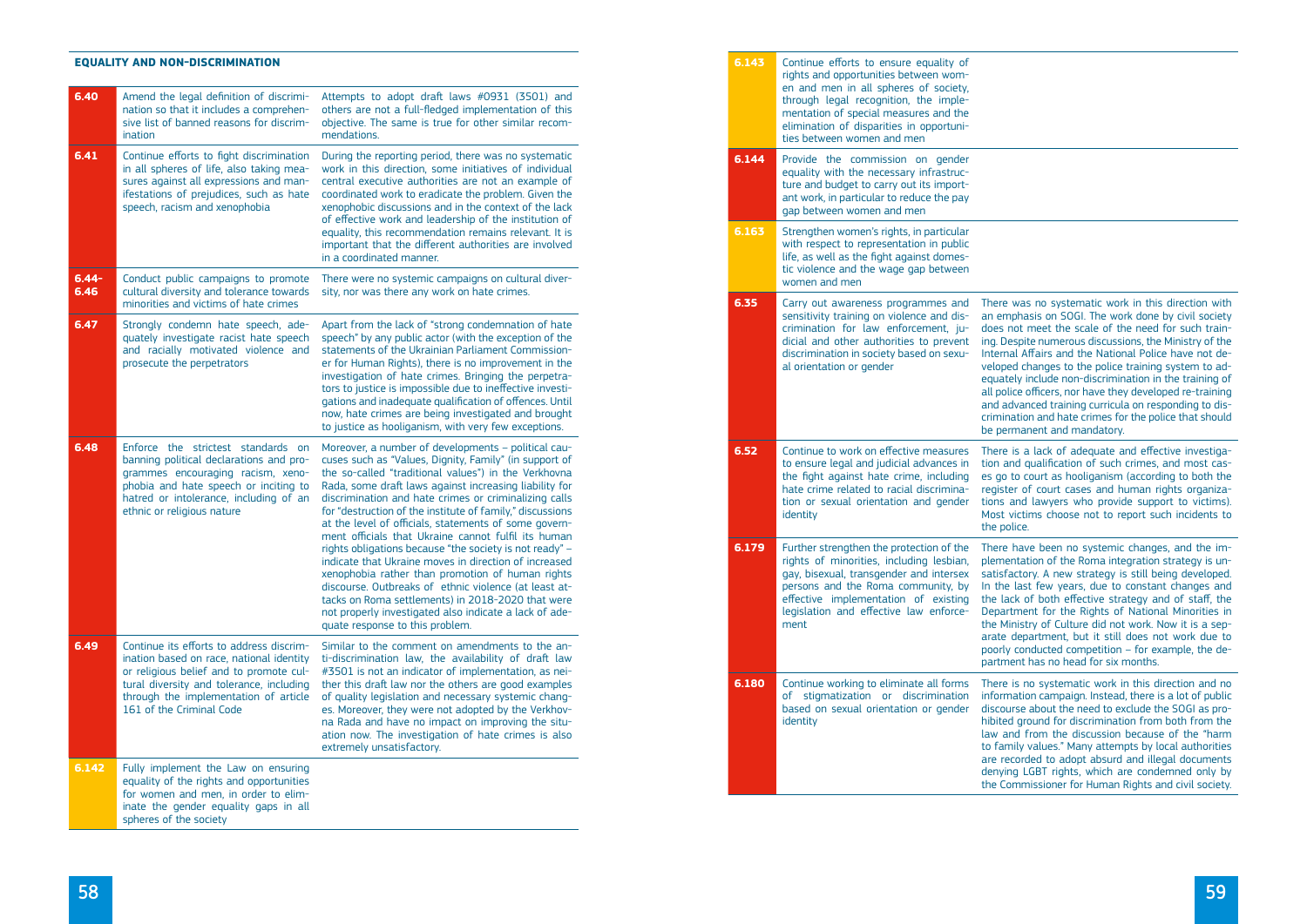ess From the Alternative Report on Ukraine's compliance with the provisions of the UN Convention on the Rights of the Child for the period 2011-2018: "In June 2016, the Ministry of Social Policy registered 235,000 IDP children. At the same time, according to ut- the Ministry of Education and Science of Ukraine, as ec- of May 2016, 17,982 children from uncontrolled territories were enrolled in preschool educational institutions of the controlled territory of Ukraine, 48,411 children were enrolled in secondary schools, 1,777 children were students of vocational schools. . Thus, 68,170 people studied and were enrolled in educational institutions in the summer of 2016. Of course, this does not include newborns, children who do not attend preschool; graduates of schools who do not continue their studies and students of higher educational institutions who have not reached the age of majority (such statistics are not kept by the Ministry of Education and Science). However, it is obvious that even taking into account these categories, the number of children will not reach 235 thousand. According to the Ministry of Social Policy, as of February 25, 2019, the number of internally displaced children is 195,050. "

| 6.185 | Review relevant legislation and its ap-<br>plication in order to eliminate impunity<br>for hate crimes based on sexual orien-<br>tation and gender identity                             | It has already been mentioned that the draft laws<br>(including those that have not been considered for<br>years) are not an indicator of implementation. There<br>have been no changes in law enforcement practice,<br>as evidenced by data of civic monitoring, OSCE/ODIHR<br>reports and data from the Ministry of the Internal Af-                                                                                                                                                                                                                                                                                                                                                                                                                                                                                                                                                                                                                                                                                                                                                                                                                                     | 6.165 | Take all necessary steps towards effec-<br>tive implementation of the national ac-<br>tion plan on the implementation of the<br>Convention on the Rights of the Child<br>for the period 2017-2022                                                                                                           |
|-------|-----------------------------------------------------------------------------------------------------------------------------------------------------------------------------------------|----------------------------------------------------------------------------------------------------------------------------------------------------------------------------------------------------------------------------------------------------------------------------------------------------------------------------------------------------------------------------------------------------------------------------------------------------------------------------------------------------------------------------------------------------------------------------------------------------------------------------------------------------------------------------------------------------------------------------------------------------------------------------------------------------------------------------------------------------------------------------------------------------------------------------------------------------------------------------------------------------------------------------------------------------------------------------------------------------------------------------------------------------------------------------|-------|-------------------------------------------------------------------------------------------------------------------------------------------------------------------------------------------------------------------------------------------------------------------------------------------------------------|
|       |                                                                                                                                                                                         | fairs, the National Police and the State Register of<br>Court Cases.                                                                                                                                                                                                                                                                                                                                                                                                                                                                                                                                                                                                                                                                                                                                                                                                                                                                                                                                                                                                                                                                                                       | 6.166 | Take further steps to harmonize nation-<br>al legislation with the Optional Protocol<br>to the Convention on the Rights of the                                                                                                                                                                              |
| 6.34  | Fully implement its 2015 national hu-<br>man rights strategy, including with<br>respect to protecting the rights of in-<br>ternally displaced persons; ending dis-                      | Assessment of the implementation of the National<br>Human Rights Strategy proved that the implemen-<br>tation of the anti-discrimination area is the poorest<br>compared to other areas.                                                                                                                                                                                                                                                                                                                                                                                                                                                                                                                                                                                                                                                                                                                                                                                                                                                                                                                                                                                   |       | Child on a communications procedure<br>and the Council of Europe Convention<br>on the Protection of Children against<br>Sexual Exploitation and Sexual Abuse                                                                                                                                                |
|       | crimination based on gender and sexual<br>orientation through the ratification of<br>the Istanbul Convention; and address-<br>ing hate crimes through a strengthened                    | Similarly, the Istanbul Convention has not been rat-<br>ified.<br>No changes were made to either the anti-discrimina-                                                                                                                                                                                                                                                                                                                                                                                                                                                                                                                                                                                                                                                                                                                                                                                                                                                                                                                                                                                                                                                      |       |                                                                                                                                                                                                                                                                                                             |
|       | criminal justice framework                                                                                                                                                              | tion legislation or the Criminal Code of Ukraine.                                                                                                                                                                                                                                                                                                                                                                                                                                                                                                                                                                                                                                                                                                                                                                                                                                                                                                                                                                                                                                                                                                                          |       |                                                                                                                                                                                                                                                                                                             |
| 6.17  | <b>PROTECTION OF CHILDREN'S RIGHTS</b>                                                                                                                                                  |                                                                                                                                                                                                                                                                                                                                                                                                                                                                                                                                                                                                                                                                                                                                                                                                                                                                                                                                                                                                                                                                                                                                                                            |       |                                                                                                                                                                                                                                                                                                             |
|       | Take further necessary measures and<br>accede to The Hague Convention on<br>Protection of Children and Cooperation<br>in respect of Intercountry Adoption, as<br>previously recommended |                                                                                                                                                                                                                                                                                                                                                                                                                                                                                                                                                                                                                                                                                                                                                                                                                                                                                                                                                                                                                                                                                                                                                                            | 6.168 | Introduce a clear definition of child por-<br>nography into national legislation                                                                                                                                                                                                                            |
| 6.135 | Continue its efforts to ensure access to<br>education for all children                                                                                                                  | At the national level, the reasons why individual chil-<br>dren do not attend school are not sufficiently anal-<br>ysed. The problem of the lack of collection and anal-<br>ysis of properly disaggregated data on out-of-school<br>children has been highlighted by inter-governmental<br>human rights institutions over the last ten years.<br>The state statistical reporting distinguishes the fol-<br>lowing categories of reasons: health status, profes-<br>sions without complete general secondary education,<br>students in special secondary education institutions,<br>other reasons. The number of children who do not at-<br>tend school "for other reasons" is usually almost half<br>of the total number of out-of-school children.<br>While inclusive education in Ukraine is generally de-<br>veloping, it also has a lot of problems. Most schools<br>are architecturally inaccessible. There is no data on<br>the evaluation of performance of the teacher as-<br>sistants. Properly organized large-scale state infor-<br>mation and education campaign aimed at accepting<br>children with special educational needs to schools are<br>also lacking. | 6.189 | Take further steps to improve access<br>to quality education for internally dis-<br>placed children, in particular children<br>with disabilities, as a follow-up to the<br>recommendations contained in para-<br>graphs 97.42 and 97.126 of the out-<br>come report (A/HRC/22/7) from the sec-<br>ond cycle |
| 6.164 | Consider adopting specific legislation on<br>child rights to ensure the protection of<br>all children without any discrimination                                                        | The legislation of Ukraine has some positive chang-<br>es, but there is a lack of a systemic approach to the<br>adoption of special legislation on the rights of the<br>child. Availability of the Law of Ukraine "On Protec-                                                                                                                                                                                                                                                                                                                                                                                                                                                                                                                                                                                                                                                                                                                                                                                                                                                                                                                                              | 6.170 | <b>PROTECTION OF PEOPLE WITH DISABILITIES</b><br>Take necessary measures to prevent                                                                                                                                                                                                                         |
|       |                                                                                                                                                                                         | tion of Children" does not address this problem. It has<br>been repeatedly pointed out by the NGOs working in<br>the field of protection of the rights of the child. In par-                                                                                                                                                                                                                                                                                                                                                                                                                                                                                                                                                                                                                                                                                                                                                                                                                                                                                                                                                                                               |       | degrading and cruel treatment of per-<br>sons with disabilities, especially minors                                                                                                                                                                                                                          |
|       |                                                                                                                                                                                         | ticular, the Alternative Report to the UN Committee<br>on the Rights of the Child for the period from 2011 to<br>2018 states that " systemic problems noted by the<br>NGOs in the previous Alternative Report remained<br>unchanged $-$ a number of children's rights were not                                                                                                                                                                                                                                                                                                                                                                                                                                                                                                                                                                                                                                                                                                                                                                                                                                                                                             | 6.171 | Continue efforts to implement the na-<br>tional action plan for the implementa-<br>tion of the Convention on the Rights of<br>Persons with Disabilities                                                                                                                                                     |
|       |                                                                                                                                                                                         | ensured (protection from discrimination, freedom of<br>conscience and religion, right to privacy, fair trial, etc.)                                                                                                                                                                                                                                                                                                                                                                                                                                                                                                                                                                                                                                                                                                                                                                                                                                                                                                                                                                                                                                                        |       |                                                                                                                                                                                                                                                                                                             |

The ratification of the Optional Protocol to the Convention on the Rights of the Child on a Communication Procedure is a positive development.

At present, there is no clear and accessible procedure in Ukraine for reviewing the decisions of the national competent authorities in connection with the opinions of the UN Treaty Bodies based on the results of their consideration of communications. This is also true for implementation of the results of review of communications under the Third Optional Protocol to the UN Convention on the Rights of the Child.

The State does not provide extensive information on the Optional Protocol to the Convention on the Rights of the Child on a Communication Procedure, as provided for in Article 17 of this Protocol.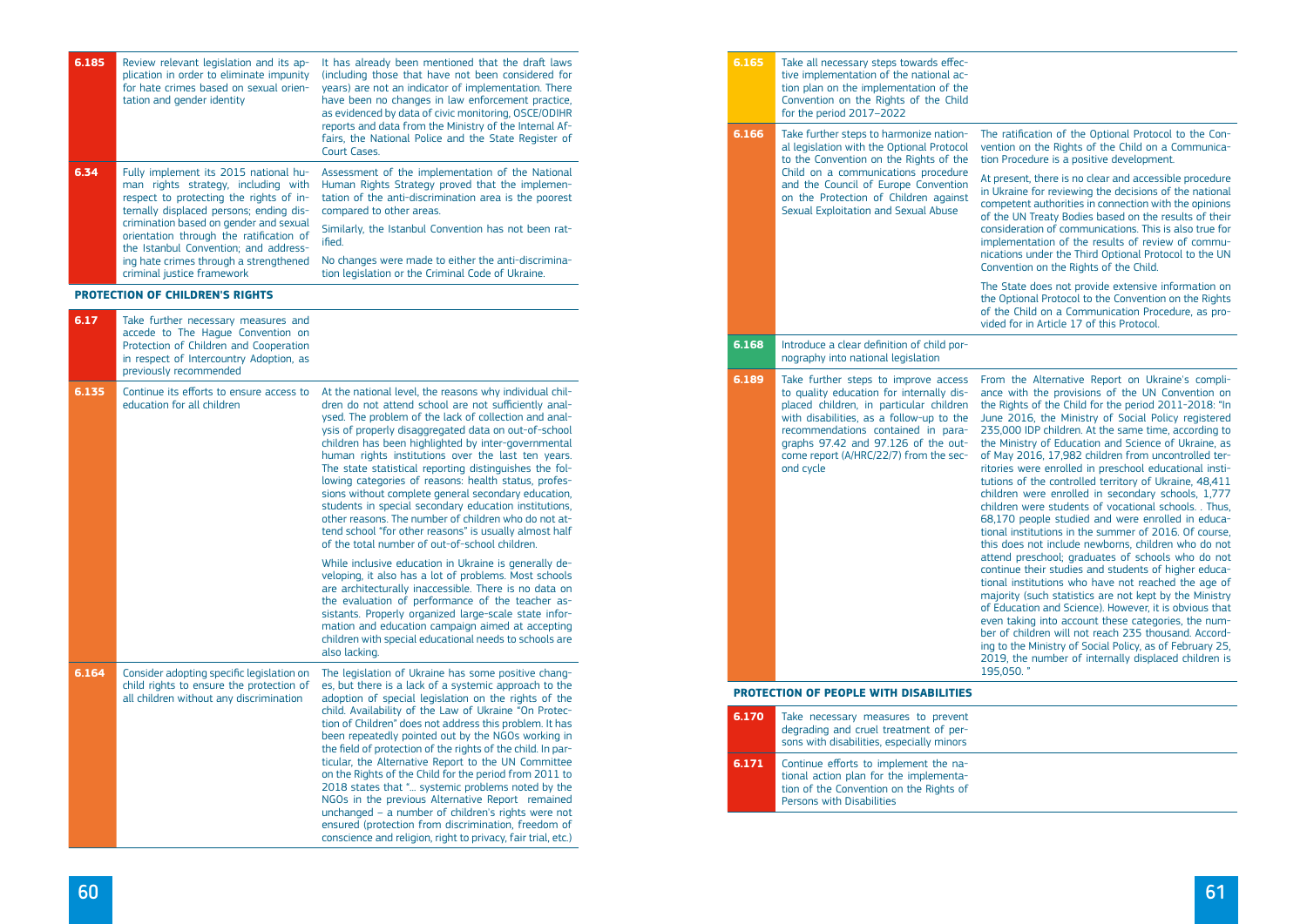| 6.172 | Train the judiciary on the rights of per-<br>sons with disabilities, taking into ac-<br>count their needs and special skills                                                                                                                                                                                                              |                                                                                                                                                                                                                                                                                                                                                                                                                                                                                |
|-------|-------------------------------------------------------------------------------------------------------------------------------------------------------------------------------------------------------------------------------------------------------------------------------------------------------------------------------------------|--------------------------------------------------------------------------------------------------------------------------------------------------------------------------------------------------------------------------------------------------------------------------------------------------------------------------------------------------------------------------------------------------------------------------------------------------------------------------------|
|       | PROTECTION OF THE RIGHTS OF NATIONAL MINORITIES                                                                                                                                                                                                                                                                                           |                                                                                                                                                                                                                                                                                                                                                                                                                                                                                |
| 6.137 | Ensure that the new education law, with<br>its emphasis on the Ukrainian language,<br>does not lead to discrimination against<br>minorities                                                                                                                                                                                               | The Law of Ukraine "On Ensuring the Functioning of<br>Ukrainian Language as the State Language" adopted<br>in 2019 contains discriminatory provisions regarding<br>the languages of national minorities due to prefer-<br>ences given to the languages of the EU countries<br>and indigenous peoples. In fact, the scope of possible<br>human rights that a person can enjoy depends on a<br>specific language, which is a form of discrimination<br>on the basis of language. |
|       | Maintain the level of education in one's<br>mother tongue for the persons belong-<br>ing to national minorities, as per para-<br>graph 167 of its national report regard-<br>ing education in mother tonque, with<br>due attention paid to the content and<br>the number of hours                                                         |                                                                                                                                                                                                                                                                                                                                                                                                                                                                                |
|       | Fully ensure the protection of cultur-<br>al, educational, religious and linguistic<br>rights of all the communities and mi-<br>norities living in Ukraine, welcoming in<br>this regard the submission of the recent<br>Law on education to the Venice Com-<br>mission for an expert opinion, which<br>should be fully taken into account |                                                                                                                                                                                                                                                                                                                                                                                                                                                                                |
|       | <b>ROMA MINORITY</b>                                                                                                                                                                                                                                                                                                                      |                                                                                                                                                                                                                                                                                                                                                                                                                                                                                |
| 6.174 | Strengthen initiatives to combat ex-<br>clusion, marginalization and poverty,<br>including that of the Roma population,<br>among other groups                                                                                                                                                                                             |                                                                                                                                                                                                                                                                                                                                                                                                                                                                                |
| 6.177 | Enhance efforts to better integrate the<br>Roma community into society                                                                                                                                                                                                                                                                    |                                                                                                                                                                                                                                                                                                                                                                                                                                                                                |
| 6.178 | Adopt a progressive strategy aimed at<br>increasing educational opportunities<br>and improving the housing and living<br>conditions of the Roma community (                                                                                                                                                                               |                                                                                                                                                                                                                                                                                                                                                                                                                                                                                |
|       | PROTECTION OF THE RIGHTS OF INTERNALLY DISPLACED PERSONS                                                                                                                                                                                                                                                                                  |                                                                                                                                                                                                                                                                                                                                                                                                                                                                                |
|       |                                                                                                                                                                                                                                                                                                                                           |                                                                                                                                                                                                                                                                                                                                                                                                                                                                                |

**6.128** Provide all eligible citizens with the At-present, pensions are paid to residents of the octheir own country

benefits to which they are entitled, in-cupied territories of Ukraine and all those who have cluding pensions and social payments, a registered place of residence in these territories regardless of their status as displaced only after they receive a certificate of an internally persons or their place of residence in displaced person. Therefore, low-mobility pensioners who cannot periodically cross the contact line to complete all necessary identification procedures do not have access to their pension.

| 6.133,<br>135,<br>6.188,<br>6.189 | Make efforts to improve the availability,<br>accessibility and quality of health care<br>and education, in the case of internally<br>displaced people                                                                                                                                                                                                                          | Dι<br>de<br>he<br>C <sub>O</sub><br>ar<br>ID<br>ge<br>Siı<br>fre<br>SC<br>to<br>SC |
|-----------------------------------|--------------------------------------------------------------------------------------------------------------------------------------------------------------------------------------------------------------------------------------------------------------------------------------------------------------------------------------------------------------------------------|------------------------------------------------------------------------------------|
| 6.28,<br>6.29                     | Increase the human and financial re-<br>sources of the Ministry for Temporarily<br>Occupied Territories and International<br>Displaced Persons in order to fulfil its<br>mandate fully.                                                                                                                                                                                        | In<br>rie<br>fo<br>cu<br>wł<br>of<br>St<br>try<br>ha<br>Pr<br>re<br>iss            |
|                                   | Fully implement its 2015 national hu-<br>strategy, including with<br>rights<br>man<br>respect to protecting the rights of in-<br>ternally displaced persons; ending dis-<br>crimination based on gender and sexual<br>orientation through the ratification of<br>the Istanbul Convention; and address-<br>ing hate crimes through a strengthened<br>criminal justice framework | Ac<br>m<br>at<br>te                                                                |
|                                   | PROTECTING THE RIGHTS OF PEOPLE AFFECTED                                                                                                                                                                                                                                                                                                                                       |                                                                                    |

In 2019, the Ministry of Temporarily Occupied Territoes and Internally Displaced Persons was first transormed into the Ministry of Veterans, Temporarily Ocapied Territories and Internally Displaced Persons, hich in turn was replaced in 2020 by the Ministry **Reintegration of Temporarily Occupied Territories.** tructural changes have twice weakened the Minisy's institutional capacity, although the Ministry now as broader powers and is headed by the Deputy rime Minister for Reintegration. The territorial repesentation of the Ministry in the regions remains an issue.

ccording to the NGOs, general status of implementation of the National Human Rights Strategy is bout 33% (the area of IDP rights has somewhat beter progress, 52%).

### **BY THE CONFLICT**

far, the government has not supported recommentions of the human rights activists to simplify the ocedure for foreign journalists, human rights activts and lawyers to enter Crimea. It is necessary to ange the nature of the procedure (from receiving ermits to notification), to introduce a remote/online rmat for submission of documents for registration entry (including multiple), as well as allow to subit supporting documents for registration through nsulates of Ukraine in the country of residence of a reigner in the language of his/her nationality.

sessing the state's efforts to conduct a thorough vestigation into reports of violations committed by e Ukrainian military is a challenge.

| 6.61 | Support efforts to prevent human rights<br>abuses in Crimea and Donbas by facili-<br>tating access for monitors, human rights<br>defenders, journalists, and lawyers, and<br>investigate thoroughly any credible al-<br>legations of abuses by Ukrainian forces,<br>and use all appropriate methods to pro-<br>mote accountability for abuses | So<br>da<br>pro<br>ist<br>ch.<br>pe<br>for<br>of<br>mi<br><b>CO</b><br>foi |
|------|-----------------------------------------------------------------------------------------------------------------------------------------------------------------------------------------------------------------------------------------------------------------------------------------------------------------------------------------------|----------------------------------------------------------------------------|
|      |                                                                                                                                                                                                                                                                                                                                               | As<br>in<br>th(                                                            |

ue to the medical reform, the IDPs who signed a eclaration with a doctor have access to primary ealth care regardless of their place of residence. Acording to the Law of Ukraine "On Ensuring the Rights and Freedoms of Internally Displaced Persons," the IP children have the right to attend pre-schools and eneral schools regardless of their place of residence. ince May 2020, the IDP children have the right to ree meals in pre-schools, general and vocational chools. From 2017, the IDP children have the right  $\alpha$  receive state targeted support for education (social  $\epsilon$ holarships, benefits for living in dormitories, etc.).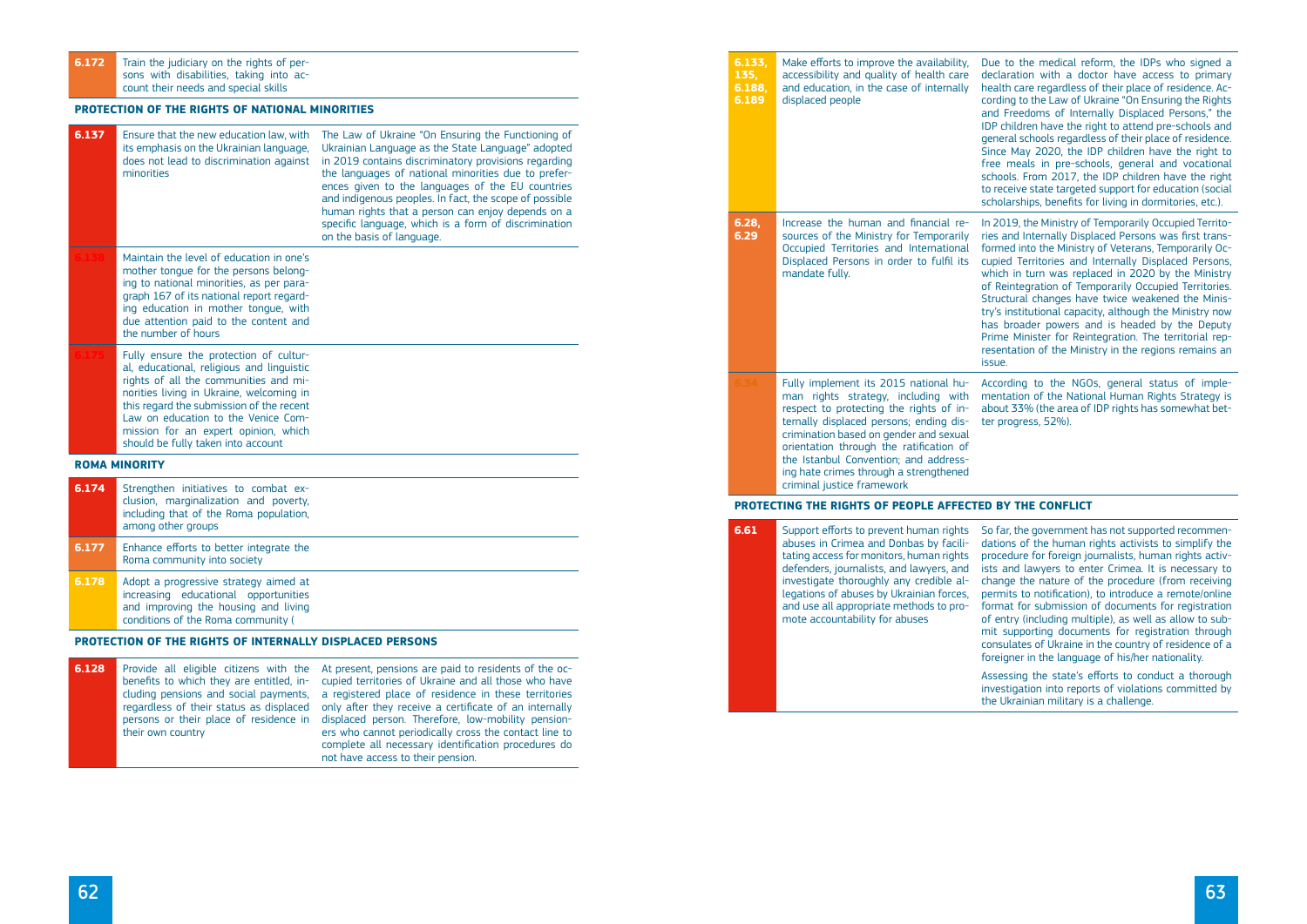| 6.63  | Use all existing instruments and mech-<br>anisms to protect the human rights and<br>freedoms of Ukrainian citizens living<br>on the temporarily occupied territories<br>of Ukraine while taking political and<br>diplomatic steps aimed at restoring<br>Ukraine's territorial integrity within its<br>internationally recognized borders | Ukraine uses various international platforms - judicial<br>and extrajudicial - to protect the rights of Ukrainian<br>citizens who stay in the temporarily occupied terri-<br>tories. Ukraine regularly submits notifications to the<br>International Criminal Court regarding violations<br>committed in the framework of the armed conflict<br>on the territory of Ukraine. In particular, at least 7<br>submissions were prepared and sent to the ICC with<br>regard to violations committed by the Russian Fed-<br>eration in the occupied Crimea. Ukraine also has in-<br>terstate disputes with Russia in the UN International<br>Court of Justice and the European Court of Human<br>Rights. As for as the negotiating platforms are con-<br>cerned, the Normandy format continues to function<br>today, the Minsk Tripartite Contact Group keeps hold-<br>ing meetings. Unfortunately, no negotiating platform<br>on Crimea has been set up. |
|-------|------------------------------------------------------------------------------------------------------------------------------------------------------------------------------------------------------------------------------------------------------------------------------------------------------------------------------------------|-----------------------------------------------------------------------------------------------------------------------------------------------------------------------------------------------------------------------------------------------------------------------------------------------------------------------------------------------------------------------------------------------------------------------------------------------------------------------------------------------------------------------------------------------------------------------------------------------------------------------------------------------------------------------------------------------------------------------------------------------------------------------------------------------------------------------------------------------------------------------------------------------------------------------------------------------------|
| 6.102 | Implement the recommendations con-<br>tained in the latest report by the human<br>rights monitoring mission in Ukraine of<br>September 2017, notably to develop a<br>national mechanism to make available<br>to civilian victims of the conflict ade-<br>quate, effective, prompt and appropri-<br>ate remedies, including reparation    | At present, there is no effective mechanism in Ukraine<br>to compensate for victims of armed conflict. There is<br>no unified state system for recording civilians killed<br>and injured in an armed conflict, so it is difficult to<br>introduce a universal approach to compensation for<br>damage to health or damage caused by the death<br>family members. Moreover, there is no definition<br>of which persons are considered to have sustained<br>damage as a result of an armed conflict. As for the<br>mechanism of compensation for the destroyed prop-<br>erty, the existing mechanism is considered ineffective<br>and does not work in practice. Therefore, the main<br>way for people whose homes are destroyed or dam-<br>aged is to go to court.                                                                                                                                                                                    |
| 6.60  | Simplify access to public administra-<br>tive services for Crimean residents<br>and enable Ukrainian citizens to move<br>smoothly between Crimea and the rest<br>of Ukraine, recognizing General Assem-<br>bly resolutions 68/262 and 71/205 and<br>Ukraine's sovereignty over Crimea                                                    | Access to administrative services for residents of the<br>occupied territory of Crimea has been simplified, as<br>the centres for administrative services have been<br>set up at the checkpoints on the administrative with<br>Crimea. The Crimea residents can apply for a pass-<br>port of a citizen of Ukraine, a foreign passport of a<br>citizen of Ukraine and receive other services (more<br>than 100 services available) there. At the same time,<br>obtaining a birth or death certificate for Crimea res-<br>idents is still a problem. In Ukraine, a judicial mech-<br>anism has been introduced to establish these legal<br>facts, which requires time and material costs. The ef-<br>fective procedure is not convenient for the residents<br>of the TOT in Crimea to receive such documents and<br>has to be changed.                                                                                                                |
| 6.56  | Ensure the observance of the principles<br>of international humanitarian law by all<br>parties in conflict                                                                                                                                                                                                                               |                                                                                                                                                                                                                                                                                                                                                                                                                                                                                                                                                                                                                                                                                                                                                                                                                                                                                                                                                     |

| 6.27 | Intensify cooperation with the interna-<br>tional community in order to ensure ac-<br>cess of international human rights and<br>humanitarian actors and monitoring<br>mechanisms to the whole territory of<br>Ukraine within its internationally recog-<br>nized borders with the aim to monitor,<br>report on and address the human rights<br>situation | A<br>r<br>Č<br>t<br>r<br>O<br>S<br>t |
|------|----------------------------------------------------------------------------------------------------------------------------------------------------------------------------------------------------------------------------------------------------------------------------------------------------------------------------------------------------------|--------------------------------------|
| 6.57 | Abstain from any practice that could<br>endanger the lives of civilians                                                                                                                                                                                                                                                                                  |                                      |
|      | NATIONAL HUMAN RIGHTS INSTITUTION                                                                                                                                                                                                                                                                                                                        |                                      |
| 6.30 | Review the procedure for the selection<br>of the ombudsman and, more broad-<br>ly, the selection, training and status of                                                                                                                                                                                                                                 |                                      |
|      | judges, taking into account the recom-<br>mendations of the Venice Commission                                                                                                                                                                                                                                                                            |                                      |

# **Implementation of international humanitarian law and peacebuilding**

A number of monitoring missions operate on the territory of Ukraine. In addition, public human rights organizations organize their own monitoring missions together with partners, consisting of journalists, representatives of international non-governmental organizations and others. Independent monitoring is significantly complicated in the temporarily occupied territories.